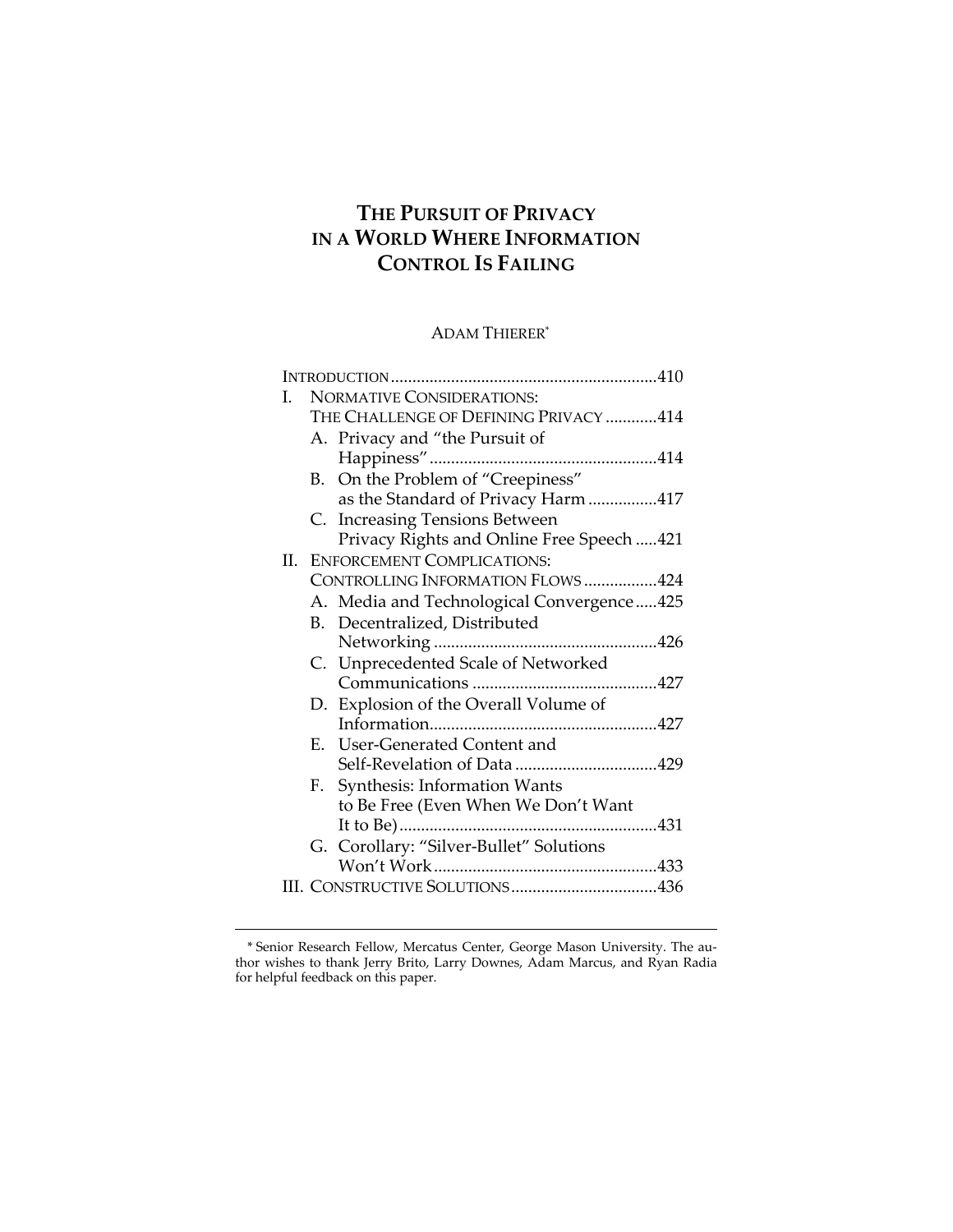| 410 | Harvard Journal of Law & Public Policy | [Vol. 36 |
|-----|----------------------------------------|----------|
|     | A. Education, Awareness and Digital    |          |
|     |                                        |          |
|     | B. Empowerment and Self-Regulation 440 |          |
|     | C. On "Simplified" Privacy Policies    |          |
|     |                                        |          |
|     | D. Increased Section 5 Enforcement,    |          |
|     | Targeted Statutes, and the Common      |          |
|     |                                        |          |
|     |                                        |          |
|     |                                        |          |

#### INTRODUCTION

Online privacy has become one of the most contentious infor‐ mation policy debates of recent times.<sup>1</sup> Many academics, activist organizations, and average consumers are clamoring for greater privacy protections as they realize it is easier than ever for per‐ sonal information to be widely shared—whether intended or not.2 "Targeted" or "behavioral" online advertising and data collection practices are under particularly intense scrutiny.3 Policymakers at all levels—state, federal, and international—are responding to these concerns with an array of proposals, many of which aim to expand regulation of the Internet, social networking sites, online

<sup>1.</sup> *See* Dennis D. Hirsch, *The Law and Policy of Online Privacy: Regulation, Self‐ Regulation, or Co‐Regulation?*, 34 SEATTLE U. L. REV. 439, 440 (2011). *See generally* Omer Tene, *Privacy: The new generations*, 1 INT'L DATA PRIVACY L. 15 (2011).

<sup>2.</sup> *See* Nicole A. Ozer, *Putting Online Privacy above the Fold: Building a Social Movement and Creating Corporate Change*, 36 N.Y.U. REV. L. & SOC. CHANGE 215, 220–21 (2012) ("Surveys performed over the past decade have consistently shown that a large percentage of the American public is concerned about their online privacy."). Some of these fears may be motivated by ancient animosities toward advertising, which some critics have often decried as manipulative and unnecessary, even though "advertising has an unsuspected power to improve consumer welfare" and "is an efficient and sometimes irreplaceable mechanism for bringing consumers information that would otherwise languish on the sidelines." *See* JOHN E. CALFEE, FEAR OF PERSUASION: A NEW PERSPECTIVE ON ADVERTISING AND REGULATION 96 (1997); Adam Thierer, *Advertising, Commercial Speech, and First Amendment Parity*, 5 CHARLESTON L. REV. 503 (2011).

<sup>3.</sup> *See generally* Slade Bond, *Doctor Zuckerberg: Or, How I Learned to Stop Worrying and Love Behavioral Advertising*, 20 KAN. J.L. & PUB. POL'Y 129 (2010); Chris Jay Hoofnagle et al., *Behavioral Advertising: The Offer You Cannot Refuse*, 6 HARV. L. & POL'Y REV. 273 (2012).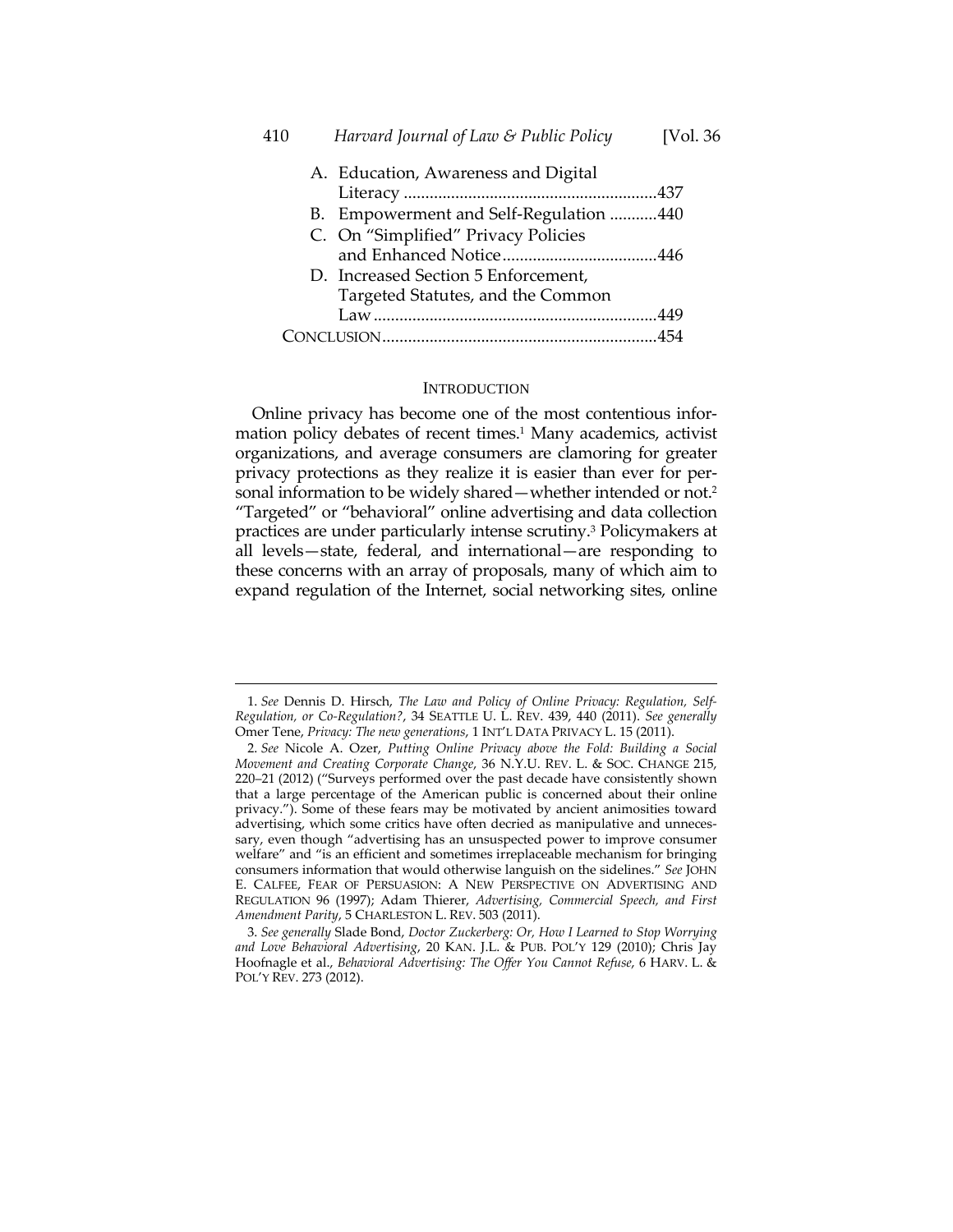$\overline{a}$ 

advertising and marketing services, data aggregators, and other information technology services.4

This Article—which focuses not on privacy rights against the government, but against private actors—cuts against the grain of much modern privacy scholarship by suggesting that ex‐ panded regulation is not the most constructive way to go about ensuring greater online privacy. The inherent subjectivity of privacy as a personal and societal value is one reason why expanded regulation is not sensible. Privacy has long been a thorny philosophical and jurisprudential matter; few can agree on its contours or can cite firm constitutional grounding for the rights or restrictions they articulate.5 Part I discusses some of the normative considerations raised by the debate on privacy right and argues that there may never be a widely accepted, coherent legal standard for privacy rights or harms here in the United States.

This Article does not dwell on that widely acknowledged controversy. Instead, a different complication is introduced here: Legislative and regulatory efforts aimed at protecting privacy must now be seen as an increasingly intractable infor‐ mation control problem. Part II considers the many enforcement challenges that are often ignored when privacy policies are being proposed or formulated. Most of the problems poli‐ cymakers and average individuals face when it comes to con‐ trolling the flow of private information online are similar to the challenges they face when trying to control the free flow of digitalized bits in other information policy contexts, such as online safety, cybersecurity, and digital copyright.

Because it will be exceedingly difficult to devise a fixed legal standard for privacy that will be satisfactory for a diverse citi‐ zenry (not all of whom value privacy equally), and because it will be increasingly difficult to enforce that standard even if it can be determined, alternative approaches to privacy protec‐ tion should be considered. This approach is particularly ap‐

<sup>4.</sup> Grant Gross, *US Lawmakers Call for Online, Mobile Privacy Legislation*, PCWORLD, June 19, 2012, http://www.pcworld.com/article/257900/us\_lawmakers \_call\_for\_online\_mobile\_privacy\_legislation.html; Edward Wyatt, *F.T.C. and White House Push for Online Privacy Laws*, N.Y. TIMES, May 9, 2012, http://www.nytimes.com/2012/05/10/business/ftc-and-white-house-push-foronline‐privacy‐laws.html.

<sup>5.</sup> Fred H. Cate & Robert Litan, *Constitutional Issues in Information Privacy*, 9 MICH. TELECOMM. & TECH. L. REV. 35, 37 (2002).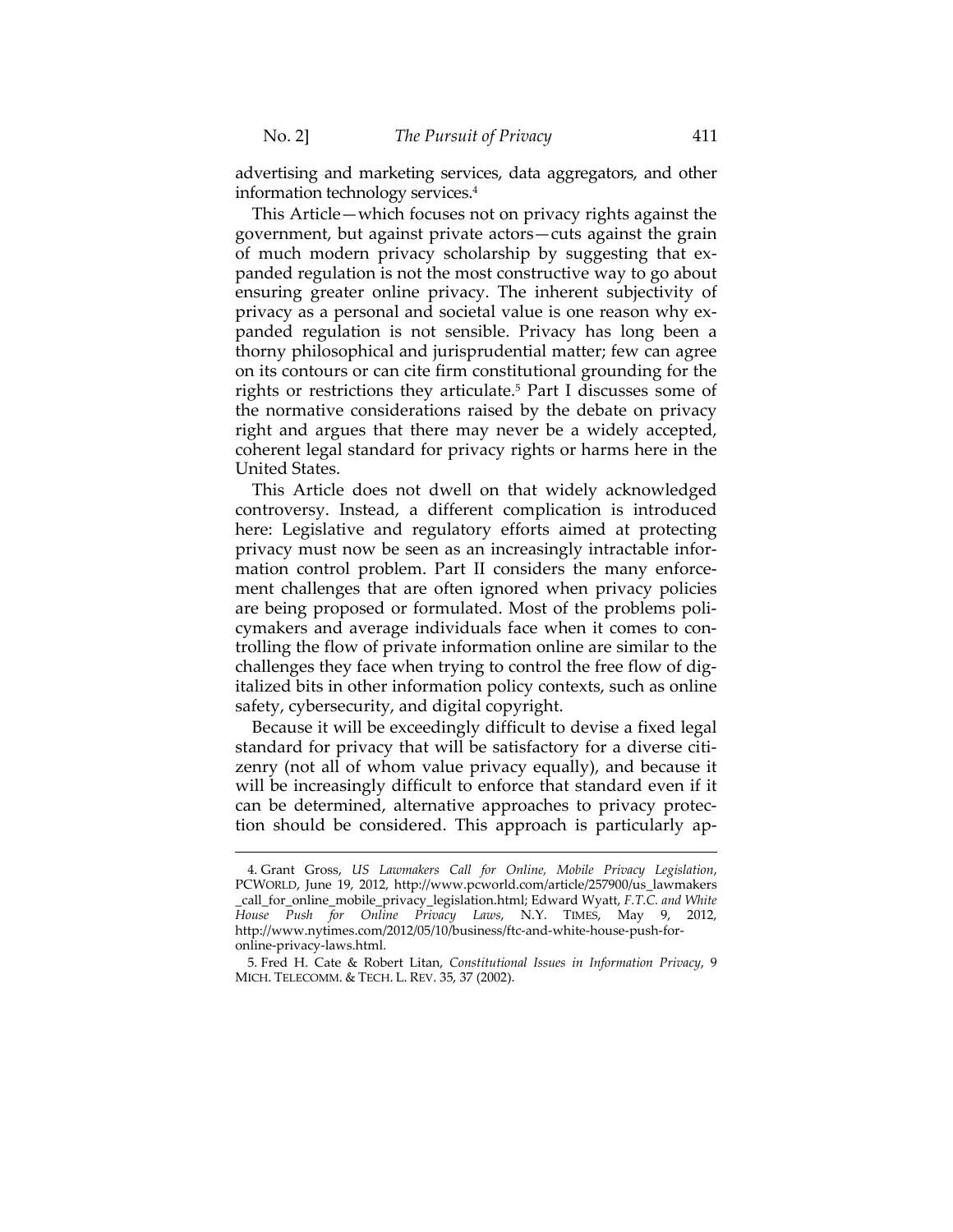propriate here in the United States, which, relative to Europe, places greater significance on both free speech rights and the importance of online commerce and innovation.<sup>6</sup>

This conclusion does not mean that privacy is unimportant or that society is entirely powerless to address it through legal or regulatory means. It does, however, mean that individuals who are highly sensitive about their online privacy will likely need to devise new strategies to shield it as the law will not likely play as great a role due to both normative and practical constraints.

The best way to protect personal privacy in the United States, therefore, is to build on the approach now widely utilized to deal with online child safety concerns, where the role of law has been constrained by similar factors. A so-called "3-E" solution that combines consumer *education*, user *empowerment*, and selective *enforcement* of existing targeted laws and other legal standards (torts, anti‐fraud laws, contract law, and so on), has helped society achieve a reasonable balance in terms of addressing online safety while also safeguarding other important values, especially freedom of expression.<sup>7</sup> That does not mean perfect online safety exists, not only because the term means very different things to different people, but because it would be impossible to achieve in the first instance as a result of in‐ formation control complications. But the "3‐E" approach has the advantage of enhancing online safety without sweeping regulations being imposed that could undermine the many benefits information networks and online services offer individuals and society.8 This same framework can guide online

<sup>6.</sup> TERENCE CRAIG & MARY E. LUDLOFF, PRIVACY AND BIG DATA 17 (2011) ("Put simply, the U.S. system weighs privacy issues through a liberty and free market filter."); James Q. Whitman, *The Two Western Cultures of Privacy: Dignity Versus Liberty*, 113 YALE L.J. 1151, 1219 (2004) ("What is at stake are two different core sets of values: On the one hand, a European interest in personal dignity, threatened primarily by the mass media; on the other hand, an American interest in liberty, threatened primarily by the government.").

<sup>7.</sup> *See* ADAM THIERER, PARENTAL CONTROLS & ONLINE CHILD PROTECTION: A SURVEY OF TOOLS AND METHODS 195 (2009), http://www.pff.org/parentalcontrols/.

<sup>8.</sup> Kent Walker, *The Costs of Privacy*, 25 HARV. J.L. & PUB. POL'Y 87, 87–88 (2001) ("Legislating privacy comes at a cost: more notices and forms, higher prices, fewer free services, less convenience, and, often, less security. More broadly, if less tangibly, laws regulating privacy chill the creation of beneficial collective goods and erode social values. Legislated privacy is burdensome for individuals and a dicey proposition for society at large.").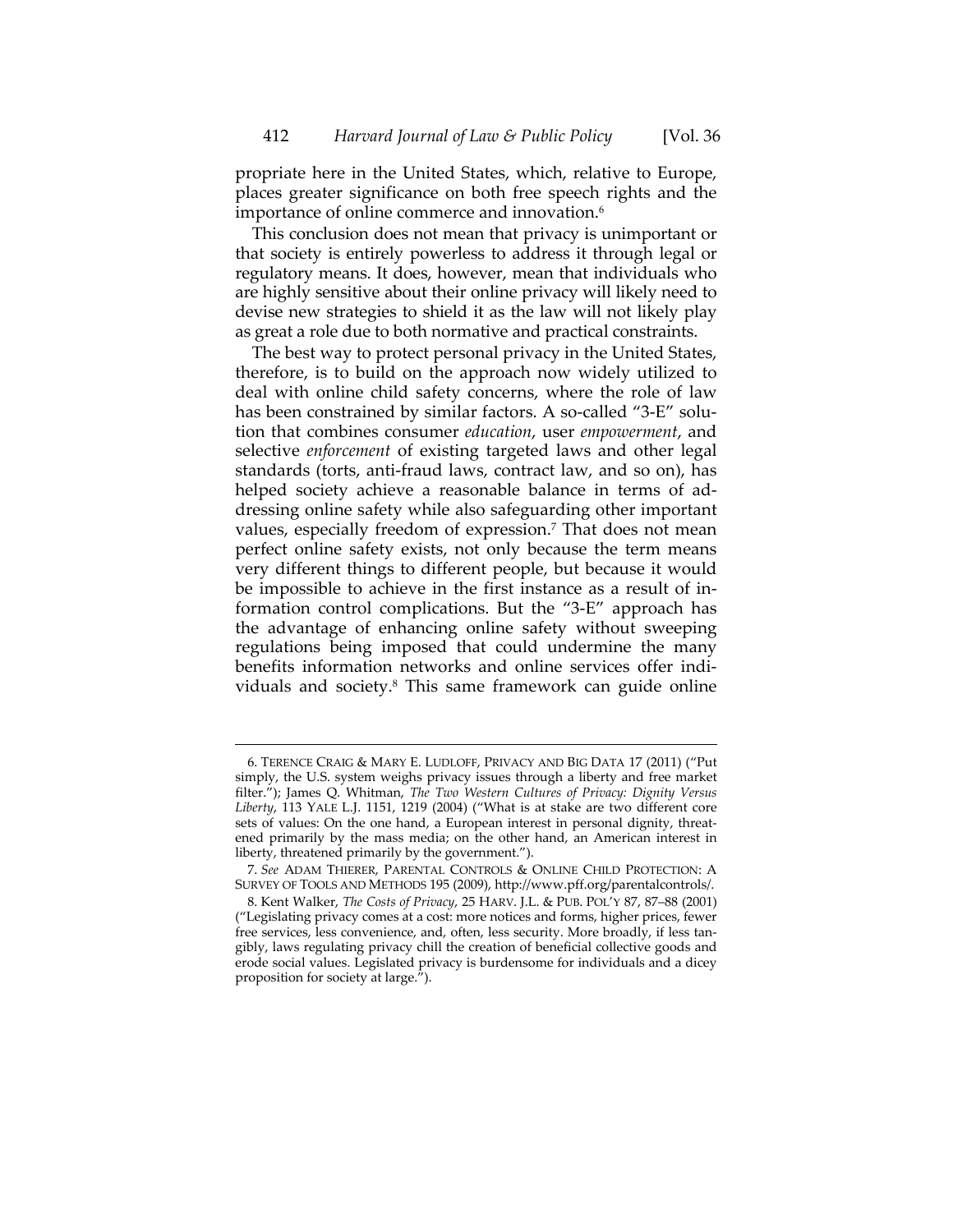$\overline{a}$ 

privacy decisions—both at the individual household level and the public policy level.9

This Article also discusses the recent actions of the Federal Trade Commission (FTC), which has been increasingly active on privacy issues in recent years.10 Specifically, in two major recent privacy reports $11$  and public statements by agency officials,12 the FTC has been pushing for industry adoption of a "Do Not Track" mechanism, a browser‐based tool that "tells advertisers and other third parties not to follow you around the Internet."13 Legislative proposals to mandate the creation of "Eraser Buttons" to help users delete their past web histories will also be examined.

The battle over Do Not Track has proven particularly conten‐ tious, and its future remains unclear.14 The struggle over

<sup>9.</sup> *See* Tom W. Bell, *Pornography, Privacy, and Digital Self Help*, 19 J. MARSHALL J. COMPUTER & INFO. L. 133, 133 (2000) ("The same arguments that have helped to strike down statutory limits on Internet speech thought harmful to its readers (because indecent or harmful to minors) argue against enacting new statutory limits on speech thought harmful to its subjects (because within or by commercial entities and about Internet users). In both cases, self help offers Internet users a less restrictive means of preventing the alleged harms caused by free speech than legislation does. In both cases, the alternative offered by digital self help makes regulation by state authorities not only constitutionally suspect but also, from the more general point of view of policy, functionally inferior.").

<sup>10.</sup> *See, e.g.*, Josh Dreller, *A marketer's guide to the privacy debate*, IMEDIA CONNECTION, Dec. 8, 2011, http://www.imediaconnection.com/content/30629.asp; Alex Howard, *FTC Calls on Congress to enact baseline privacy legislation and more transparency of data brokers*, STRATA*,* Mar. 27, 2012, http://strata.oreilly.com/2012/ 03/ftc‐calls‐on‐congress‐to‐enact.html.

<sup>11.</sup> FTC, PROTECTING CONSUMER PRIVACY IN AN ERA OF RAPID CHANGE: A PROPOSED FRAMEWORK FOR FOR BUSINESSES AND POLICYMAKERS (2010) [hereinaf‐ ter FTC PRELIMINARY PRIVACY REPORT], http://www.ftc.gov/os/2010/12/ 101201privacyreport.pdf; FTC, PROTECTING CONSUMER PRIVACY IN AN ERA OF RAPID CHANGE: RECOMMENDATIONS FOR BUSINESSES AND POLICYMAKERS (2012) [hereinafter FTC FINAL PRIVACY REPORT], http://ftc.gov/os/2012/03/ 120326privacyreport.pdf.

<sup>12.</sup> Sara Forden, *FTC's Leibowitz Foresees Do‐Not‐Track Privacy Option in 2012,* BLOOMBERG BUSINESSWEEK*,* Mar. 29, 2012, http://www.businessweek.com/ news/2012‐03‐29/ftc‐s‐leibowitz‐foresees‐do‐not‐track‐privacy‐option‐in‐2012; Wyatt, *supra* note 4.

<sup>13.</sup> Jeff Blagdon, *Do Not Track: an uncertain future for the web's most ambitious pri‐ vacy initiative*, THE VERGE, Oct. 12, 2012, http://www.theverge.com/2012/10/12/ 3485590/do‐not‐track‐explained.

<sup>14.</sup> *See* Kevin J. O'Brien, *Privacy Advocates and Advertisers at Odds Over Web Tracking*, N.Y. TIMES, Oct. 4, 2012, http://www.nytimes.com/2012/10/05/ technology/privacy‐advocates‐and‐advertisers‐at‐odds‐over‐web‐ tracking.html?pagewanted=all.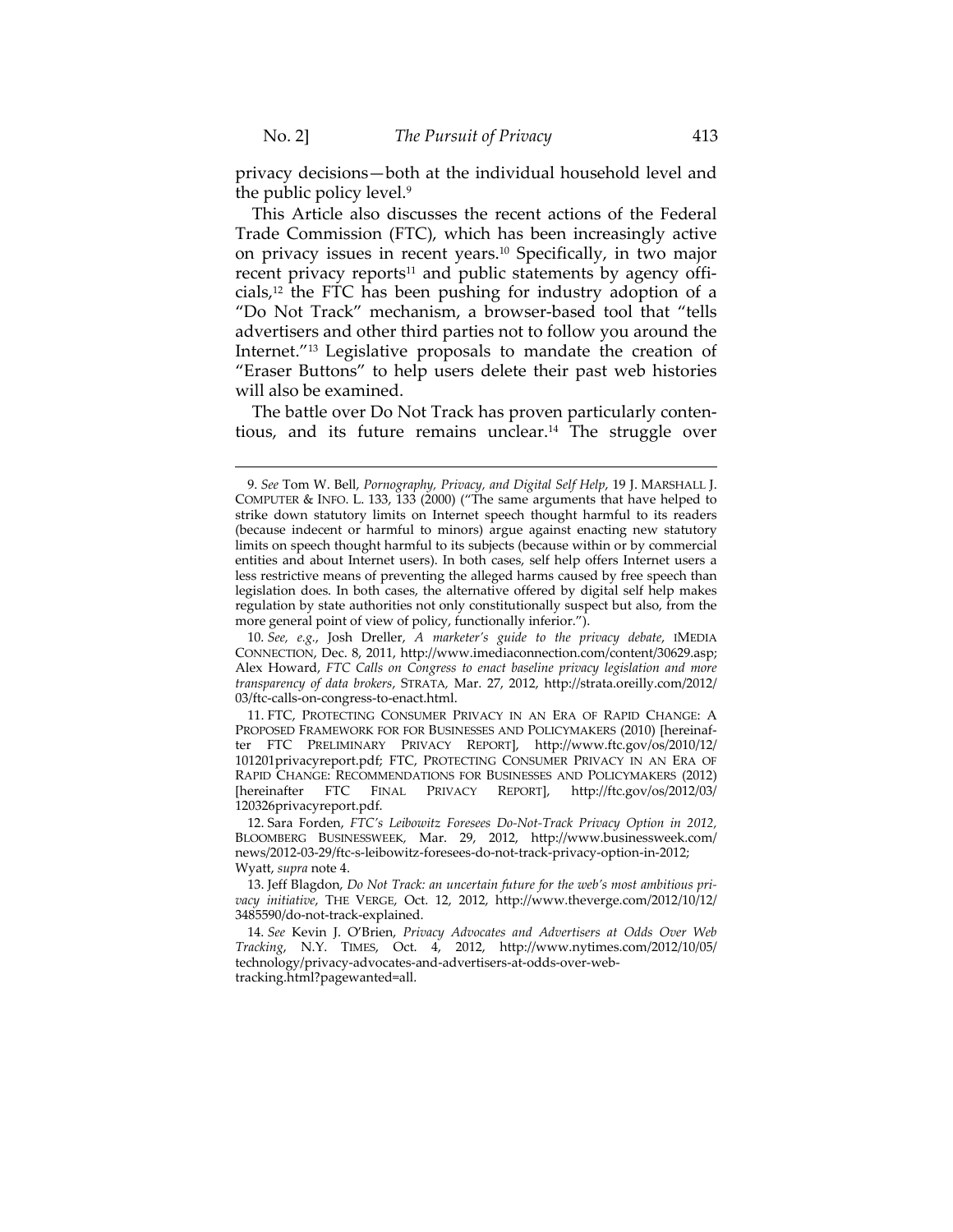whether to adopt Do Not Track results from both the complex definitional issues pertaining to what constitutes online "track‐ ing,"as well as business‐related concerns about how Do Not Track might undermine online sites and services that depend upon advertising and data collection to survive.15

This Article will argue that, from a practical enforcement perspective, schemes like Do Not Track and the Eraser Button might have some value at the margin, but neither should be considered a silver-bullet solution to privacy concerns. Only a layered approach built on the "3-E" model can strike a reasonable balance between information sharing, online commerce, and personal privacy in an information marketplace character‐ ized by rapid technological change and constantly evolving social norms.<sup>16</sup>

## I. NORMATIVE CONSIDERATIONS: THE CHALLENGE OF DEFINING PRIVACY

## *A. Privacy and "the Pursuit of Happiness"*

Do Americans have a right to privacy, and, if so, what does that right entail? The debate over this question has raged for decades and remains contentious.17 Most people believe they have *some* privacy rights, even if those rights remain difficult to define and find limited grounding in the plain language of the Constitution. Professor Daniel J. Solove has noted that privacy has long been a "conceptual jungle" and a "concept in disarray."<sup>18</sup> "[T]he attempt to locate the 'essential' or 'core' charac-

<sup>15.</sup> Berin Szoka, *Privacy Trade‐Offs: How Further Regulation Could Diminish Con‐ sumer Choice, Raise Prices, Quash Digital Innovation & Curtail Free Speech*, FTC PRIVACY ROUNDTABLES, Dec. 7, 2009, http://ftc.gov/os/comments/ privacyroundtable/544506‐00035.pdf.

<sup>16.</sup> Rachel O'Connell, *An Evolution in Internet Use*, HUFFPOST TECH, (Oct. 25, 2012, 10:35 AM), http://www.huffingtonpost.co.uk/dr‐rachel‐oconnell/an‐ evolution-in-internet-\_b\_2014499.html?utm\_hp\_ref=tw ("What is required is a more holistic and balanced approach to educating families as to how to support young children in their use of the Internet—an approach which views the Internet as a positive tool and communicates educational messages to parents, from a par‐ ent's perspective, about both the opportunities and challenges that the Internet offers.").

<sup>17.</sup> *See generally* Daniel J. Solove, *Conceptualizing Privacy*, 90 CALIF. L. REV. 1087 (2002).

<sup>18.</sup> DANIEL J. SOLOVE, UNDERSTANDING PRIVACY 196 (2008).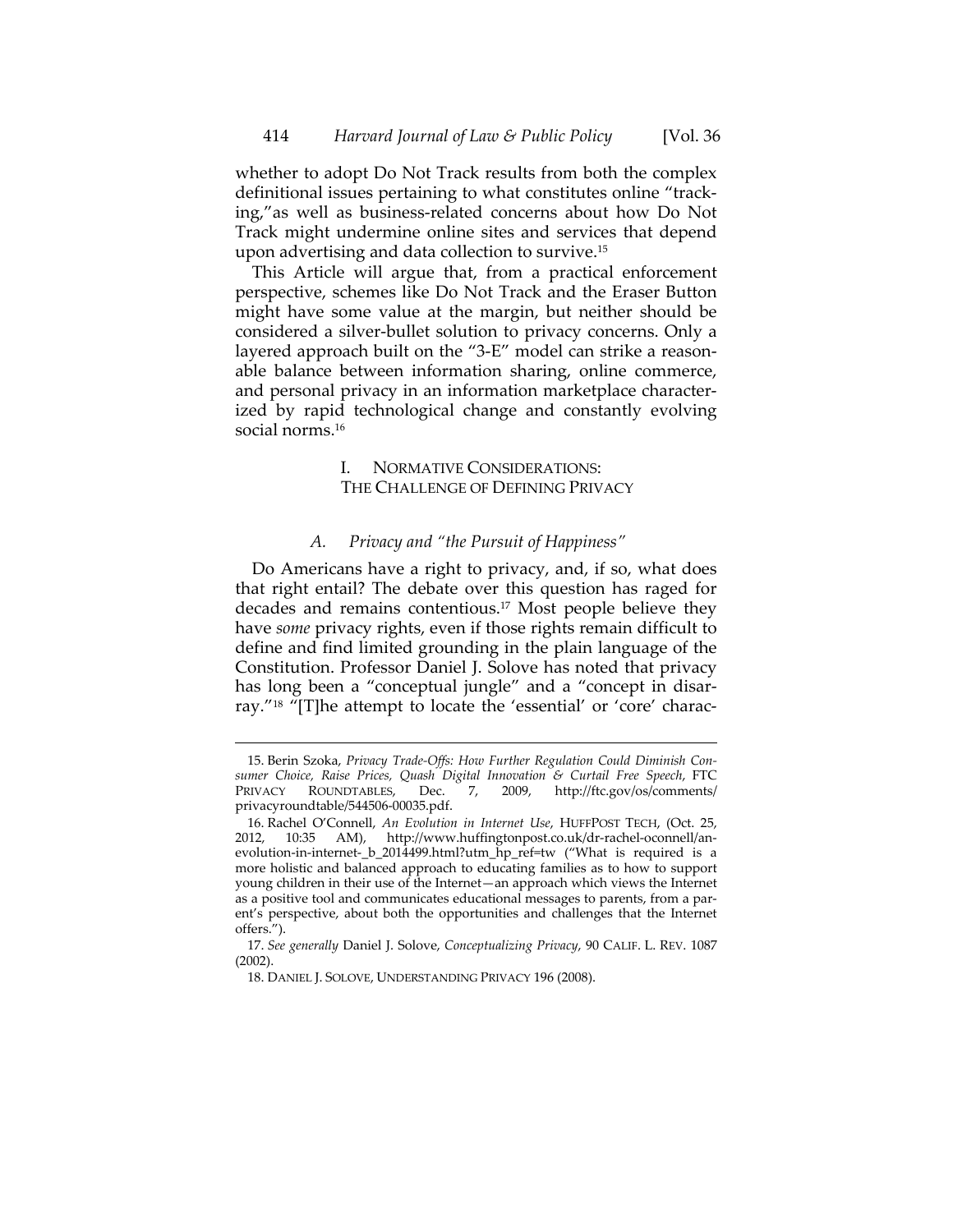teristics of privacy has led to failure," he says.19 "Privacy has really ceased to be helpful as a term to guide policy in the United States," argues Professor Woodrow Hartzog, "because privacy means so many different things to so many different people."20 For these reasons, some scholars, most notably Pro‐ fessor Helen Nissenbaum, have argued that privacy must be thought of in a highly context‐specific fashion.21

Of course, privacy has always been a highly subjective philoso‐ phical concept.22 It is also a constantly morphing notion that evolves as societal attitudes adjust to new cultural and technological realities.<sup>23</sup> For these reasons, America may never be able to achieve a coherent fixed definition of the term or determine when it constitutes a formal right outside of some narrow contexts.

Even if agreement over the scope of privacy rights proves elusive, however, everyone would likely agree that citizens have the right *to pursue privacy*. In this sense, we might think about the pursuit of privacy the same way we think about the pursuit of happiness. Recall the memorable line from Amer‐ ica's Declaration of Independence: "We hold these truths to be self-evident, that all men are created equal, that they are endowed by their Creator with certain unalienable Rights, that among these are Life, Liberty and the pursuit of Happiness."<sup>24</sup>

<sup>19.</sup> *Id.* at 8.

<sup>20.</sup> Cord Jefferson, *Spies Like Us: We're All Big Brother Now*, GIZMODO, Sept. 27, 2012, http://gizmodo.com/5944980/spies‐like‐us‐were‐all‐big‐brother‐now.

<sup>21.</sup> *See* HELEN NISSENBAUM, PRIVACY IN CONTEXT: TECHNOLOGY, POLICY, AND THE INTEGRITY OF SOCIAL LIFE (2010); *see also* Cate & Litan, *supra* note 5, at 61 ("A meaningful evaluation of the constitutionality of privacy laws requires that those laws be examined in context—not just the context of other issues and values, but also the specific context in which a constitutional challenge is raised.").

<sup>22.</sup> *See* DAVID BRIN, THE TRANSPARENT SOCIETY: WILL TECHNOLOGY FORCE US TO CHOOSE BETWEEN PRIVACY AND FREEDOM? 77 (1998) ("When it comes to pri‐ vacy, there are many inductive rules, but very few universally accepted axioms."); Cate & Litan, *supra* note 5, at 60 ("[T]he term can mean almost anything to any‐ body."); Jim Harper, *Understanding Privacy—and the Real Threats to It*, CATO POLICY ANALYSIS, Aug. 4 2004, at 1, www.cato.org/pub\_display.php?pub\_id=1652 ("Properly defined, privacy is the subjective condition people experience when they have power to control information about themselves."); Betsy Masiello, *De‐ constructing the Privacy Experience*, IEEE SECURITY & PRIVACY, July–Aug. 2009, at 678 ("On the social Web, privacy is a global and entirely subjective quality—we each perceive different threats to it.").

<sup>23.</sup> *See* Cate & Litan, *supra* note 5, at 61 ("The public's expectations of privacy are changing, as are the many influences that shape those expectations, such as technology, law, and experience.").

<sup>24.</sup> THE DECLARATION OF INDEPENDENCE para. 2 (U.S. 1776).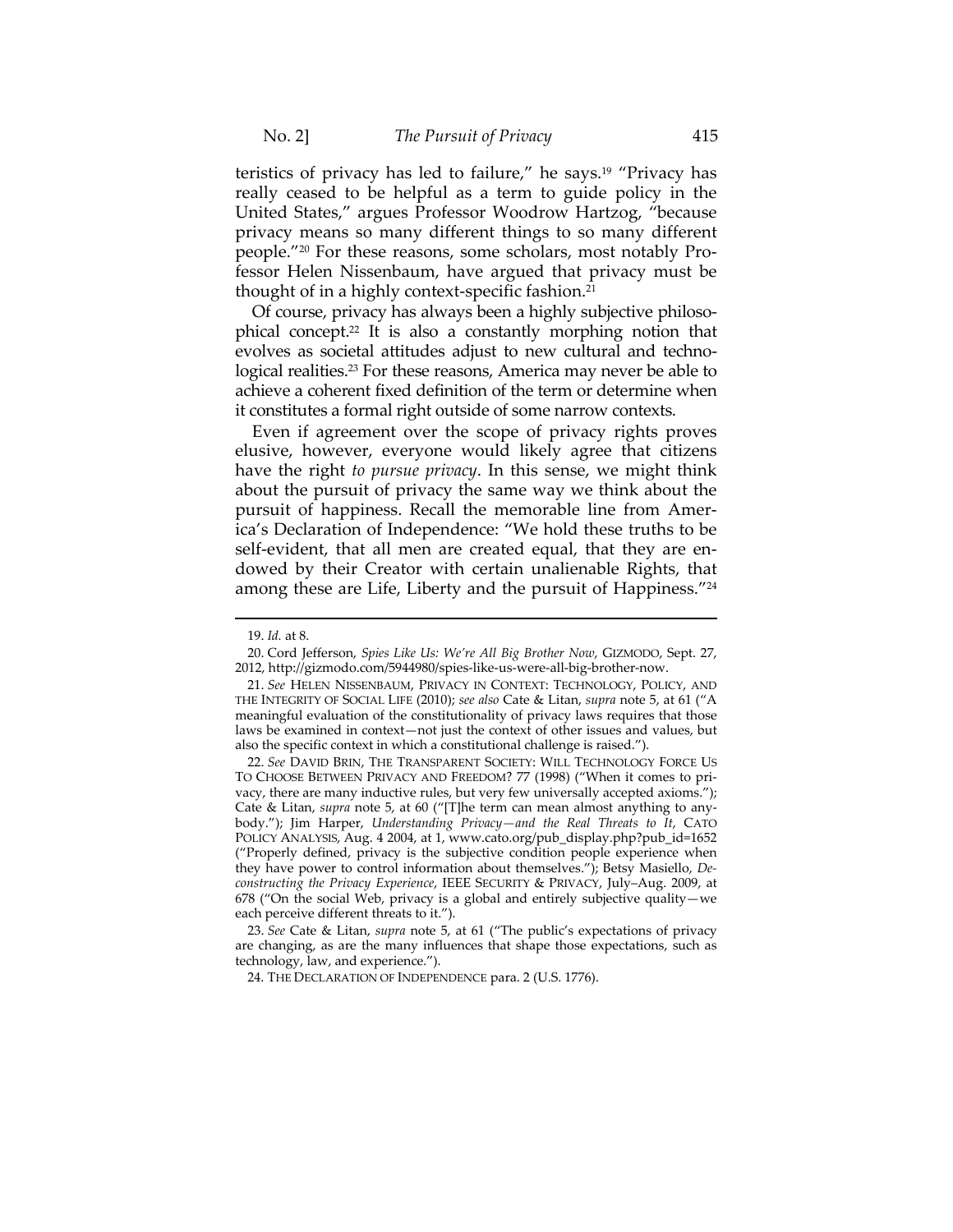Consider the importance of that qualifying phrase—"and the pursuit of"—before the mention of the normative value of happiness. America's Founders obviously felt happiness was an important value, but they did not elevate it to a formal posi‐ tive right alongside life, liberty, physical property, or even freedom of speech.

This framework provides a useful way of thinking about pri‐ vacy. Even if we cannot agree whether we have a right to pri‐ vacy, or what the scope of any particular privacy right should be, the right to pursue it should be as uncontroversial as the right to pursue happiness. In fact, pursing privacy is probably an important element of achieving happiness for most citizens.25 Almost everyone needs some time and space to be free with their own thoughts or to control personal information or secrets that they value. But that does not make it any easier to define the nature of privacy as a formal legal right, or any eas‐ ier to enforce it, even if a satisfactory conception of privacy could be crafted to suit every context.

The most stable and widely accepted privacy rights in the United States have long been those that are tethered to unambi‐ guous tangible or physical rights, such as rights in body and property, especially the sanctity of the home.<sup>26</sup> Moreover, these rights have been focused on limiting the power of state actors, not private parties.<sup>27</sup> By contrast, privacy claims premised on intangible or psychological harms have found far less support, and those claims have been particularly limited for private actors relative to the government.28 All this will likely remain the case for online privacy. Importantly, if privacy is enshrined as a positive right even in narrowly drawn contexts, it imposes obligations on the government to secure that right. These obligations create corre‐

<sup>25.</sup> *See* Harper, *supra* note 22, at 3 ("Only empowered, knowledgeable citizens can formulate and protect true privacy for themselves, just as they individually pursue other conditions, like happiness, piety, or success.").

<sup>26.</sup> *See* CRAIG & LUDLOFF, *supra* note 6, at 16 ("In general, the American view of privacy is focused on the home and on the person."); Whitman*, supra* note 6, at 1214 ("What matters in America, over the long run, is liberty against the state within the privacy of one's home.").

<sup>27.</sup> *See* Whitman*, supra* note 6, at 1211 ("Suspicion of the state has always stood at the foundation of American privacy thinking, and American scholarly writing and court doctrine continue to take it for granted that the state is the prime enemy of our privacy.").

<sup>28.</sup> *See id.* at 1215.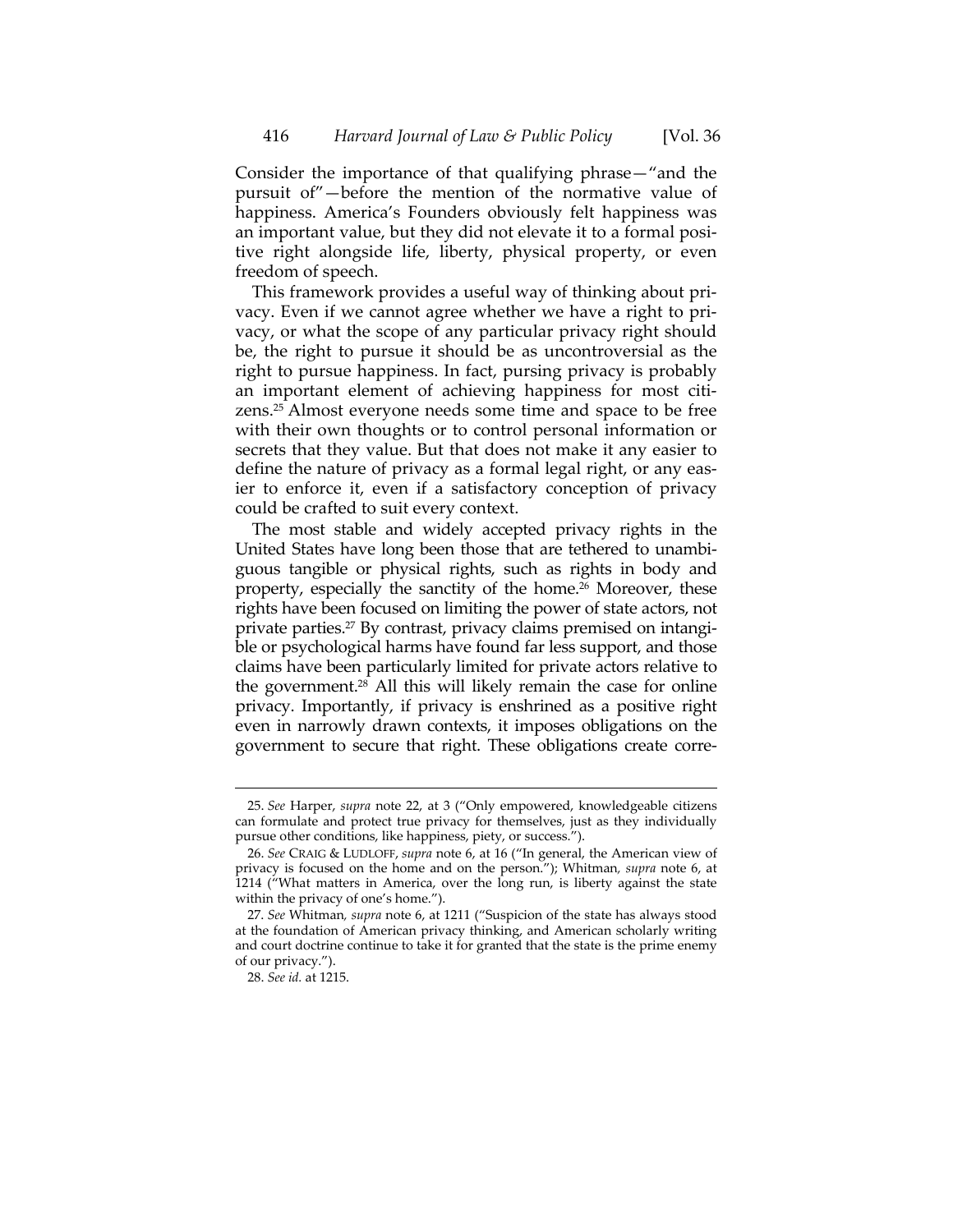sponding commitments and costs that must be taken into account since government regulation always entails tradeoffs.<sup>29</sup>

Therefore, even as America struggles to reach political consensus over the scope of privacy rights in the information age, it makes sense to find methods and mechanisms—most of which will lie outside of the law—that can help citizens cope with social and technological changes that affect their privacy. Part III will outline some of the ways citizens can pursue and achieve greater personal privacy.

## *B. On the Problem of "Creepiness" as the Standard of Privacy Harm*

Precisely because the scope of privacy rights is so difficult to delimit, defining what constitutes "harm" in the context of in‐ formation sharing and collection is similarly complicated. Some scholars have attempted to better delineate the nature and scope of privacy harms, but consensus remains elusive.30 The recent FTC reports offer no clarification on the matter either.<sup>31</sup>

This Part focuses on the problems associated with one par‐ ticular alleged privacy harm commonly associated with new information technologies and practices: "creepiness." Practi‐ cally every new information technology launched today is ini‐ tially labeled "creepy" and creepiness is often the primary (or only) alleged harm that is cited as the basis of much online pri‐

<sup>29.</sup> *See* Thomas M. Lenard & Paul H. Rubin, *The FTC and Privacy: We Don't Need No Stinking Data*, THE ANTITRUST SOURCE, Oct. 2012, at 3, http://www.americanbar.org/content/dam/aba/publishing/antitrust\_source/oct12\_le nard\_10\_22f.authcheckdam.pdf ("It seems clear that greater privacy protections will involve tradeoffs—costs to Internet businesses, as well as to consumers. The commercial use of online information produces a range of benefits, including advertis‐ ing targeted to consumers' interests, advertising‐supported services (such as email, search engines, and fraud detection), and a reduction in other threats, such as malware and phishing. More privacy, in the current context, means less information available for the marketplace and therefore fewer of these benefits to consumers. Even if the services are still offered, they will be of lower quality as providers will have less money and less data to use in providing services.") (footnotes omitted).

<sup>30.</sup> *See, e.g.*, M. Ryan Calo, *The Boundaries of Privacy Harm*, 86 IND. L.J. 1 (2011); Joel R. Reidenberg, *Privacy Wrongs in Search of Remedies*, 54 HASTINGS L.J. 877 (2003); Daniel J. Solove, *A Taxonomy of Privacy*, 154 U. PA. L. REV. 477 (2006).

<sup>31.</sup> *See* Lenard & Rubin, *supra* note 29, at 4 ("Neither FTC report contains any data on any harm, however defined. Demonstrating, and to the extent feasible quantify‐ ing, harm is important because it can be the starting point for assessing benefits, which are the reduced harms associated with increased privacy protection.").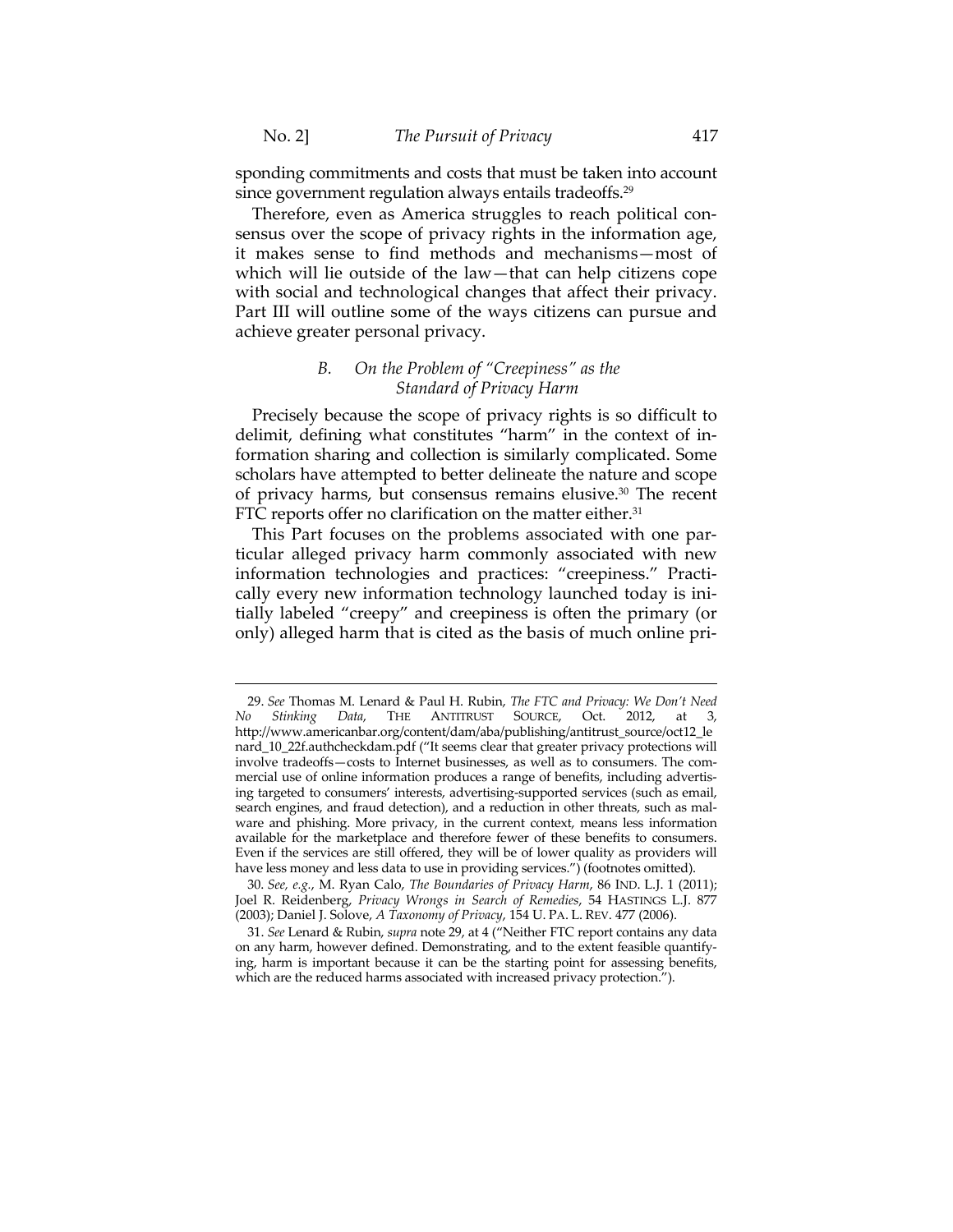vacy regulation.32 Recently, for example, in various filings to the government as well as countless news stories, advocates of expanded privacy regulation have stressed the "creepiness" factor associated with targeted (or behavioral) advertising and the online data collection that makes such ads possible.<sup>33</sup> Concerns about "creepy" uses of wireless geolocation technologies are also increasingly commonplace, even though the public has simultaneously demonstrated an insatiable appetite for these new mobile networks and applications.34

Finally, "creepiness" is a common lament heard whenever new social networking sites and services are launched. Jim Adler, Chief Privacy Officer and General Manager of Data Sys‐ tems at Intelius, notes that "[w]ith increasing volume, 'creepy' has snuck its way in to [sic] the privacy lexicon and become a mainstay in conversations around online sharing and social networking."35 "How is it possible," he wonders, "that we use the same word to describe Frankenstein and Facebook?"36

But why should "creepiness" be the standard by which policymakers judge privacy harms at all? Although there will al‐ ways be subjective squabbles over what constitutes harm as it

<sup>32.</sup> For example, when "Google Now" was released, the news with greeted with accusations of it being too "creepy." *See* Rebecca Greenfield, *Confirmed: Google's Siri‐Esque Personal Assistant Is Creepy*, THE ATLANTIC WIRE, July 2, 2012, http://www.theatlanticwire.com/technology/2012/07/confirmed‐googles‐siri‐

esque‐personal‐assistant‐creepy/54117; Evan Selinger, *Why Do We Love To Call New Technologies "Creepy"?*, SLATE, Aug. 22, 2012, http://www.slate.com/articles/ technology/future\_tense/2012/08/facial\_recognition\_software\_targeted\_

advertising\_we\_love\_to\_call\_new\_technologies\_creepy\_.html. ("Creepy is the goto term for broadcasting how technology unsettles us."); Jenna Wortham, *Will Google's Personal Assistant Be Creepy or Cool*?, N.Y. TIMES BITS, (June 28, 2012, 8:06 PM), http://bits.blogs.nytimes.com/2012/06/28/will‐googles‐personal‐assistant‐be‐ creepy‐or‐cool.

<sup>33.</sup> *See* Peter Suciu, *EPIC Worries Facebook Could Follow You to the Mall,* E‐ COMMERCE TIMES, Sept. 25, 2012, http://www.ecommercetimes.com/story/EPIC‐ Worries-Facebook-Could-Follow-You-to-the-Mall-76243.html (noting that many feel that using data from social networking sites like Facebook is "creepy" and makes some feel "uncomfortable").

<sup>34.</sup> *See* Adam Thierer, *Apple, The iPhone and A Locational Privacy Techno‐Panic*, FORBES.COM, May 1, 2011, http://www.forbes.com/sites/adamthierer/2011/ 05/01/apple-the-iphone-and-a-locational-privacy-techno-panic ("Last week's revelation that Apple iPhones and Google Android‐based smart phones were retain‐ ing locational information generated howls of protest from privacy advocates and government officials.").

<sup>35.</sup> Jim Adler, *Creepy Is As Creepy Does*, JIMADLER.ME*,* Dec. 13, 2011, http://jimadler.me/post/14171086020/creepy‐is‐as‐creepy‐does.

<sup>36.</sup> *Id.*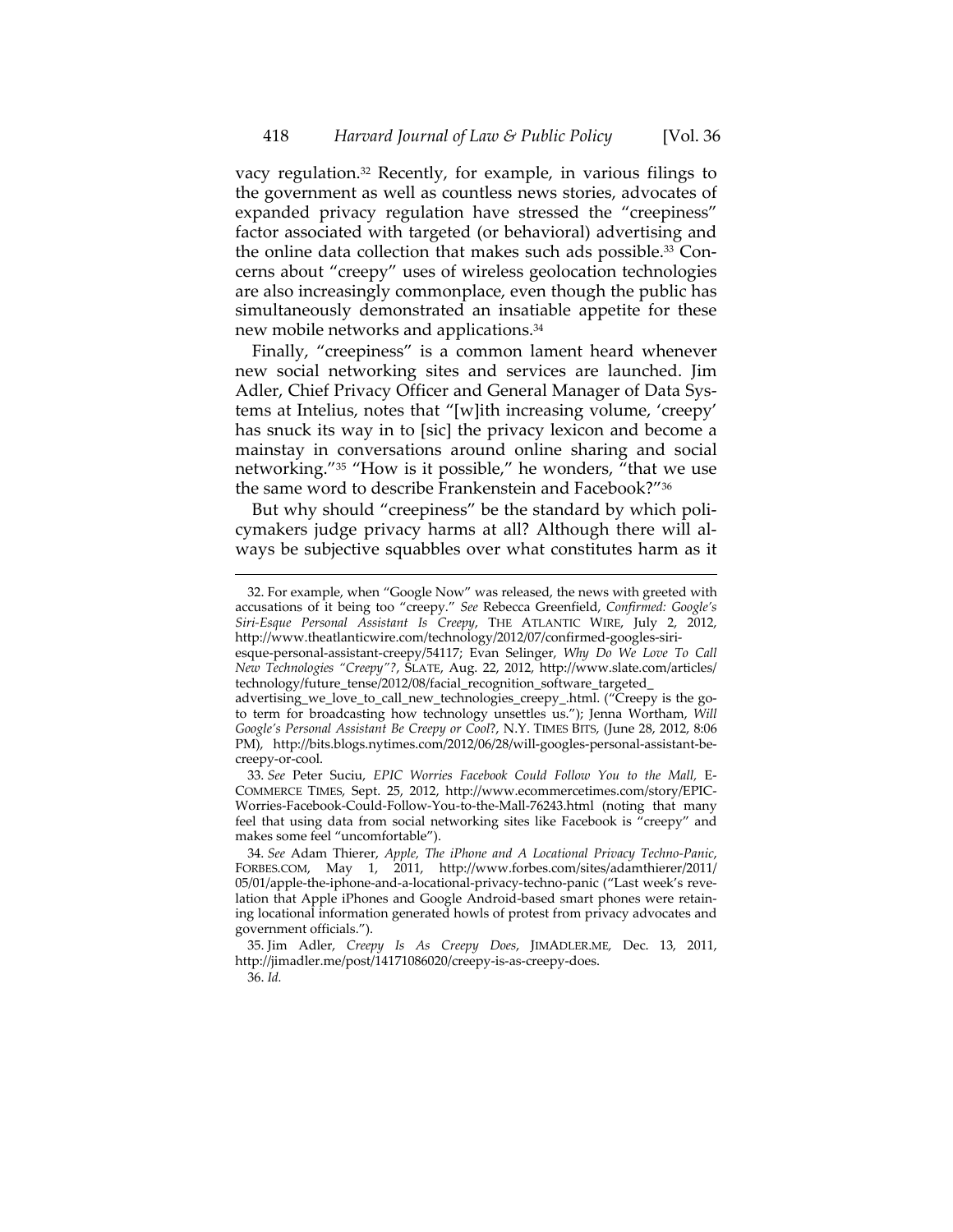relates to online privacy, and while many consumers will un‐ doubtedly describe much online marketing and advertising as "creepy,"<sup>37</sup> law must be more concrete than the amorphous "creepiness" standard permits. "Creepiness" is simply too open‐ended and subjective, and "creating new privacy rights cannot be justified simply because people feel vague unease."38 "[C]reepiness isn't necessarily a sign that something is amiss" and "[a]s the history of technology shows, sometimes feelings are out of sync with reasonable responses."39

If privacy harm is reduced to "creepiness," or even "annoy‐ ance," such an amorphous standard for policy analysis or legal and regulatory action leaves much to the imagination and opens the door to creative theories of harm that may not actually rep‐ resent true harm at all and could be exploited by those who ignore the complex tradeoffs at work when we attempt to regulate information flows online.<sup>40</sup> "Creepiness" is a hopelessly openended, eye-of-the-beholder standard that is no better than an "Iknow‐it‐when‐I‐see‐it" standard for speech regulation: It would provide zero guidance to companies or courts when they are attempting to make privacy determinations. Employing a "creepiness" standard to gauge supposed privacy harm makes economic cost-benefit analysis virtually impossible, as policy considerations become purely about emotion instead of any‐ thing empirical.<sup>41</sup> After all, one person's "creepy" could be another's "cool" or "killer" app. Personalized online shopping ex‐

<sup>37.</sup> Blase Ur et al., *Smart, Useful, Scary, Creepy: Perceptions of Online Behavioral Advertising* 5, Carnegie Mellon Univ. CyLab Paper No. CMU‐CyLab‐12‐007, 2012), *available at* http://www.futureofprivacy.org/wp‐content/uploads/Smart‐Useful‐ Scary‐Creepy.‐Perceptions‐of‐Online‐Behavioral‐Advertising‐.pdf.

<sup>38.</sup> Solveig Singleton, *Privacy as Censorship: A Skeptical View of Proposals to Regu‐ late Privacy in the Private Sector*, CATO POLICY ANALYSIS, Jan. 22, 1998, at 3, http://www.cato.org/pubs/pas/pa‐295.html.

<sup>39.</sup> Selinger, *supra* note 32.

<sup>40.</sup> *See* Berin Szoka & Adam Thierer, *Targeted Online Advertising: What's the Harm & Where Are We Heading*?, 16 PROGRESS ON POINT, June 2009, at 3–4.

<sup>41.</sup> Adam Thierer, *On "Creepiness" as the Standard of Review in Privacy Debates*, TECH. LIBERATION FRONT, Dec. 13, 2011, http://techliberation.com/2011/12/13/0n‐ creepiness‐as‐the‐standard‐of‐review‐in‐privacy‐debates/. Here is another way to think about it: There are plenty of people we come in contact with in this world that we might describe as "creepy," but that does not mean they are harmful. Most of us would draw a distinction between creepiness and the potentially harmful nature of various individuals, and likely reserve judgment on the latter question until we had more evidence. That standard is the same one we should use for privacy matters when they are elevated to the level of policy concerns.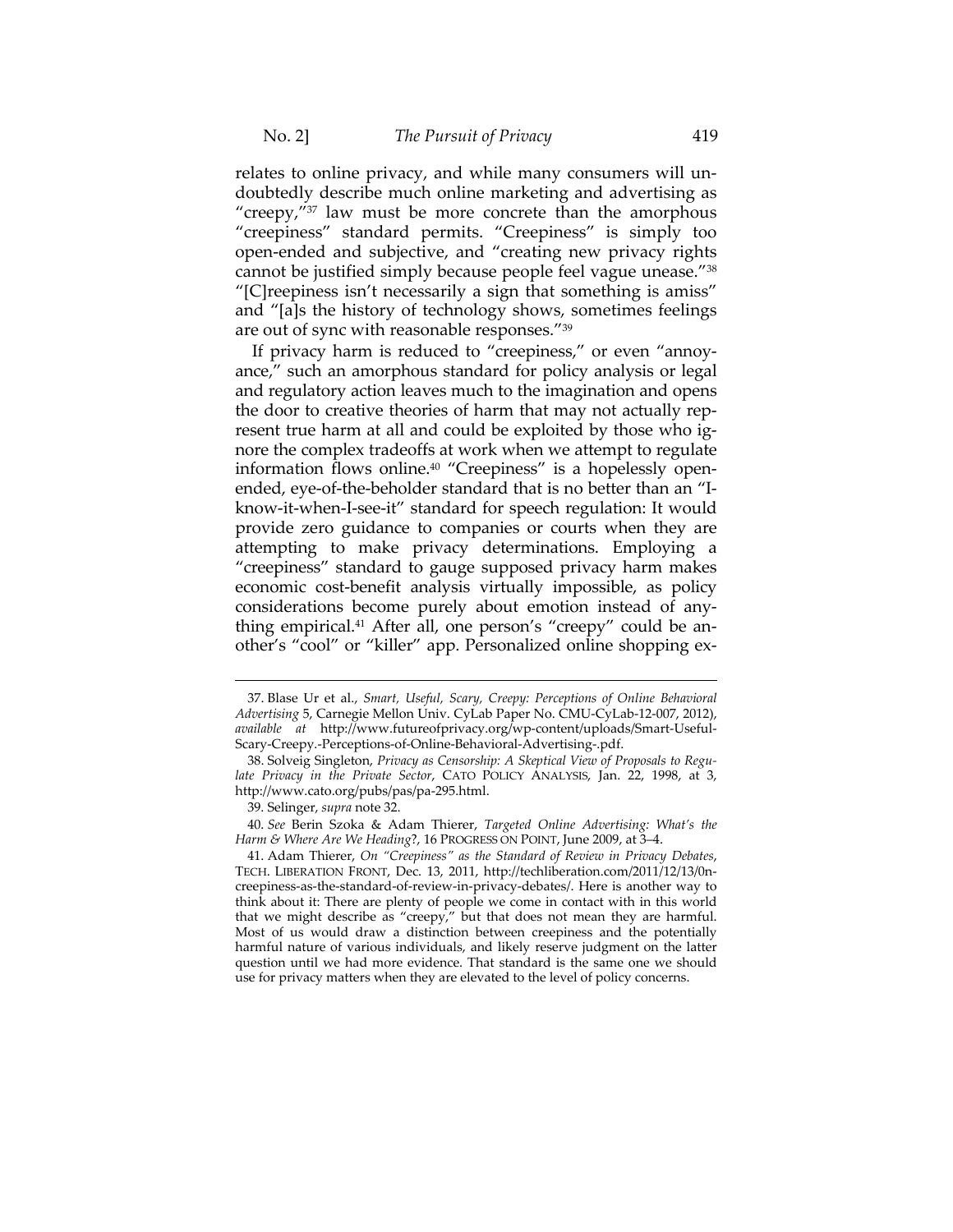periences, for example, might be considered too invasive by some, whereas others might greatly appreciate the benefits associated with tailored recommendations.42 Indeed, "more often than not, the creepy factor will go away without the need for intervention," notes Larry Downes, because "[o]ver time, consumers either adjust to what is an essentially inert new information use, or act through the market to change the practice."43

For example, when Google launched its Gmail service in 2004, it was greeted with hostility by many privacy advocates and some policymakers.<sup>44</sup> Rather than charging some users for more storage or special features, Google paid for the service by showing advertisements next to each email "contextually" tar‐ geted to keywords in that email. Some privacy advocates wor‐ ried that Google was going to "read users' email," however, and pushed for restrictions on such algorithmic contextual targeting.45 But users enthusiastically embraced Gmail and the service grew rapidly. By the summer of 2012, Google announced that 425 million people were actively using Gmail.<sup>46</sup> Users adapted their privacy expectations to accommodate this new service, which offered them clear benefits (free service, generous storage, and improved search functionality) in ex‐ change for tolerating some targeted advertising.

If creepiness were the standard by which information collec‐ tion and distribution activities were regulated, it raises the question whether services like Gmail, and the entire commer‐ cial Internet for that matter, can continue to exist. Online adver‐ tising and data collection are the fuel that powers the modern information economy.47 If claims of creepiness are converted

<sup>42.</sup> Scott Brave, *Personalization and Privacy*, FORBES.COM, Oct. 22, 2012, http://www.forbes.com/sites/ciocentral/2012/10/22/making‐sense‐of‐online‐ personalization‐and‐privacy.

<sup>43.</sup> Larry Downes, *Customer Intelligence, Privacy, and the 'Creepy Factor,'* HBR BLOG NETWORK (Aug. 15, 2012, 12:00 PM), http://blogs.hbr.org/cs/2012/08/ customer\_intelligence\_privacy.html.

<sup>44.</sup> *See* Adam Thierer, *Lessons from the Gmail Privacy Scare of 2004*, TECH. LIBERATION FRONT, Mar. 25, 2011, http://techliberation.com/2011/03/25/lessons‐ from‐the‐gmail‐privacy‐scare‐of‐2004.

<sup>45.</sup> Letter from Chris Jay Hoofnagle et al. to Bill Lockyer, Att'y Gen. (May 3, 2004), *available at* http://epic.org/privacy/gmail/agltr5\_3\_04.html.

<sup>46.</sup> Dante D'Orazio, *Gmail now has 425 million active users*, THE VERGE, June 28, 2012, http://www.theverge.com/2012/6/28/3123643/gmail-425-million-total-users.

<sup>47.</sup> *See* Berin Szoka & Adam Thierer, *Online Advertising & User Privacy: Principles to Guide the Debate*, PROGRESS SNAPSHOT, Sept. 2008, at 4.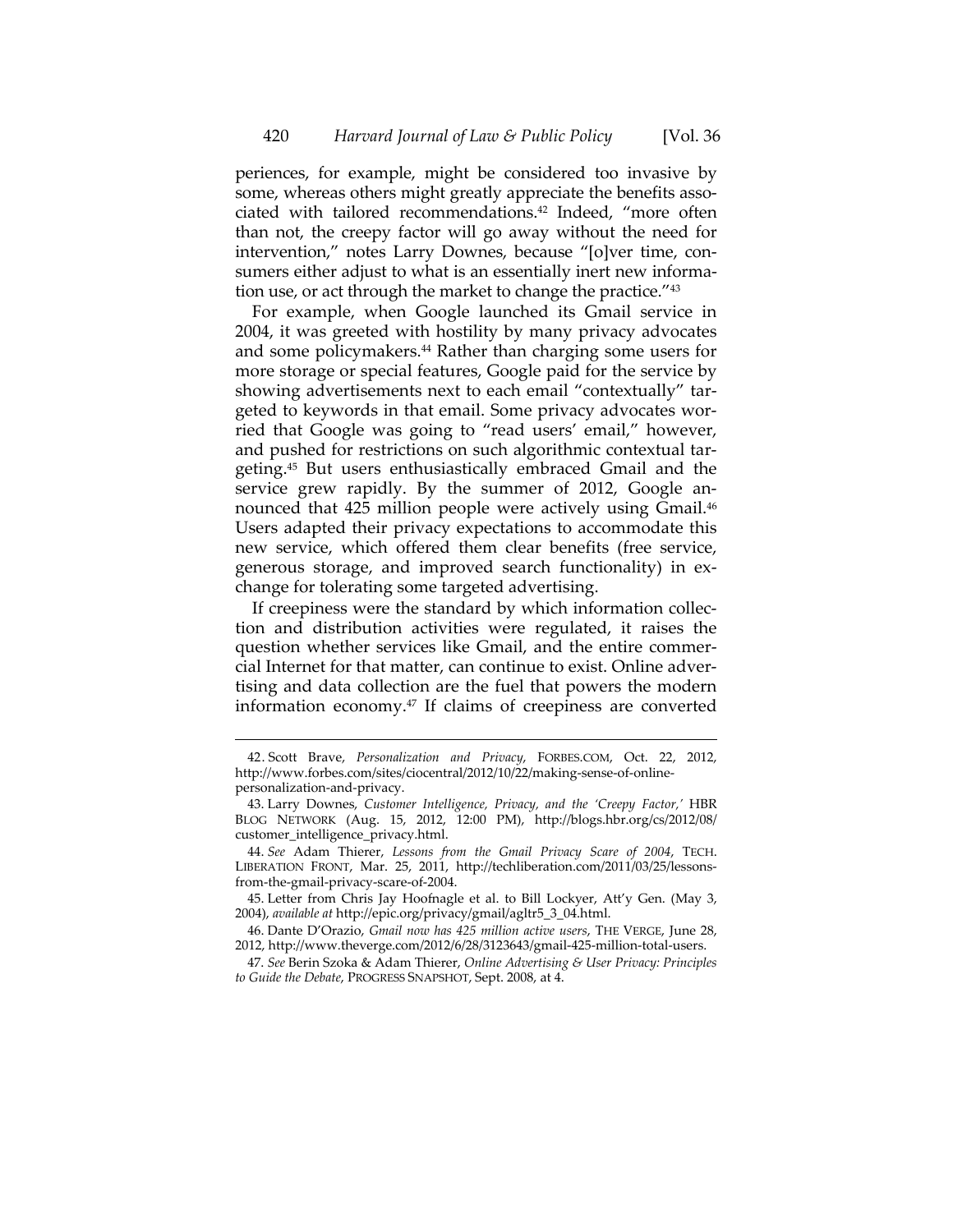into actionable legal trumps on commercial online activities, advertising and data collection will no longer be able to sustain online sites and services.48 As a result, those online services will either need to raise prices significantly (most of them charge nothing today), cut back services, limit further innovation and investment, or go under entirely.<sup>49</sup> Regulation—especially arbitrary regulation of this sort—is not a costless exercise.

## *C. Increasing Tensions Between Privacy Rights and Online Free Speech*

Strong conceptions of privacy rights can also come into con‐ flict with more well-defined and constitutionally protected speech and press rights. This problem will grow more acute if the formal contours of online privacy rights are greatly en‐ hanced, especially if the law comes to treat personal information as property much like copyrighted content.

This tension has long been a fixture of privacy debates. Pro‐ fessor Samuel D. Warren and then‐Professor Louis D. Brandeis's famous 1890 *Harvard Law Review* essay *The Right to Privacy*—the law review article that gave birth to modern American privacy law—was heavily influenced by copyright law.<sup>50</sup> Stewart Baker has noted that, "Brandeis wanted to extend common law copyright until it covered everything that can be recorded about an individual. The purpose was to pro‐ tect the individual from all the new technologies and busi‐ nesses that had suddenly made it easy to gather and dissemi‐ nate personal information."51

Then‐Professor Brandeis and Professor Warren's call for such a regime was driven in part by their desire to control the press. "The press is overstepping in every direction the obvious bounds of propriety and of decency," and "column upon column is filled with idle gossip, which can only be procured by intrusion upon the domestic circle," they argued.52 So angered

<sup>48.</sup> *See id.*

<sup>49.</sup> *See* Adam Thierer & Berin Szoka, *The Hidden Benefactor: How Advertising In‐ forms, Educates & Benefits Consumers*, PROGRESS SNAPSHOT, Feb. 2010, at 6.

<sup>50.</sup> *See* Samuel D. Warren & Louis D. Brandeis, *The Right to Privacy*, 4 HARV. L. REV*.* 193 (1890).

<sup>51.</sup> STEWART BAKER, SKATING ON STILTS: WHY WE AREN'T STOPPING TOMORROW'S TERRORISM 319 (2010).

<sup>52.</sup> Warren & Brandeis*, supra* note 50, at 196.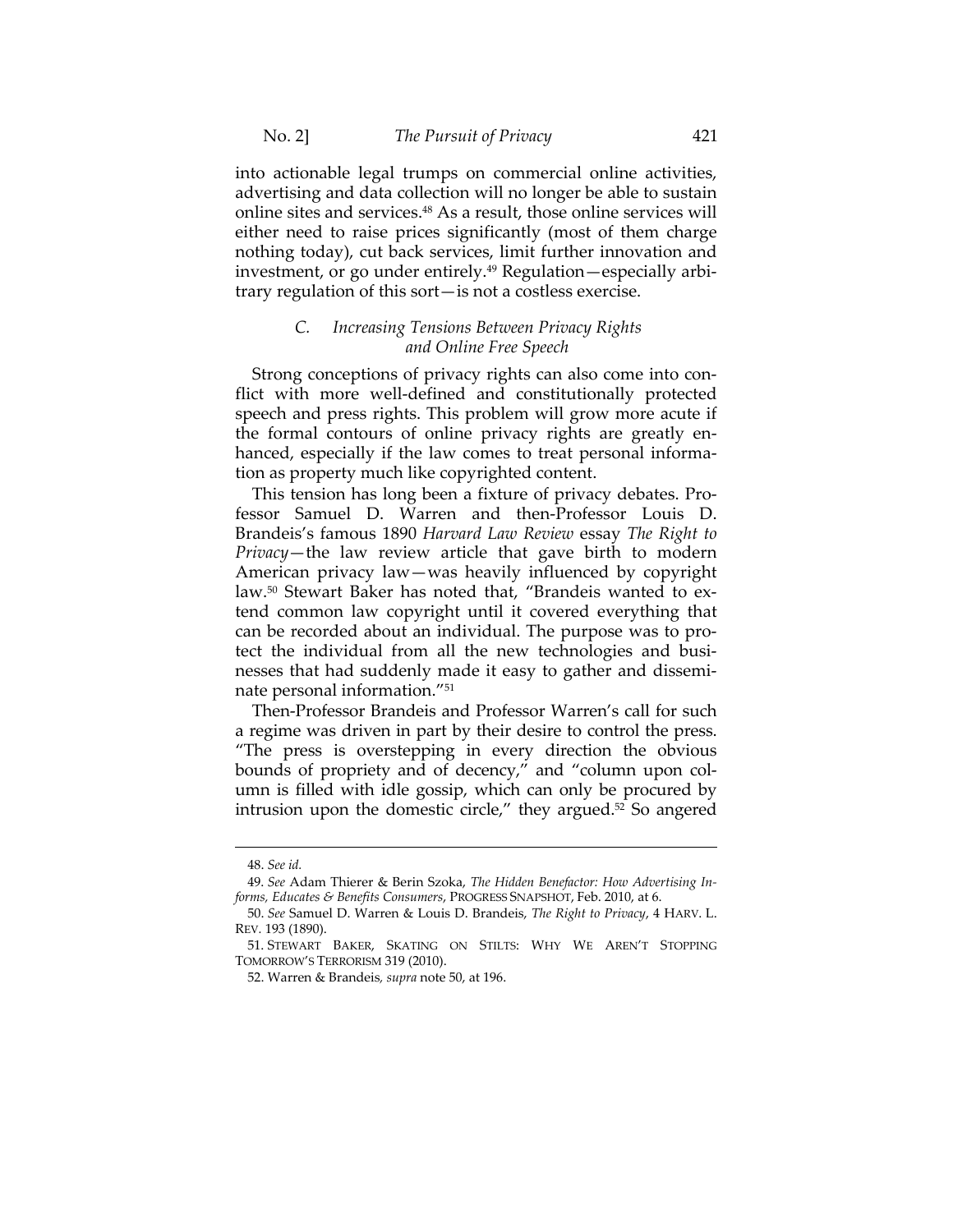were Brandeis and Warren by reports in daily papers of specifics from their own lives<sup>53</sup> that they concluded that, "modern enterprise and invention have, through invasions upon his privacy, subjected [man] to mental pain and distress, far greater than could be inflicted by mere bodily injury."54 Although it remains unclear how one could have greater "pain and distress" inflicted by words than "by mere bodily injury," as Brandeis and Warren suggested, it follows that they would want fairly draconian con‐ trols on free speech and press rights if they felt this strongly about the injury the press could potentially inflict.

Taken to the extreme, however, giving such a notion the force of law would put privacy rights on a direct collision course with the First Amendment, and press rights in particular.55 For instance, Professor Eugene Volokh has argued that:

The difficulty is that the right to information privacy—my right to control your communication of personally identifi‐ able information about me—is a right to have the government stop you from speaking about me. We already have a code of "fair information practices," and it is the First Amendment, which generally bars the government from controlling the communication of information (either by di‐ rect regulation or through the authorization of private law‐ suits), whether the communication is "fair" or not.<sup>56</sup>

If privacy rights could trump speech and press rights in the fashion Brandeis and Warren suggested, a journalist would not be allowed to conduct her daily business without fear of running afoul of government regulation. Good reporting requires that journalists gather and report facts, many of a personal na‐ ture. If privacy rights were treated like intellectual property, robust privacy rights could trump free speech rights, even when the information being collected or distributed was truthful. Such a situation would raise significant First Amendment

<sup>53.</sup> *See* Dorothy J. Glancy, *The Invention of the Right to Privacy,* 21 ARIZ. L. REV. 1, 6 (1979).

<sup>54.</sup> Warren & Brandeis*, supra* note 50, at 196.

<sup>55.</sup> Cate & Litan, *supra* note 5, at 51 ("[T]o the extent that privacy laws restrict expression, even if that expression is commercial, the First Amendment imposes a considerable burden on the government to demonstrate the need and effectiveness of those laws.").

<sup>56.</sup> Eugene Volokh, *Freedom of Speech and Information Privacy: The Troubling Im‐ plications of a Right to Stop People from Speaking About You*, 52 STAN. L. REV. 1049, 1050–51 (2000) (footnote omitted).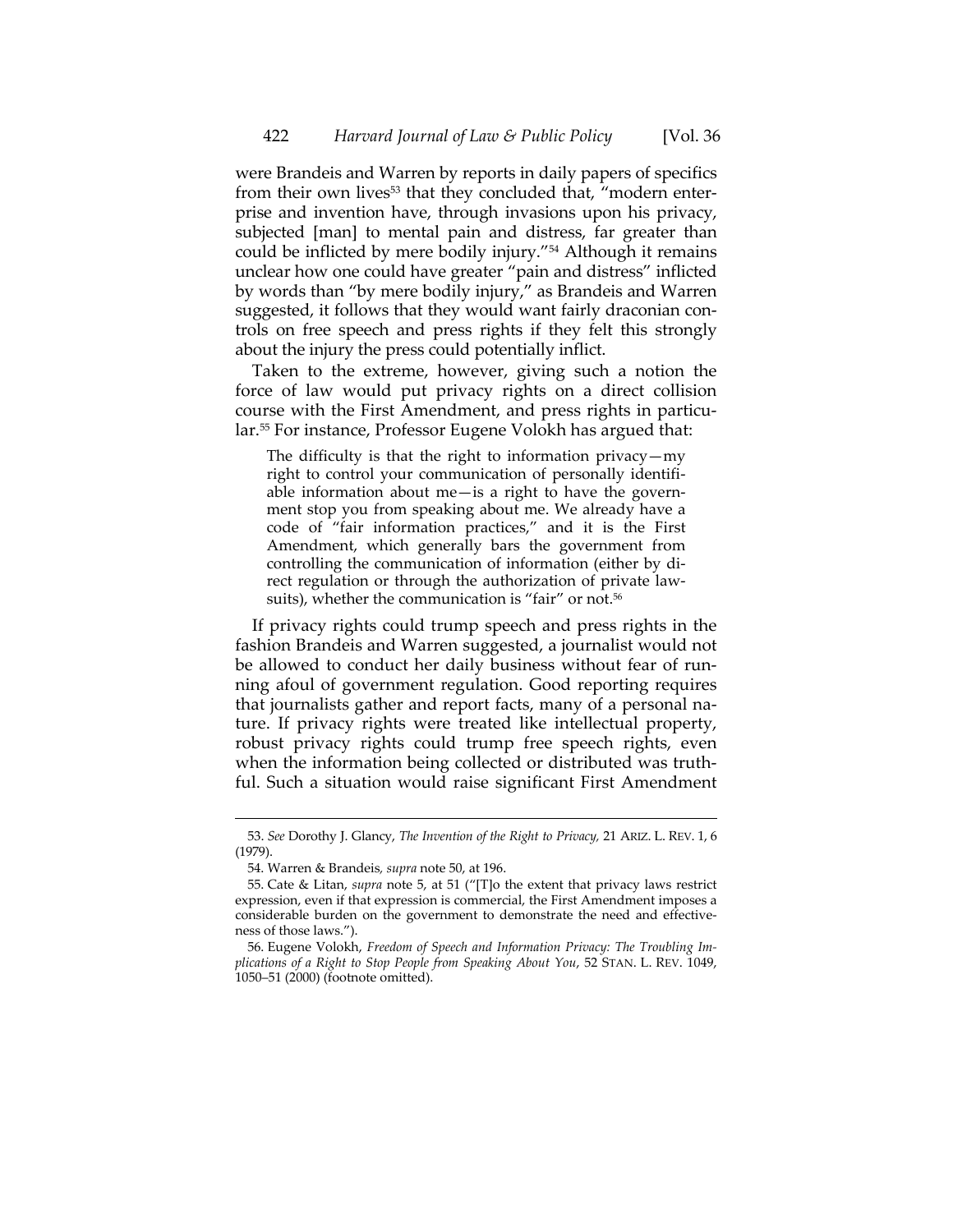issues,<sup>57</sup> even when mere data collection and dissemination are being undertaken.58

This issue may come to the fore if the debate over the socalled "Eraser Button" concept advances here in the United States. In 2011, Representatives Edward Markey and Joe Barton introduced the "Do Not Track Kids Act of 2011," which pro‐ posed the expansion of the Children's Online Privacy Protec‐ tion Act of 1998 (COPPA) and other new regulations aimed at enhancing the privacy of teens online.<sup>59</sup> The Markey-Barton measure also required online operators "to the extent technologically feasible, to implement mechanisms that permit users of the website, service, or application of the operator to erase or otherwise eliminate content that is publicly available through the website, service, or application and contains or displays personal information of children or minors."60 The hope was that these so‐called "Eraser Buttons" could help minors wipe out embarrassing facts they had placed online but later came to regret. The Eraser Button concept was modeled loosely on a similar idea being considered in the European Union, a socalled "right to be forgotten" online.<sup>61</sup>

Though well‐intentioned, the Eraser Button concept—like the "right to be forgotten"—raises clear First Amendment issues by limiting the right of others to speak freely or to collect, analyze,

<sup>57.</sup> Others have pushed back against Volokh's assertions and the general argument that the First Amendment poses a significant barrier to expanded privacy regulation. *See, e.g.*, A. Michael Froomkin, *The Death of Privacy?,* 52 STAN. L. REV. 1461, 1506–1523 (2000); Neil M. Richards, *Reconciling Data Privacy and the First Amendment*, 52 UCLA L. REV. 1149 (2005); Paul M. Schwartz, Commentary, *Free Speech vs. Information Privacy: Eugene Volokh's First Amendment Jurisprudence*, 52 STAN. L. REV. 1559 (2000).

<sup>58.</sup> *See* Sorrell v. IMS Health Inc.*,* 131 S. Ct. 2653, 2665–66 (2011) ("An individ‐ ual's right to speak is implicated when information he or she possesses is subjected to 'restraints on the way in which the information might be used' or disseminated.") (citing Seattle Times Co. v. Rhinehart, 467 U.S. 20, 32 (1984)).

<sup>59.</sup> Do Not Track Kids Act of 2011, H.R. 1895, 112th Cong., (2011). The measure also proposed applying Fair Information Practice Principles (FIPPS) to teenagers via a "Digital Marketing Bill of Rights for Teens" and also proposed limits on collection of geolocation information from both children and teens. *Id.* § 5.

<sup>60.</sup> *Id.* § 7(b).

<sup>61.</sup> *See* VIKTOR MAYER‐SCHÖNBERGER, DELETE: THE VIRTUE OF FORGETTING IN THE DIGITAL AGE (2009); Franz Werro, *The Right to Inform v. the Right to be Forgot‐ ten: A Transatlantic Clash*, *in* HAFTUNGSRECHT IM DRITTEN MILLENNIUM [LIABILITY IN THE THIRD MILLENNIUM] 285–300 (Aurelia Colombi Ciacchi et al. eds., 2009).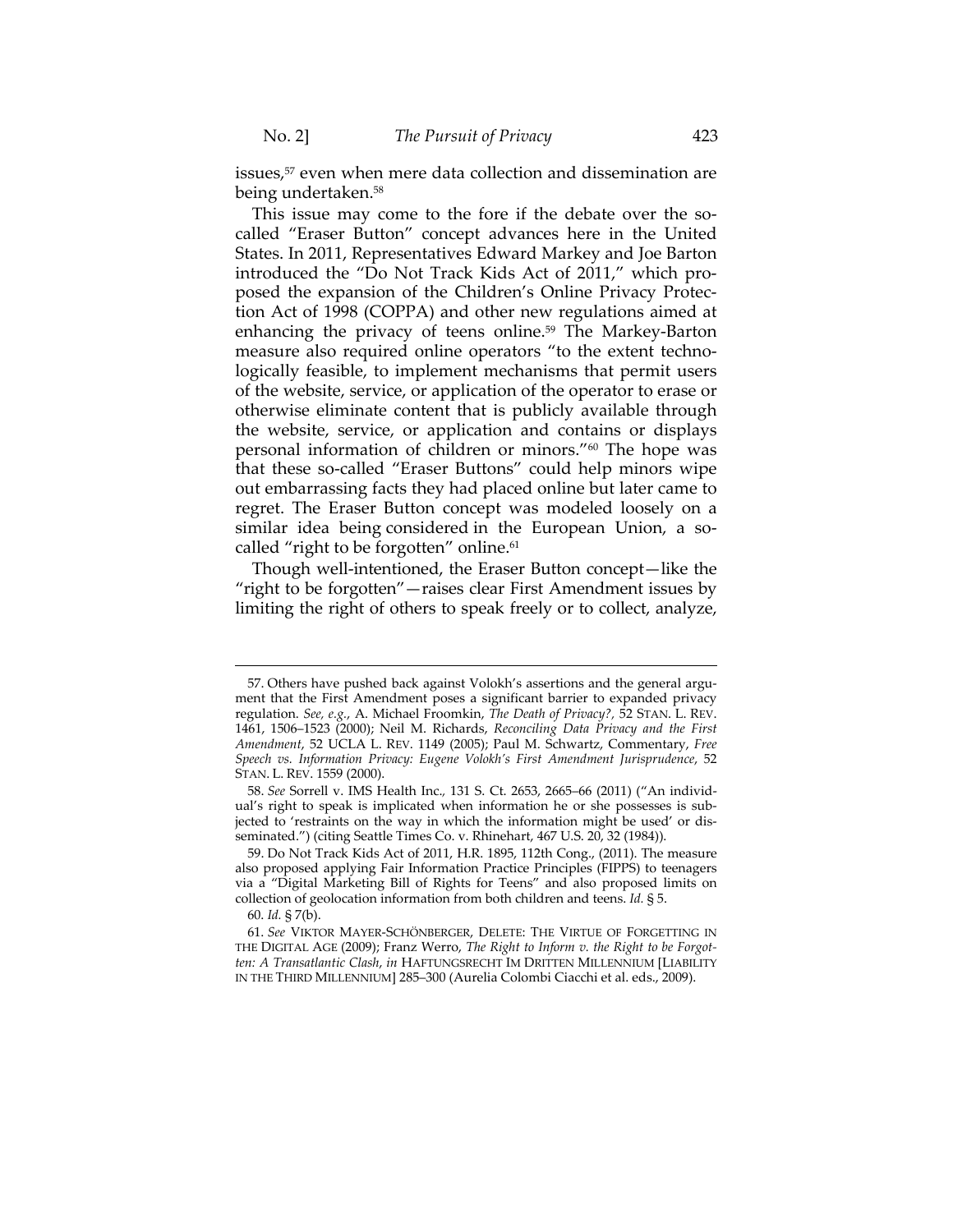or redistribute information they find online.<sup>62</sup> For example, individuals might be able to "claim a right to be forgotten or ask to hit the Eraser Button when a journalist or historian pens an article about them," something "[t]hat would be a direct affront to the First Amendment since journalistic freedoms apply even when minors are the subject of reports or histories."<sup>63</sup>

# II. ENFORCEMENT COMPLICATIONS: CONTROLLING INFORMATION FLOWS

This Part considers the formidable challenges that await any effort to clamp down on the flow of information on digital networks—even if such regulation is pursued in the name of protecting consumer privacy. The administrative and enforcement burdens associated with modern information control efforts are as important as the normative considerations in play.

Information control has always been complex and costly. That observation was equally true in the era of media and information scarcity, with its physical and analog distribution methods of information dissemination. All things considered, however, the challenge of controlling information in the analog era pales in comparison to the far more formidable challenges governments face in the digital era when they seek to limit in‐ formation flows.

The movement of binary bits across electronic networks and digital distribution systems creates unique problems for infor‐ mation control efforts, even when that control might be socially desirable.64 In particular, efforts to control spam, objectionable media content, hate speech, copyrighted content, and even per‐ sonal information are greatly complicated by five phenomena unique to the Information Age: (1) media and technological

<sup>62.</sup> Jeffrey Rosen, *The Right to Be Forgotten*, 64 STAN. L. REV. ONLINE 88, 88 (2012), http://www.stanfordlawreview.org/online/privacy‐paradox/right‐to‐be‐ forgotten ("[Do Not Track] represents the biggest threat to free speech on the In‐ ternet in the coming decade."); Emma Llansó, *Do Not Track for Kids Act: Good Idea Raises Real Challenges*, CTR. FOR DEMOCRACY & TECH., MAY 16, 2011, http://cdt.org/do‐not‐track‐for‐kids.

<sup>63.</sup> Adam Thierer, *Kids, Privacy, Free Speech & the Internet: Finding the Right Bal‐ ance* 7 (Mercatus Ctr. at George Mason Univ., Working Paper No. 11‐32, 2011), *available at* http://mercatus.org/publication/kids‐privacy‐free‐speech‐internet.

<sup>64.</sup> Walker, *supra* note 8, at 88 ("Information flows in subtle and nuanced ways, and well-intentioned regulations can easily go awry. After all, enforcing privacy restricts the free flow of information.").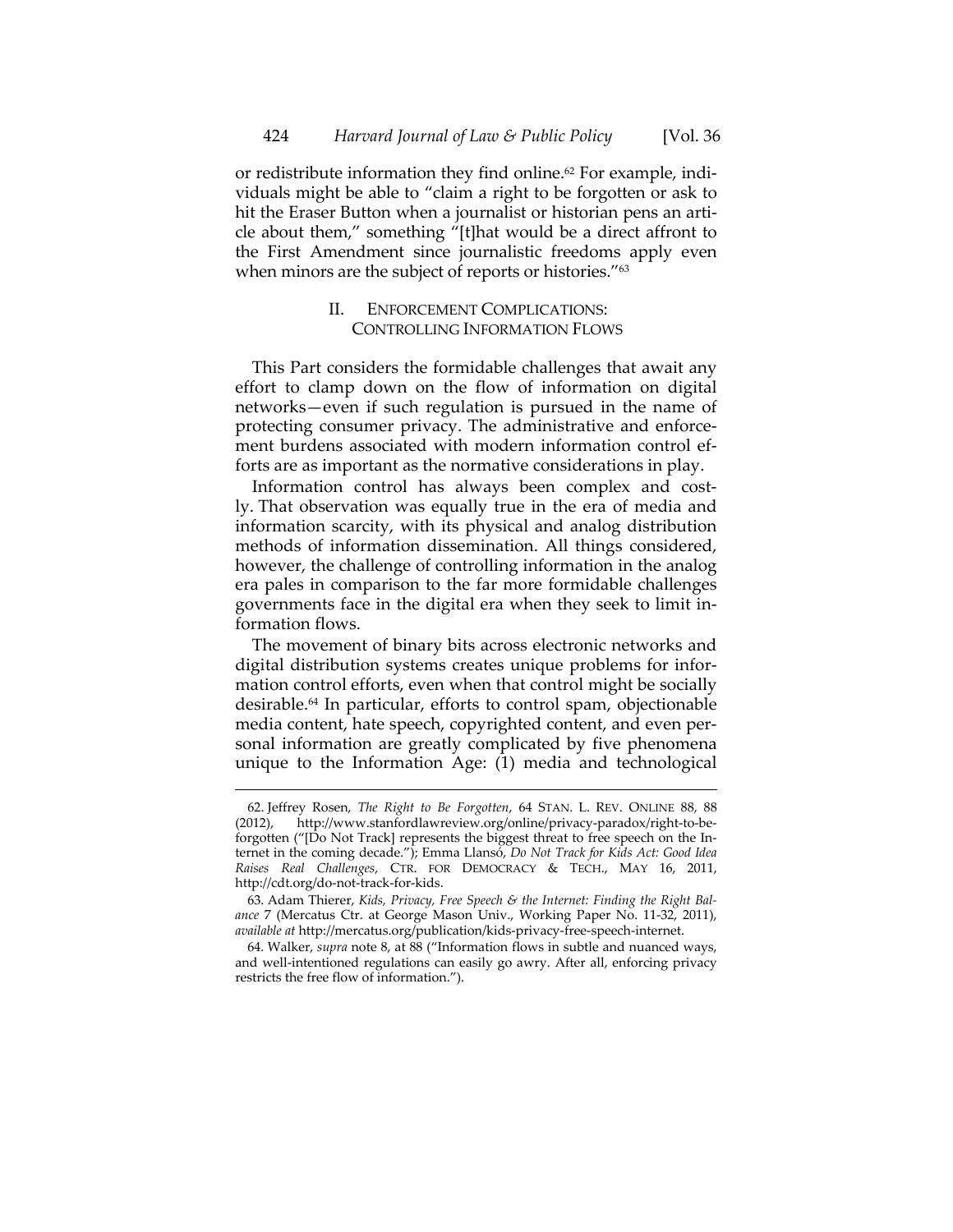convergence; (2) decentralized, distributed networking; (3) un‐ precedented scale of networked communications; (4) an explo‐ sion of the overall volume of information; and (5) unprece‐ dented individual information sharing through user‐generation of content and self‐revelation of data. Each of these phenomena is facilitated by the underlying drivers of the information revolution: digitization, dramatic expansions in computing and processing power (also known as "Moore's Law"65), a steady drop in digital storage costs, and the rise of widespread Inter‐ net access and ubiquitous mobile devices and access. The rami‐ fications of these practical enforcements considerations for pri‐ vacy policy are itemized below.<sup>66</sup>

## *A. Media and Technological Convergence*

First, content platforms and information distribution outlets are rapidly converging. Convergence means that information is increasingly being "unbundled" from its traditional distribution platform and can find many paths to consumers.<sup>67</sup> It is now possible to disseminate, retrieve, or consume the same content and information via multiple devices or distribution networks. When copying costs are essentially zero and platforms are abundant, information can flow across communications and media platforms seamlessly and instantly. As such, content flowing over modern digital communication tools and networks can more easily overcome the distribution‐based limitations that encum‐ bered content and data dissemination in the past.

For example, a piece of personal information voluntarily uploaded to any site can be reproduced instantaneously on

<sup>65. &</sup>quot;Moore's Law" refers to a statement by Intel co-founder Gordon Moore regarding the rapid pace of semiconductor technology. Moore stated, "The number of transistors and resistors on a chip doubles every 18 months." *Definition of Moore's Law*, PC MAGAZINE ENCYCLOPEDIA, http://www.pcmag.com/ encyclopedia\_term/0,2542,t=Moores+law&i=47229,00.asp (last visited Jan. 29, 2013).

<sup>66.</sup> The following Part is adapted from ADAM THIERER, PUBLIC INTEREST COMMENT ON PROTECTING CONSUMER PRIVACY IN AN ERA OF RAPID CHANGE, (2011), http://mercatus.org/publication/public-interest-comment-protectingconsumer‐privacy‐era‐rapid‐change.

<sup>67.</sup> HENRY JENKINS, CONVERGENCE CULTURE: WHERE OLD AND NEW MEDIA COLLIDE 2 (2006) (defining convergence as "the flow of content across multiple media platforms, the cooperation between multiple media industries, and the migratory behavior of media audiences who will go almost anywhere in search of the kinds of entertainment experiences they want.").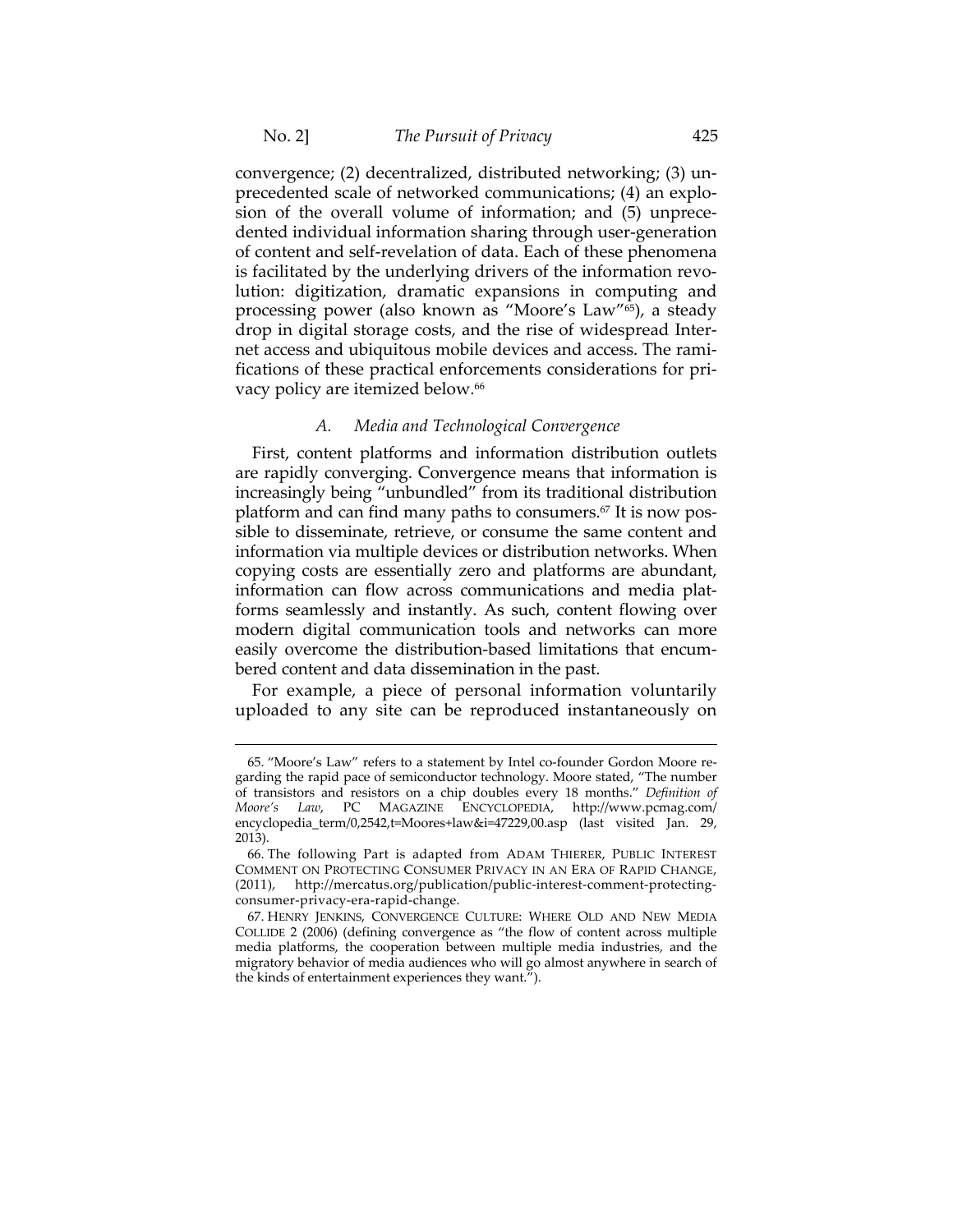other blogs, social networking sites (such as Facebook, LinkedIn, or MySpace), and content hosting services, sent to Twitter (where it could be re‐Tweeted countless times), or sent directly to many others via e‐mail or text messages. The information being transmitted can be reproduced across countless sites in a matter of seconds.

In this way, technological convergence complicates efforts to create effective information control regimes. This has im‐ portant ramifications for privacy policy, just as it does for other regulatory efforts such as speech controls, copyright policy, and cybersecurity measures.

## *B. Decentralized, Distributed Networking*

Second, information creation, curation, storage, and dissemination are all increasingly highly decentralized and distributed in nature.<sup>68</sup> For example, shutting down a website, blog, or social networking site to control information flows will often be ineffective since the information in question could be hosted in multiple places and might have been copied and reproduced by countless individuals who perpetuate the process by up‐ loading it elsewhere.<sup>69</sup>

By contrast, controlling information in the past could have been accomplished by destroying a printing press, cutting power to a broadcast tower, or confiscating communications de‐ vices. While imperfect, such measures—or even less extreme regulatory measures—were often reasonably effective at control‐

<sup>68.</sup> MILTON L. MUELLER, NETWORKS AND STATES: THE GLOBAL POLITICS OF INTERNET GOVERNANCE 4 (2010) ("[T]he Internet protocols decentralized and dis‐ tributed participation in and authority over networking and ensured that the de‐ cision‐making units over network operations are no longer closely aligned with political units.").

<sup>69.</sup> MANUEL CASTELLS, COMMUNICATION POWER 113 (2009) ("[S]hort of unplug‐ ging the Internet, it is difficult to control its networking capabilities because they can always be redirected to a backbone somewhere else on the planet. True, it is possible to block access to some designated sites, but not the trillions of e‐mail messages and the millions of web sites in constant process of renewal. . . . [T]he best governments can do to enforce their legislation is to prosecute a few unfortunate culprits who are caught in the act, while millions of others enjoy their merry ride over the web. . . . [W]hile a few of the messengers are punished, the messages go on, most of them surfing the ocean of global, seamless, communication.").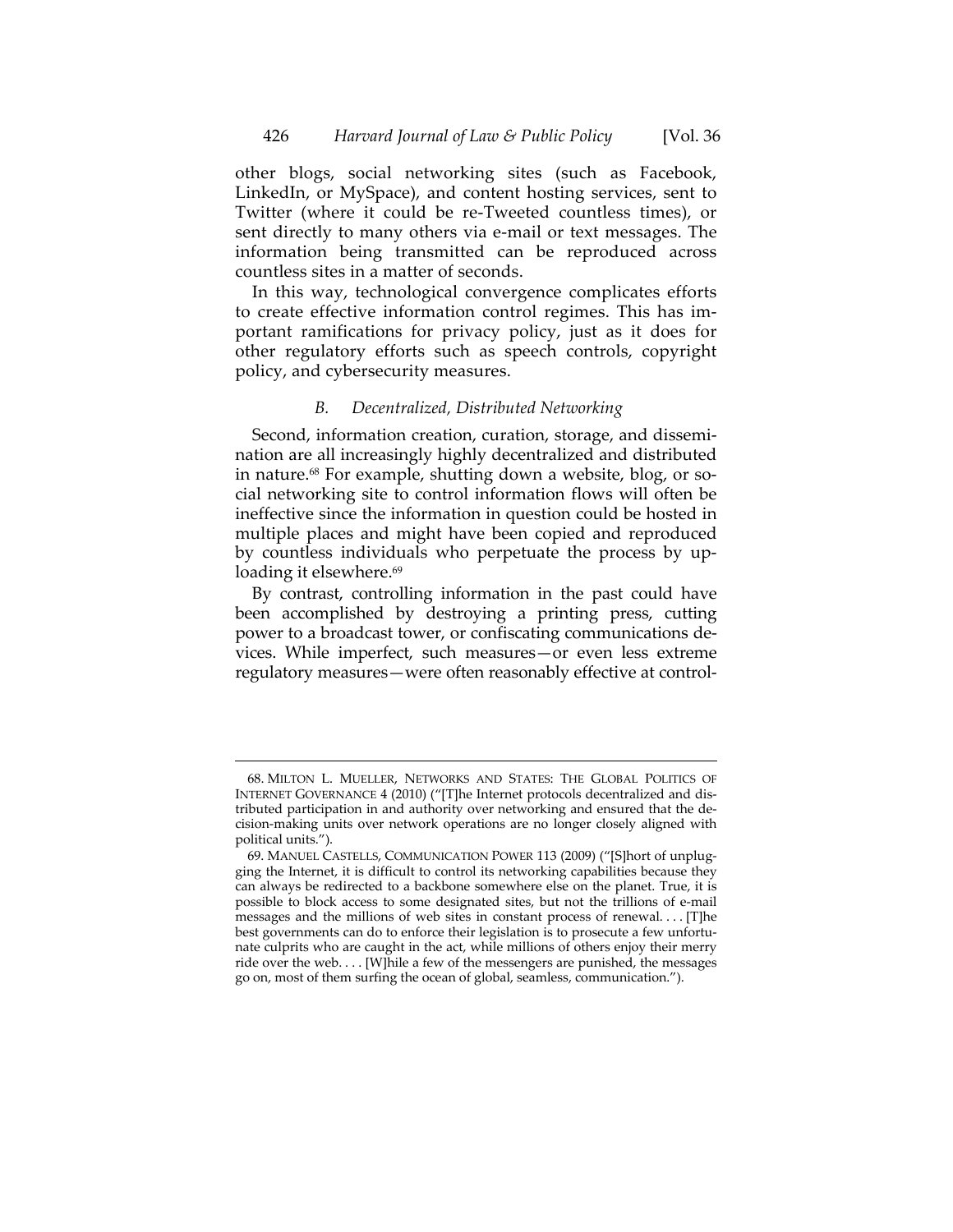ling information flows.70 This system, though, was facilitated by the highly centralized nature of those analog‐era systems and networks. Because modern digital technologies are far more de‐ centralized and distributed, efforts to centralize information con‐ trol must necessarily be more complicated than those of the past. Accordingly, hierarchical or top‐down regulatory schemes must contend with the atomization of information and its mercurial nature within these modern digital systems.

## *C. Unprecedented Scale of Networked Communications*

Third, in the past, the reach of speech and information was limited by geographic, technological, and cultural or language considerations. Today, by contrast, content and data can flow across the globe at the click of a button as a result of the dra‐ matic expansion of Internet access and broadband connectivity.71 Commentary and personal information that appears on a blog or social networking site in one corner of the globe is just as visible everywhere else. Offshore hosting of content also makes it harder to know where content originates or is stored.<sup>72</sup> While restrictions by government are certainly still possible, the scale of modern speech and content dissemination greatly complicates government efforts to control information flows.73

## *D. Explosion of the Overall Volume of Information*

Fourth, the volume of media and communications activity taking place today also complicates regulatory efforts. There exists vastly more content and communication for regulators to police today than in the past. "Since 1995 the sheer volume of information—personally identifiable and otherwise—that has become digitized and can be cheaply transported around the world has grown by orders of magnitude," notes Larry Dow‐

<sup>70.</sup> *See*, *e.g.*, David Pike, *Censorship in Soviet‐Occupied Germany*, *in* THE ESTABLISHMENT OF COMMUNIST REGIMES IN EASTERN EUROPE, 1944–1949, at 217 (Norman Naimark & Leonid Gibianskii eds., 1997).

<sup>71.</sup> CRAIG & LUDLOFF, *supra* note 6, at 20 ("Data, in and of itself, has no country, respects no law, and travels freely across borders.").

<sup>72.</sup> HAL ABELSON ET AL., BLOWN TO BITS: YOUR LIFE, LIBERTY, AND HAPPINESS AFTER THE DIGITAL EXPLOSION 68 (2008) ("The bits are everywhere; there is sim‐ ply no locking them down, and no one really wants to do that anymore.").

<sup>73.</sup> TRANSNATIONAL CULTURE IN THE INTERNET AGE 3 (Sean A. Pager & Adam Candeub eds., 2012), ("[T]he Internet has revolutionized scale.").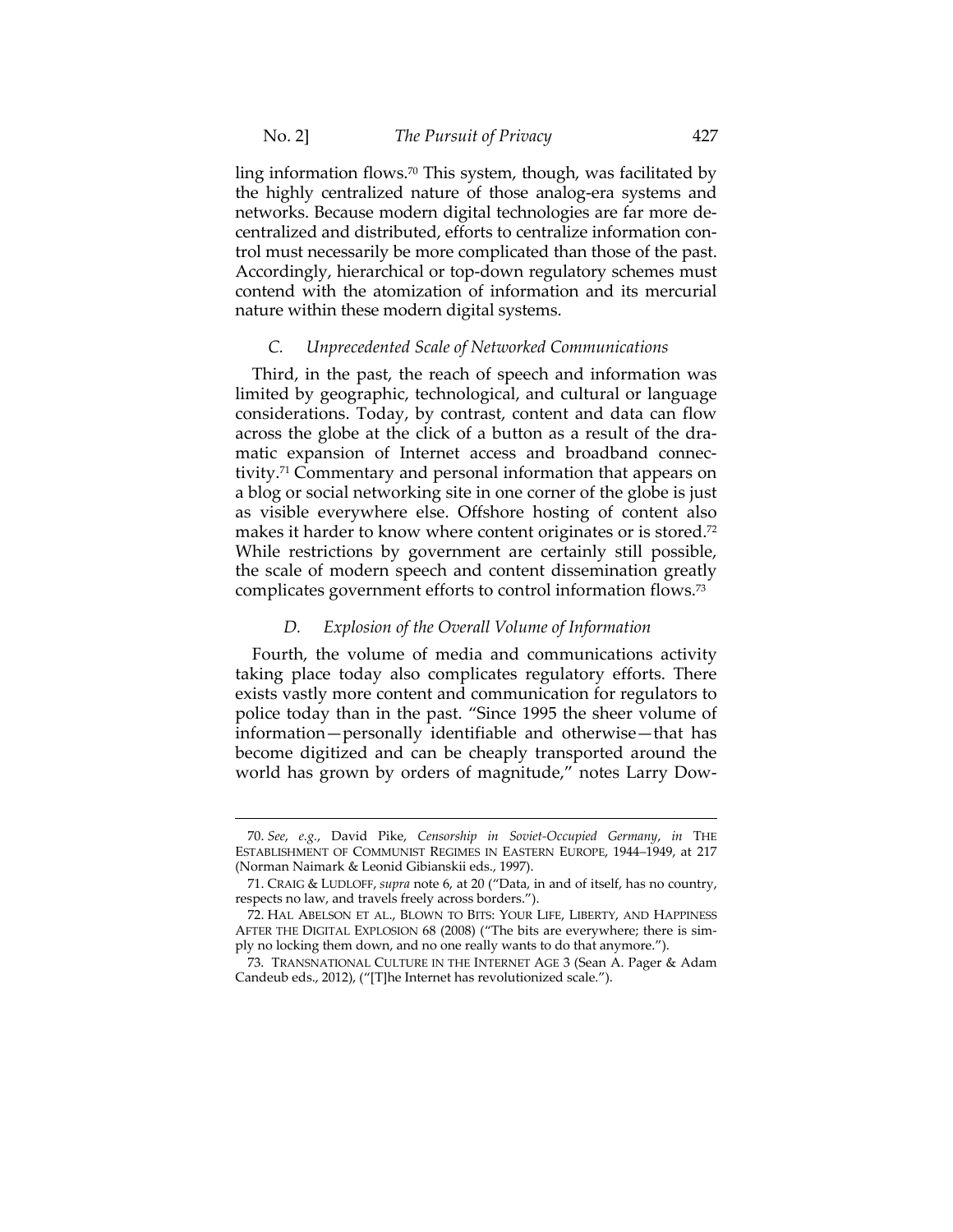nes.74 Professor Milton Mueller concurs, noting: "The sheer volume of transactions and content on the Internet often over‐ whelms the capacity of traditional governmental processes to respond" to developments in this space.75

A February 2011 study by Professors Martin Hilbert and Priscila López of the University of Southern California, calculated "The World's Technological Capacity to Store, Communi‐ cate, and Compute Information," and found that in 2007, humankind sent 1.9 zettabytes of information through broadcast technology, such as televisions and GPS.76 That's equivalent to every person in the world receiving 174 newspapers every day, they claim.77 A 2010 report by the International Data Corpora‐ tion also found that "by 2020, our Digital Universe will be 44 times as big as it was in 2009."78 Finally, the Global Information Industry Center reports that:

In 2008, Americans consumed information for about 1.3 tril‐ lion hours, an average of almost 12 hours per day. Con‐ sumption totaled 3.6 zettabytes and 10,845 trillion words, corresponding to 100,500 words and 34 gigabytes for an av‐ erage person on an average day. A zettabyte is 10 to the 21st power bytes, a million million gigabytes. These estimates are from an analysis of more than 20 different sources of information, from very old (newspapers and books) to very new (portable computer games, satellite radio, and Internet vid‐ eo). Information at work is not included.79

This "volume problem" for information control efforts including privacy controls—will only grow more acute in com‐ ing years, especially when the difficulties considered in the next Part are taken into account.

<sup>74.</sup> LARRY DOWNES, THE LAWS OF DISRUPTION: HARNESSING THE NEW FORCES THAT GOVERN LIFE AND BUSINESS IN THE DIGITAL AGE 69 (2009).

<sup>75.</sup> MUELLER, *supra* note 68, at 4.

<sup>76.</sup> Martin Hilbert & Priscila López, *The World's Technological Capacity to Store, Communicate, and Compute Information*, SCIENCE, Feb. 10, 2011, at 60, 63 http://annenberg.usc.edu/News%20and%20Events/News/110210Hilbert.aspx.

<sup>77.</sup> *Id.*

<sup>78.</sup> JOHN GANTZ & DAVID REINSEL, THE DIGITAL UNIVERSE DECADE–ARE YOU READY? 1 (2010), *available at* http://www.emc.com/collateral/analyst-reports/idcdigital‐universe‐are‐you‐ready.pdf.

<sup>79.</sup> ROGER E. BOHN & JAMES E. SHORT, HOW MUCH INFORMATION? 2009 REPORT ON AMERICAN CONSUMERS 7 (2009, updated 2010), http://hmi.ucsd.edu/ howmuchinfo\_research\_report\_consum.php.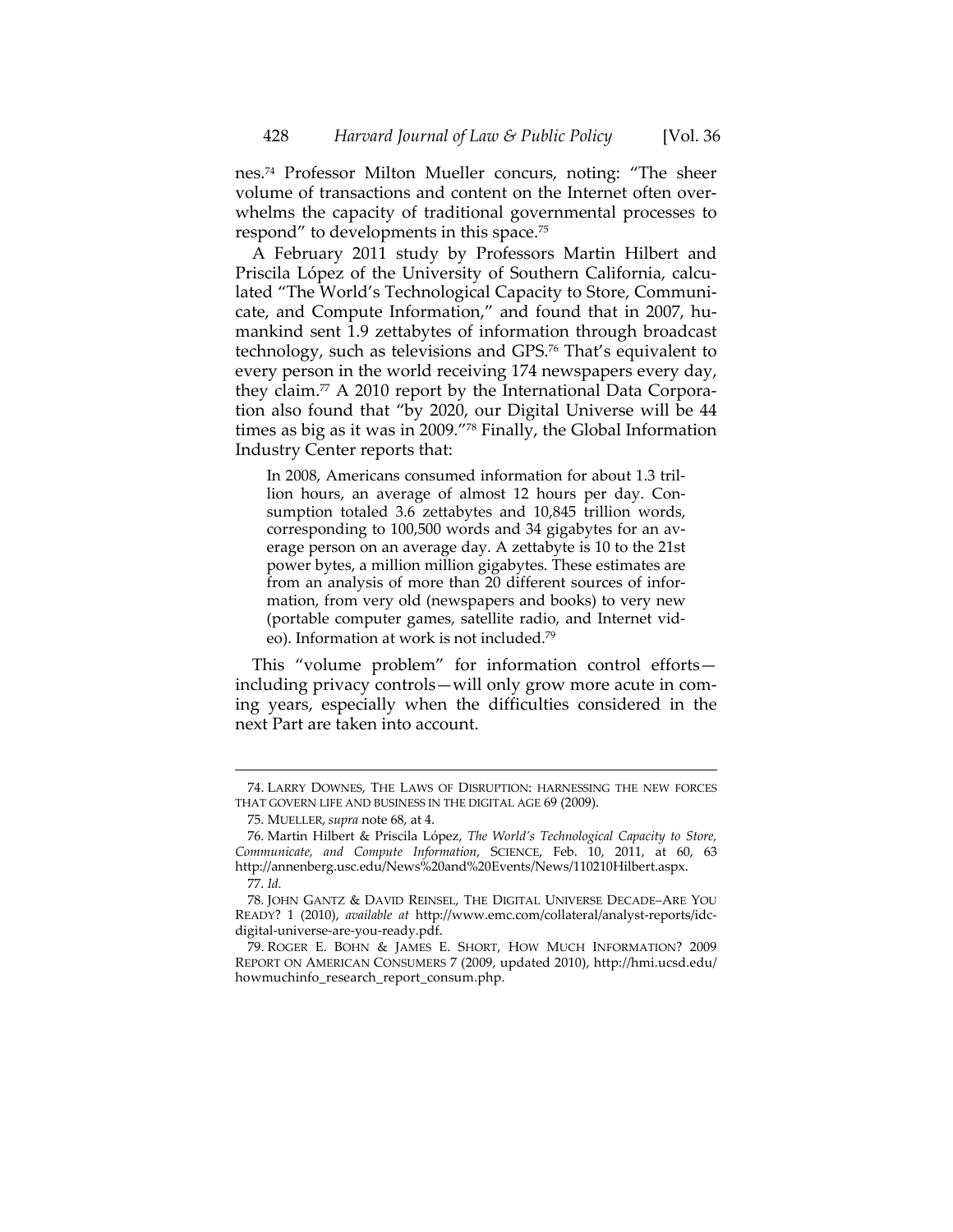## No. 2] *The Pursuit of Privacy* 429

## *E. User‐Generated Content and Self‐Revelation of Data*

Finally, modern digital systems make it increasingly easy for anyone to be a one-person publishing house or selfbroadcaster. As such, restrictions on information sharing, ag‐ gregation, and reuse will become increasingly difficult to de‐ vise and enforce.80 This phenomenon is particularly relevant to any discussion of privacy regulation, as individuals are cur‐ rently placing massive volumes of personal information online—both about themselves and others. "We live in what one might call the Peeping Tom society," argues Professor Lawrence M. Friedman, in that "[n]ew technology puts power‐ ful tools for invading privacy into the hands of ordinary people."<sup>81</sup> The rapid rise of data self-revelation leads many scholars to puzzle about the existence of a so‐called "privacy paradox," which refers to the fact that "[p]eople value their privacy, but then go out of their way to give it up."82

Regardless, slowing such information flows through public policy will be remarkably challenging because many people con‐ tinue to voluntarily release and widely distribute their personal information. Moreover, because of the highly connected nature of social networks and the sheer volume of information sharing that takes place across them, absolute privacy control becomes an impossible task. For example, in 2011, Facebook reported that its users submitted around 650,000 comments on the 100 million pieces of content served up *every minute* on its site.83 And Hilbert and López found that humankind shared 65 exabytes of infor‐ mation in  $2007<sub>64</sub>$  the equivalent of every person in the world sending out the contents of six newspapers every day, they es-

82. DOWNES, *supra note* 74, at 79.

<sup>80.</sup> YOCHAI BENKLER, THE WEALTH OF NETWORKS: HOW SOCIAL PRODUCTION TRANSFORMS MARKETS AND FREEDOM 4 (2006) ("The material requirements for ef‐ fective information production and communication are now owned by numbers of individuals several orders of magnitude larger than the number of owners of the basic means of information production and exchange a mere two decades ago. . . . Individuals can reach and inform or edify millions around the world. Such a reach was simply unavailable to diversely motivated individuals before . . . .").

<sup>81.</sup> LAWRENCE M. FRIEDMAN, GUARDING LIFE'S DARK SECRETS: LEGAL AND SOCIAL CONTROLS OVER REPUTATION, PROPRIETY, AND PRIVACY 259, 269 (2007).

<sup>83.</sup> Ken Deeter, *Live Commenting: Behind the Scenes*, FACEBOOK ENGINEERING'S NOTES (Feb. 7, 2011, 1:00 PM), http://www.facebook.com/note.php?note\_id= 496077348919.

<sup>84.</sup> Hilbert & López, *supra* note 76, at 63.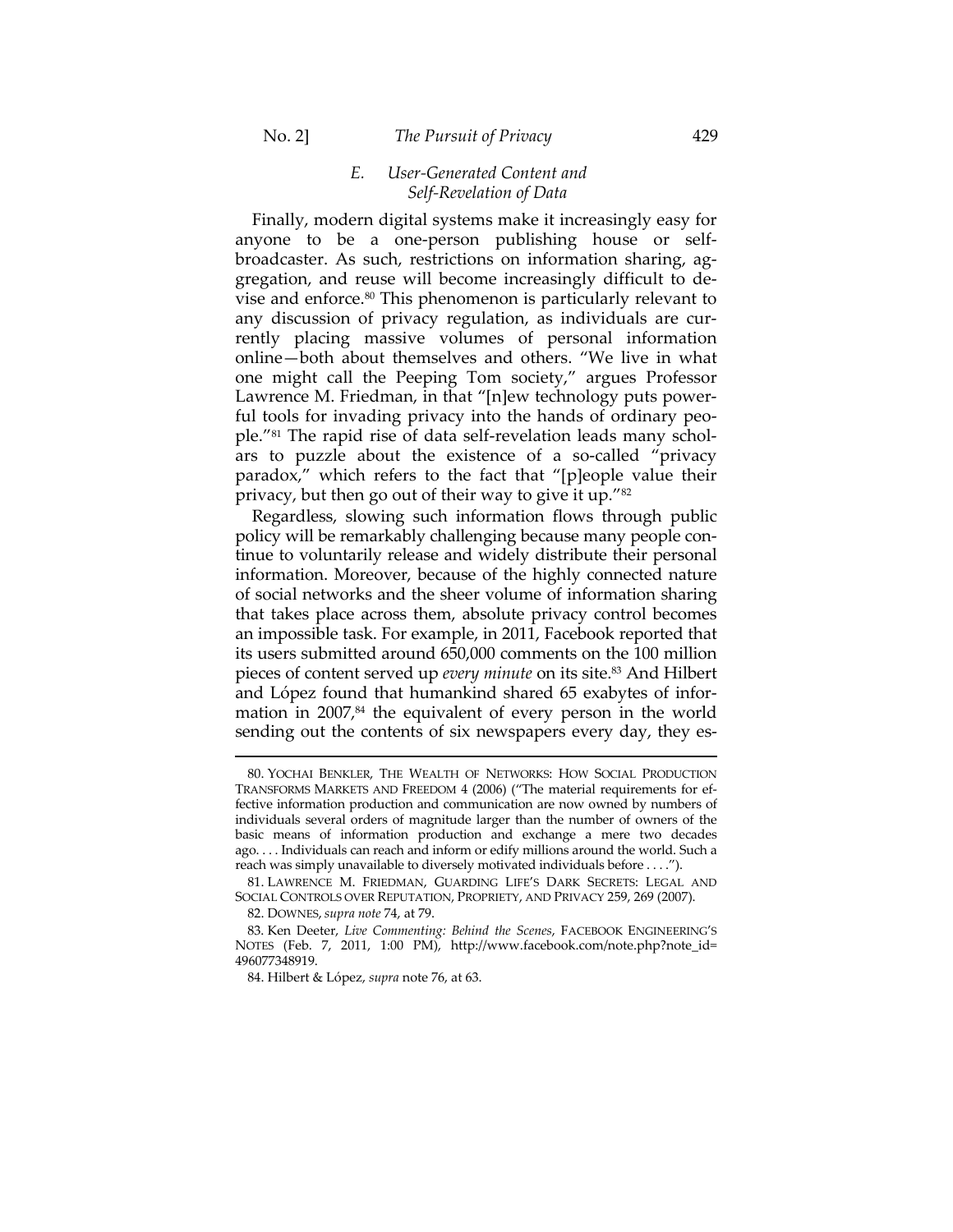timate.<sup>85</sup> Not all of that shared information was personal information, of course, but much of it probably was.

This problem will be exacerbated by the increasing ubiquity of mobile computing and communications devices that capture and reproduce information instantaneously.<sup>86</sup> For example, most adults and many teenagers today carry a powerful digital sensor or surveillance technology with them at all times: their mobile phones.87 Individuals use these technologies to record audio and video of themselves and the world around them and instantaneously share that data with many others. They also use geolocation technologies to pinpoint the movement of themselves and others in real time.<sup>88</sup>

Meanwhile, new digital translation tools and biometric technologies are becoming widely available to consumers. Tools such as Google Goggles, available for many smartphones, let users snap pictures of anything they see and have it identified by Google's search engine, with the results provided almost instantly to the user.89 Eventually, these technologies will merge with "wearable computing" technologies that will, for example, let the buttons on our shirts feed live streams of our daily movements and interactions into social networking sites and databases.<sup>90</sup> Peo-

 $\overline{a}$ 

88. *See, e.g.*, *About Foursquare*, FOURSQUARE.COM, https://foursquare.com/about/ (last visited Jan. 30, 2013) ("Foursquare is a free app that helps you and your friends make the most of where you are. When you're out and about, use Foursquare to share and save the places you visit. And, when you're looking for inspiration for what to do next, we'll give you personalized recommendations and deals based on where you, your friends, and people with your tastes have been.").

89. *Google Goggles*, GOOGLE, http://www.google.com/mobile/goggles/#text (last visited Jan. 30, 2013).

90. *See, e.g.*, *Memoto Lifelogging Camera*, MEMOTO, http://memoto.com (last vis‐ ited Jan. 30, 2013) ("The Memoto camera is a tiny camera and GPS that you clip on and wear. It's an entirely new kind of digital camera with no controls. Instead, it

<sup>85.</sup> *Id.*

<sup>86.</sup> JONATHAN ZITTRAIN, THE FUTURE OF THE INTERNET—AND HOW TO STOP IT 221 (2008) ("Cheap sensors generatively wired to cheap networks with cheap pro‐ cessors are transforming the nature of privacy.").

<sup>87.</sup> JOHN PALFREY & URS GASSER, BORN DIGITAL: UNDERSTANDING THE FIRST GENERATION OF DIGITAL NATIVES 62 (2008) ("Young people are turning to mobile devices in droves. They use them to post more information about themselves and their friends into the ether."); Jennifer Valentino‐DeVries, *The Economics of Surveil‐ lance*, WALL ST. J. DIGITS BLOG (Sept. 28, 2012, 10:30 PM), http://blogs.wsj.com/digits/2012/09/28/the‐economics‐of=surveillance/?mod=WSJBlog (quoting Col. Lisa Shay, a professor of electrical engineering at the U.S. Military Academy at West Point, who notes that "nowadays cellphones are sensors," and "you're now carrying a personal sensor with you at all times").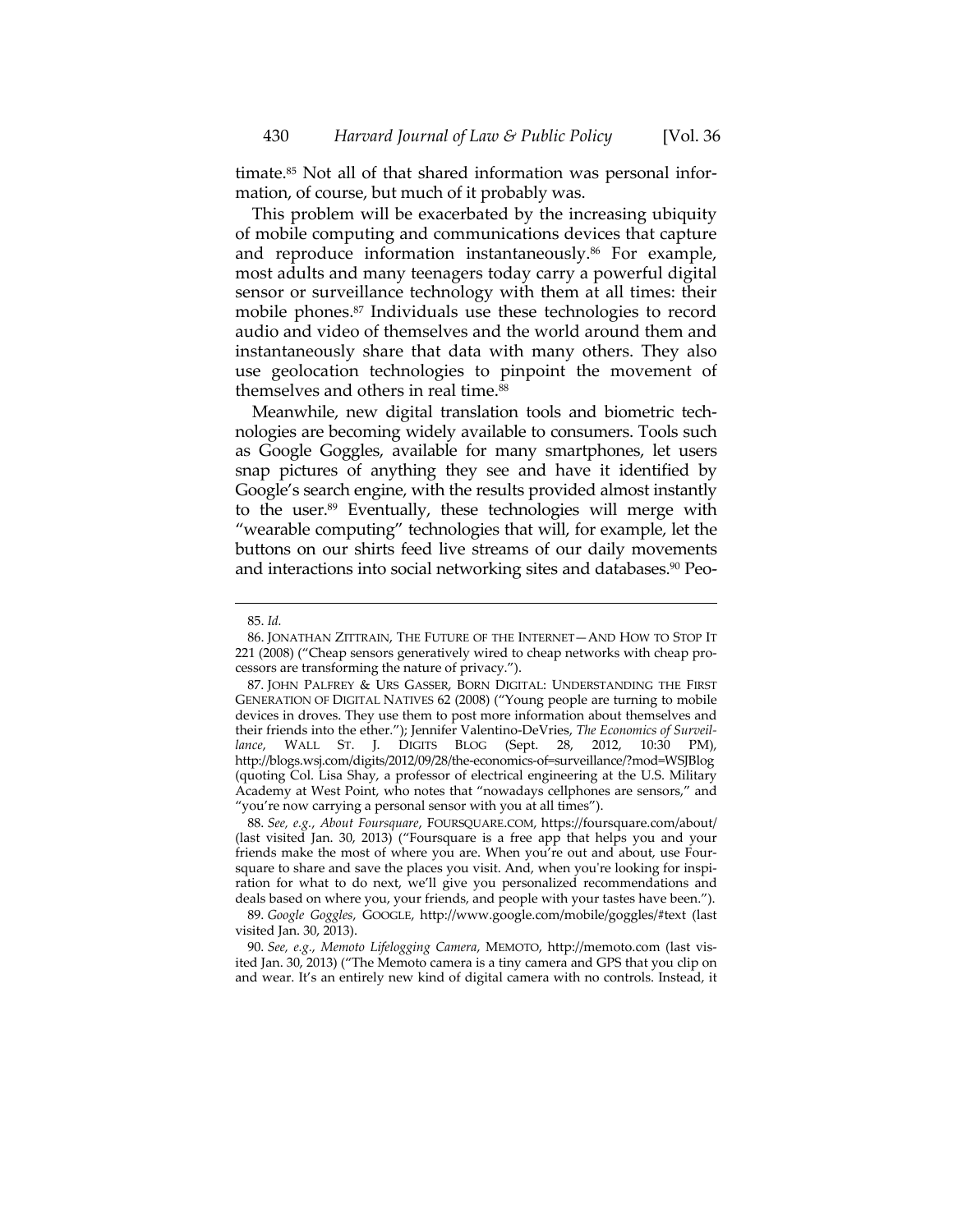ple will use such tools to record their lives and play them back later, or perhaps just to instantly scan and recognize faces, items, and places in case they want to remember them later.

Such technologies and ubiquitous information-sharing activities are growing rapidly and will become increasingly commonplace throughout society. As a result, mountains of intimate data will be created, collected, collated, and cataloged about us, and by us, on a daily basis.<sup>91</sup> In other words, "[i]t's not the government spying on all the citizens, it's the citizens themselves."<sup>92</sup>

When combined with the other four factors discussed above, the unprecedented individual information sharing and user‐ generation of content makes information control efforts especially privacy control efforts—significantly more difficult. Digital marketing professional Bhavishya Kanjhan notes that in‐ creasingly it is "the action of a user rendering . . . privacy controls ineffective. The human element is the weakest link in the chain."93

## *F. Synthesis: Information Wants to Be Free (Even When We Don't Want it to Be)*

Taken together, the end result of these five phenomena is that "[o]nce information is out there, it is very hard to keep track of who has it and what he has done with it."94 The unset‐ tling reality for privacy in the information age is that, as Stew‐ ard Brand once famously said, "information wants to be free"

92. Jefferson, *supra* note 20.

automatically takes photos as you go. The Memoto app then seamlessly and ef‐ fortlessly organizes them for you.... As long as you wear the camera, it is constantly taking pictures. It takes two geotagged photos a minute with recorded orientation so that the app can show them upright no matter how you are wearing the camera. . . . The camera and the app work together to give you pictures of every single moment of your life, complete with information on when you took it and where you were. This means that you can revisit any moment of your past.").

<sup>91.</sup> ZITTRAIN, *supra* note 84, at 221. ("The central problem is that the organizations creating, maintaining, using, and disseminating records of identifiable per‐ sonal data are no longer just 'organizations'—they are people who take pictures and stream them online, who blog about their reactions to a lecture or a class or a meal, and who share on social sites rich descriptions of their friends and interac‐ tions. These databases are becoming as powerful as the ones large institutions populate and centrally define.").

<sup>93.</sup> Bhavishya Kanjhan, *Online privacy is dead and it is a good thing*, SOC. MEDIA TODAY, June 14, 2010, http://socialmediatoday.com/index.php?q=SMC/206725.

<sup>94.</sup> DAVID D. FRIEDMAN, FUTURE IMPERFECT: TECHNOLOGY AND FREEDOM IN AN UNCERTAIN WORLD 62 (2008).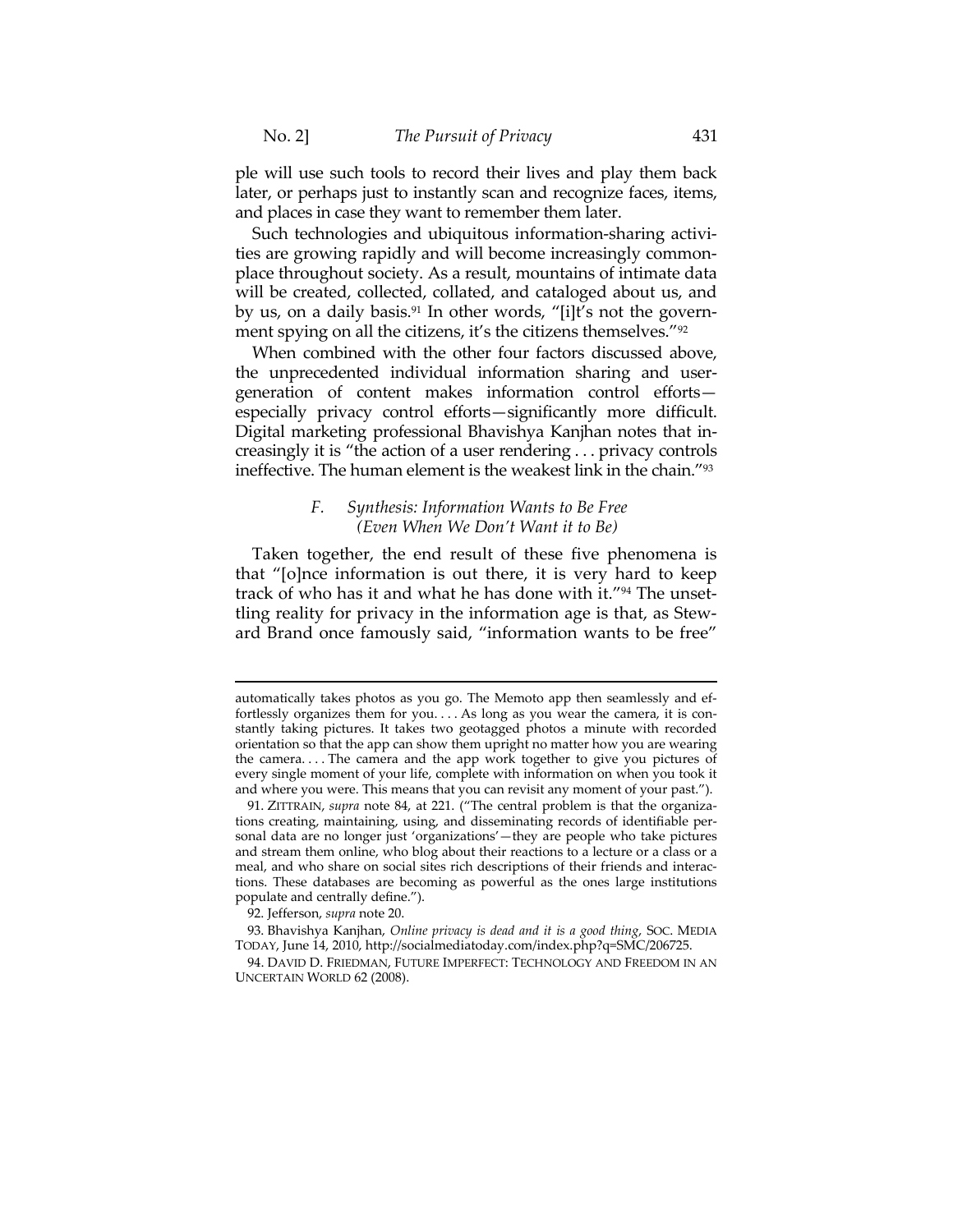and that is at least partly due to the fact that "the cost of getting it out is getting lower and lower all the time."95

Only recently have individuals begun to realize that this in‐ sight applies to *all* types of information flows. Though they might have appreciated the implications of this truism in other contexts, where many wanted digitized data to flow freely, they are only beginning to understand the uncomfortable real‐ ity of what it means for efforts to control their own informa‐ tion. "When this idea was applied to online music sharing, it was cool in a 'fight the man!' kind of way," says computer scientist Ben Adida.<sup>96</sup> "Unfortunately, information replication doesn't discriminate: your *personal data*, credit cards and medi‐ cal problems alike, also want to be free. Keeping it secret is really, really hard," he notes.<sup>97</sup> Again, this observation holds for all classes of information—intellectual property, pornography, hate speech, state secrets, and even personal information.

As Konstantinos Stylianou argues, "there are indeed tech‐ nologies so disruptive that by their very nature they cause a cer‐ tain change *regardless* of other factors," and the Internet is one of them.98 Compared to previous communications technologies, the Internet is qualitatively different from the telegraph, the tele‐ phone, the radio, and the television. It is innately resistant to control in a way that those previous technologies were not, and that reality must be factored into public policy considerations. "As a result, the cat‐and‐mouse chase game between the law and technology will probably always tip in favor of technology. It may thus be a wise choice for the law to stop underestimating the dynamics of technology, and instead adapt to embrace it."99 Observes science journalist Matt Ridley, "[t]he implication is

<sup>95.</sup> Roger Clarke, *Information Wants to be Free,* ROGERCLARKE.COM*,* http://www.rogerclarke.com/II/IWtbF.html (last visited Jan. 30, 2013).

<sup>96.</sup> Ben Adida, *(your) information wants to be free*, BENLOG (Apr. 28, 2011, 12:46 AM), http://benlog.com/articles/2011/04/28/your-information-wants-to-be-free. 97. *Id.*

<sup>98.</sup> Konstantinos K. Stylianou, *Hasta La Vista Privacy, or How Technology Termi‐ nated Privacy*, *in* PERSONAL DATA PRIVACY AND PROTECTION IN A SURVEILLANCE ERA: TECHNOLOGIES AND PRACTICES 44, 46 (Christina Akrivopoulou & Athana‐ sios‐Efstratios Psygkas eds.*,* 2011).

<sup>99.</sup> *Id*. at 54*.*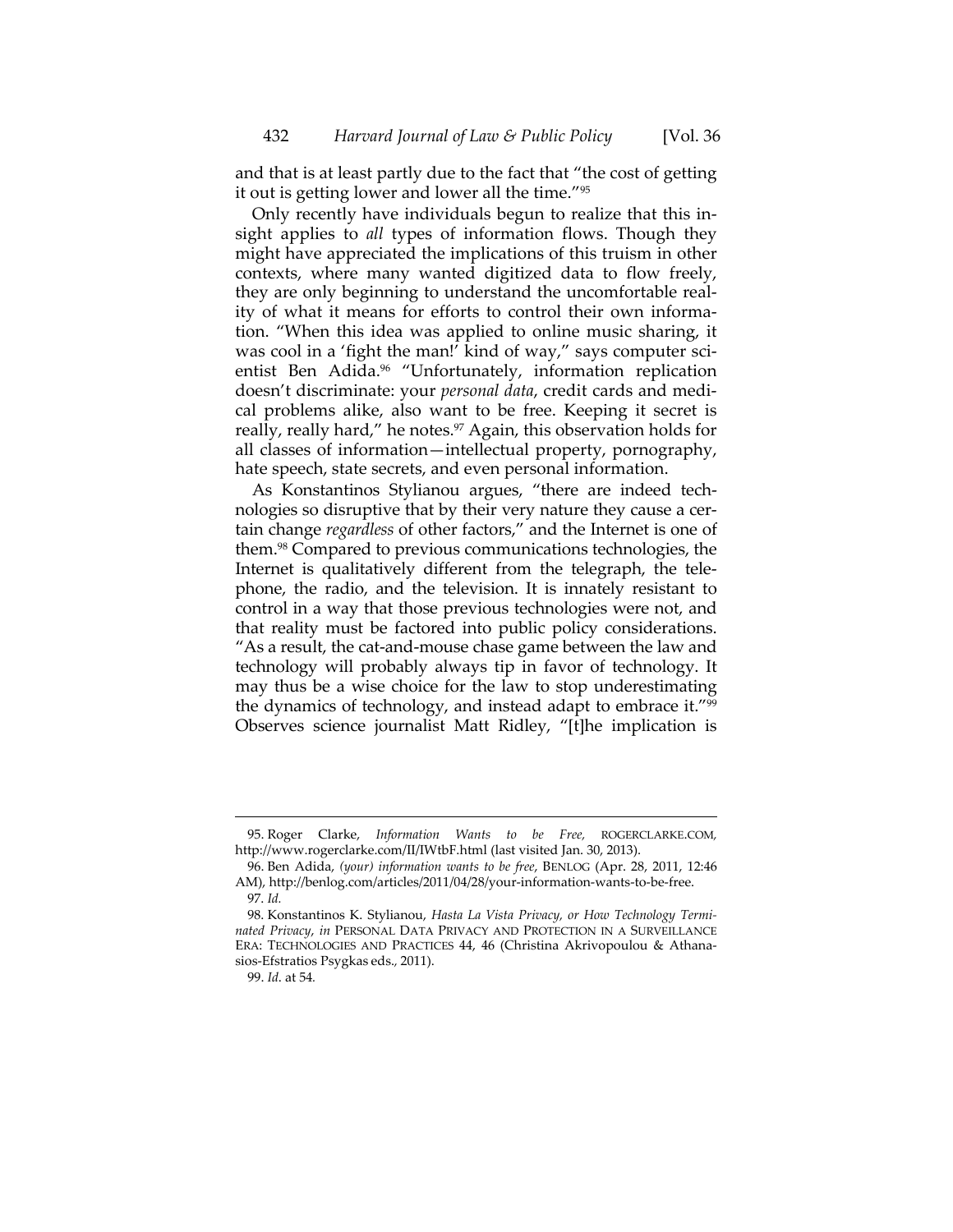$\overline{a}$ 

that, short of arresting half the planet's people, we could not stop the march of technology even if we wanted to."<sup>100</sup>

## *G. Corollary: "Silver‐Bullet" Solutions Won't Work*

In light of these information control considerations, seeking a simple solution to a complex problem such as online privacy protection is quixotic. In this sense, the Do Not Track and Eraser Button schemes fall into a long line of proposed silver‐bullet or "universal" solutions to complicated technological problems.

When it comes to such information control efforts, there are not many good examples of simple fixes or silver-bullet solutions that have been effective, at least not for very long. Con‐ sider the elusive search for a universal solution to controlling access to online pornography. The experience of the World Wide Web Consortium's (W3C) Platform for Internet Content Selection (PICS)<sup>101</sup> and the Internet Content Rating Association  $(ICRA)^{102}$  is instructive in this regard. Around the turn of the century, there was hope that voluntary metadata tagging and content labeling could be used to screen objectionable content on the Internet,103 but the sheer volume of material to be dealt with made that task almost impossible.<sup>104</sup> The effort was eventually abandoned.<sup>105</sup> Of course, the effort did not have a government mandate behind it to encourage more widespread adoption, but even if it had, it is hard to believe that all pornog‐

105. FAMILY ONLINE SAFETY INST., http://www.icra.org (last visited Nov. 30, 2012).

<sup>100.</sup> Matt Ridley, *Why Canʹt Things Get Better Faster (or Slower)?*, WALL ST. J., Oct. 19, 2012, http://online.wsj.com/article/SB1000087239639044385420457805872 0488396776.html.

<sup>101.</sup> *PICS Frequently Asked Questions (FAQ)*, WORLD WIDE WEB CONSORTIUM, http://www.w3.org/2000/03/PICS‐FAQ/ (last visited Jan. 30, 2013).

<sup>102.</sup> *About ICRA*, FAMILY ONLINE SAFETY INST., http://www.fosi.org/icra (last visited Jan. 30, 2013).

<sup>103.</sup> *See*, *e.g.*, Joris Evers, *Net labels mean choice, not censorship*, PC ADVISOR, Oct. 23, 2001, http://www.pcadvisor.co.uk/news/desktop‐pc/1646/net‐labels‐mean‐ choice‐not‐censorship/.

<sup>104.</sup> *See* PHIL ARCHER, ICRAFAIL: A LESSON FOR THE FUTURE 9 (2009), philarcher.org/icra/ICRAfail.pdf ("The problem with a safety system that has a label at one end and a filter at the other is that unlabelled sites can only be treated as a single group, i.e. you either block them all or allow them all. Since the number of labelled sites was very small, blocking all unlabelled sites would effectively shut off most of the Web.").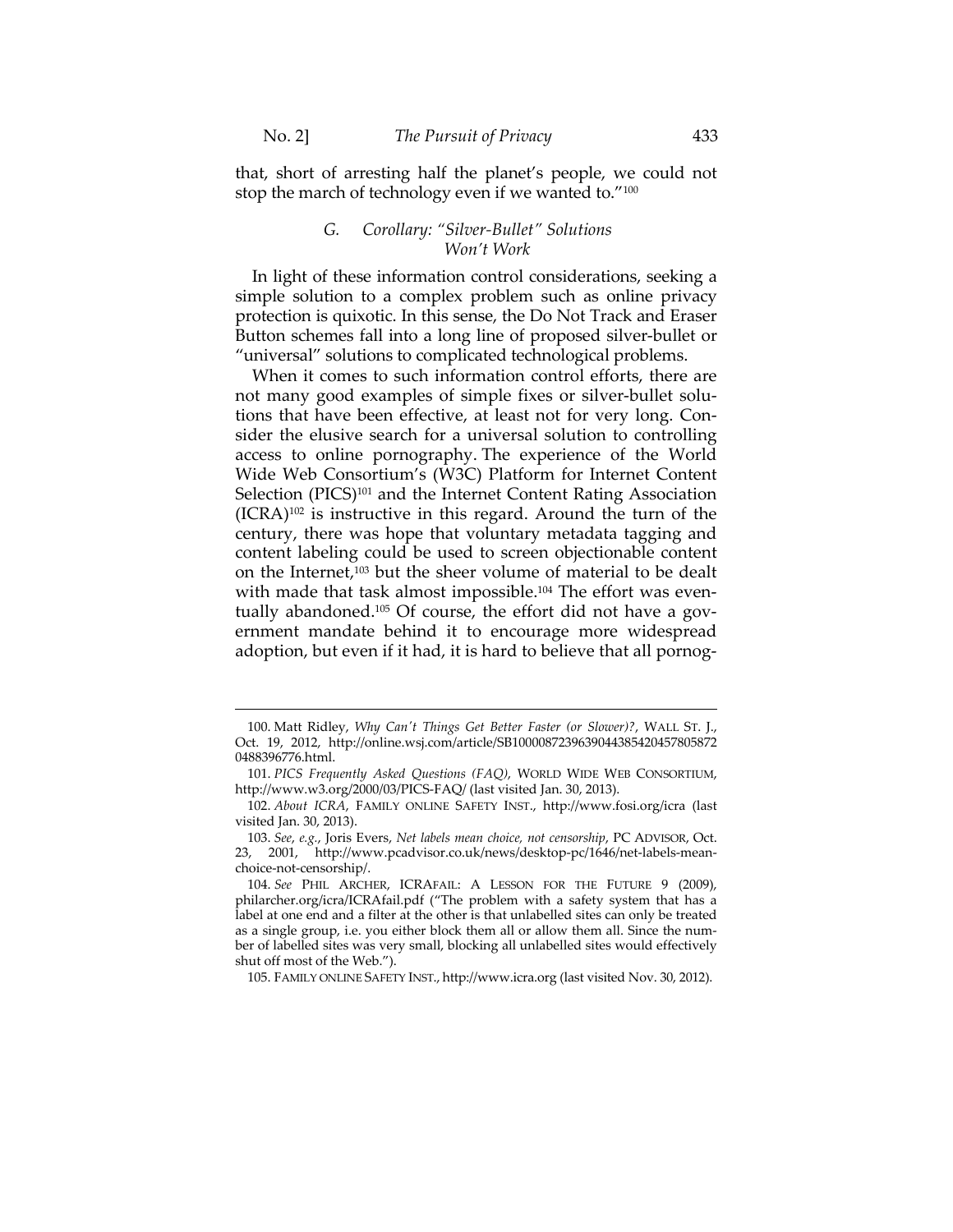raphy or other objectionable content would have properly been labeled and screened.

In a similar way, the CAN-SPAM Act<sup>106</sup> aimed to curtail the flow of unsolicited email across digital systems, yet failed to do so. Private filtering efforts have helped stem the flow to some extent, but have not eliminated the problem altogether. Royal Pingdom estimates that in 2010, 89.1% of all e-mails were spam.<sup>107</sup> "Spam pages" are also a growing concern.<sup>108</sup> In January 2011, Blekko, a new search engine provider, created a "Spam Clock" to track new spam pages and found one million new spam pages were being created *every hour*. 109

Similar problems await information control efforts in the pri‐ vacy realm, even if a mandated Do Not Track mechanism re‐ quired the reengineering of web browser architecture or standards or both.110 Also, Do Not Track "does not address mobile or app data, nor any data created outside a traditional web browser," notes Michael Fertik, CEO of Reputation.com.111 "At the same time, the growth in technology and understanding can render current solutions inadequate. A privacy rule to limit behavioral advertising today might not work in the future when more data is available and there are more powerful algorithms to process it," he says.<sup>112</sup> "There is no reliable way of ensuring this technology is being used," says Sidney Hill of *Tech*

107. *Internet 2010 in Numbers*, ROYAL PINGDOM, Jan. 12, 2011, http://royal.pingdom.com/2011/01/12/internet‐2010‐in‐numbers.

108. Spam pages are "useless pages that contain only a nugget of relevancy to your query and are slathered in ads." Caleb Johnson, *Spam Clock Claims 1 Million Spam Pages are Created Every Hour*, Jan. 10, 2011, SWITCHED.COM, http://switched.com/2011/01/10/blekko‐spam‐clock‐1‐million‐pages‐an‐hour/.

109. SPAMCLOCK, http://www.spamclock.com (last visited Jan. 30, 2013); *see also* Danny Sullivan, *Blekko Launches Spam Clock To Keep Pressure On Google*, SEARCH ENGINE LAND.COM, Jan. 7, 2011, http://searchengineland.com/blekko-launchesspam‐clock‐to‐keep‐pressure‐on‐google‐60634.

110. Steve DelBianco & Braden Cox, *NetChoice Reply Comments on Department of Commerce Green Paper* (Jan. 28, 2011), *available at* http://www.ntia.doc.gov/ comments/101214614‐0614‐01/comment.cfm?e=1EA98542‐23A4‐4822‐BECD‐

143CD23BB5E9 ("It's a single response to an overly‐simplified set of choices we encounter on the web.").

111. Michael Fertik, *Comments of Reputation.com, Inc. to the U.S. Department of Commerce* (Jan. 28, 2011), *available at* http://www.reputation.com/blog/2011/01/ 31/reputation‐com‐comments‐commerce‐department‐privacy‐green‐paper.

112. *Id.*

<sup>106.</sup> Controlling the Assault of Non‐Solicited Pornography and Marketing (CAN‐SPAM) Act of 2003, Pub. L. No. 108‐187, 117 Stat. 2699 (codified at various sections of 15 and 18 U.S.C.).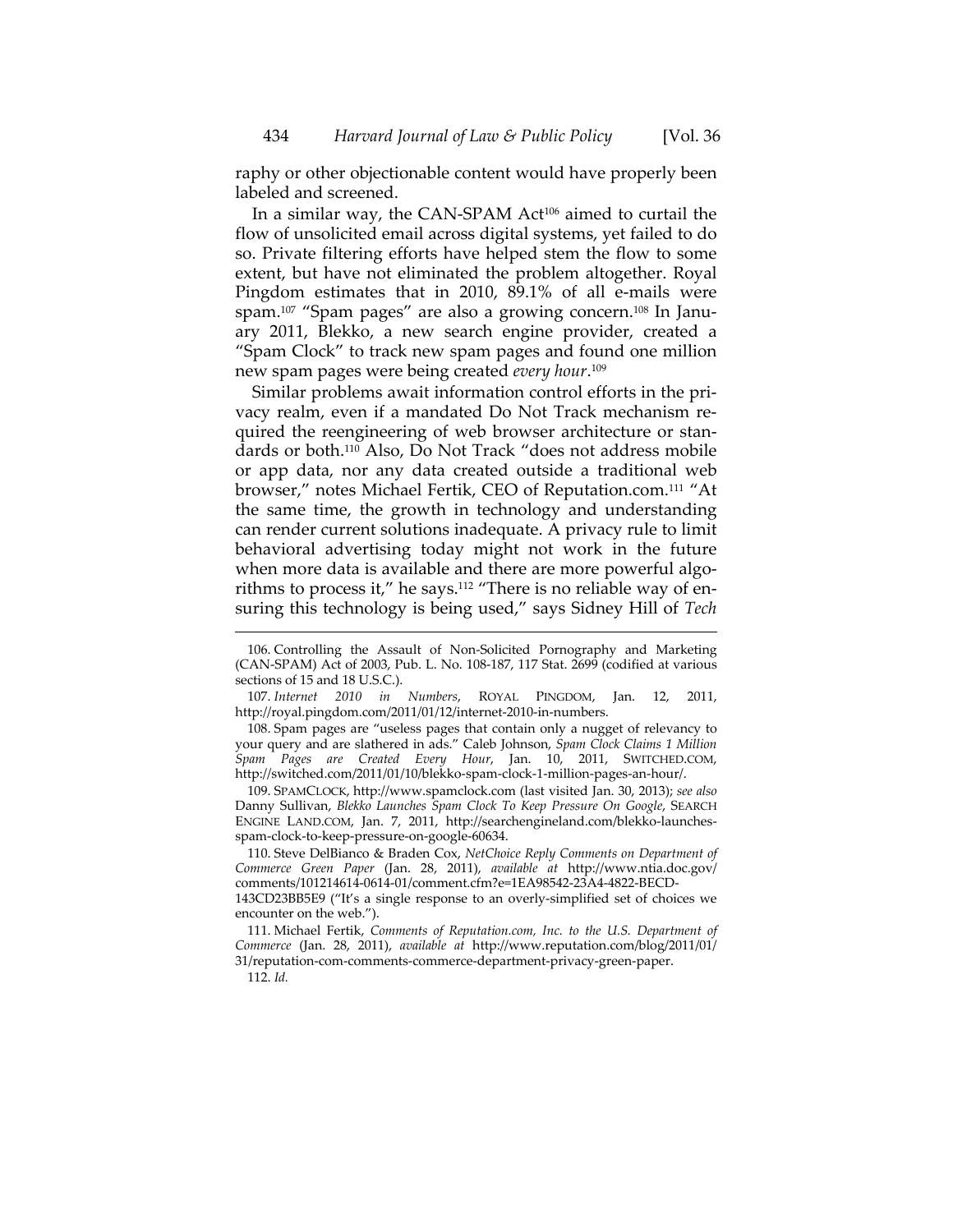*News World.*<sup>113</sup> "Ensuring compliance with antitracking rules will become even more difficult as more users turn to mobile devices as their primary means of connecting to the Web."114

Importantly, Do Not Track would not slow the "arms race" in this arena as some have suggested.115 If anything, a Do Not Track mandate will speed up that arms race and have many other unintended consequences.<sup>116</sup> Complex definitional questions also remain unanswered, such as how to define and then limit "tracking" in various contexts.<sup>117</sup>

In sum, in light of the global, borderless nature of online speech and data flows, the Do Not Track and Eraser Button schemes likely will not be effective.<sup>118</sup> The regulatory experience with spam, objectionable content, and copyrighted content suggests serious challenges lie ahead for top‐down regulatory efforts.

<sup>113.</sup> Sidney Hill, *Internet Tracking May Not Be Worth the Headaches*, TECH NEWS WORLD, Dec. 29, 2010, http://www.technewsworld.com/story/Internet-Tracking-May‐Not‐Be‐Worth‐the‐Headaches‐71543.html.

<sup>114.</sup> *Id.*

<sup>115.</sup> *See* Rainey Reitman, *Mozilla Leads the Way on Do Not Track*, ELEC. FRONTIER FUND, Jan. 24, 2011, https://www.eff.org/deeplinks/2011/01/mozilla‐leads‐the‐ way-on-do-not-track ("The header-based Do Not Track system appeals because it calls for an armistice in the arms race of online tracking."); Christopher Soghoian, *What the US government can do to encourage Do Not Track*, SLIGHT PARANOIA, Jan. 27, 2011, http://paranoia.dubfire.net/2011/01/what‐us‐government‐can‐do‐to‐ encourage.html. ("[O]pt out mechanisms . . . [could] finally free us from this cycle of arms races, in which advertising networks innovate around the latest browser privacy control.").

<sup>116.</sup> ABELSON ET AL., *supra* note 72, at 159 ("Too often, well‐intentioned efforts to regulate technology are far worse than the imagined evils they were intended to prevent.").

<sup>117.</sup> Lauren Weinstein, *Risks in Mozilla's Proposed Firefox "Do Not Track" Header Thingy*, LAUREN WEINSTEIN'S BLOG (Jan. 24, 2010, 12:09 AM), http://lauren.vortex.com/archive/000803.html.

<sup>118.</sup> "Many behavioral targeting companies are based outside the US—making legislation ineffective," says Doug Wolfgram, CEO of IntelliProtect, an online privacy management company. Tony Bradley, *Why Browser 'Do Not Track' Features Will Not Work*, COMPUTERWORLD, Feb. 10, 2011, http://news.idg.no/cw/ art.cfm?id=ACE91A0E‐1A64‐6A71‐CE2572C981C0204A; DANIEL CASTRO, POLICYMAKERS SHOULD OPT OUT OF "DO NOT TRACK" 1, 3 (2010), www.itif.org/ files/2010‐do‐not‐track.pdf ("Another problem with Do Not Track is that it does not scale well on the global Internet. . . . [T]o be effective, the proposal would require a federal mandate calling for substantive modifications to networking pro‐ tocols, web browsers, software applications and other Internet devices. Besides raising costs for consumers, it is unclear how effective such a mandate would be outside of the U.S. borders or how well the proposal would be received by inter‐ national standard bodies.").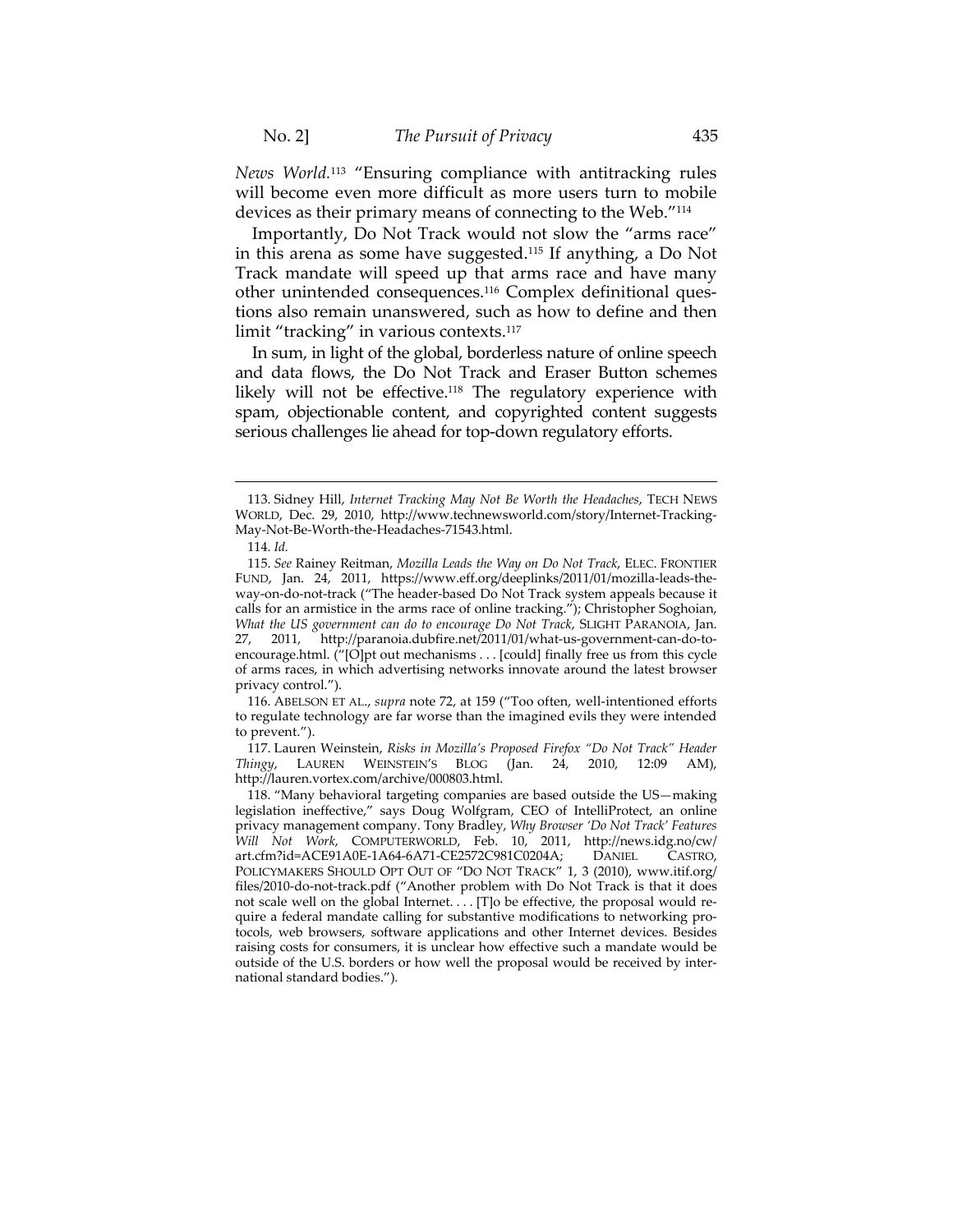#### III. CONSTRUCTIVE SOLUTIONS

If the effectiveness of law and regulation is limited by the normative considerations discussed in Part I and the practical enforcement complications discussed in Part II, what alternatives remain to assist privacy‐sensitive individuals? The ap‐ proach America has adopted to deal with concerns about objec‐ tionable online speech and child safety offers a path forward.

The current debate over protecting online privacy shares much in common with the debate that has taken place over the past two decades about ensuring greater child safety online. First, the same debates over the scope of rights and harms have raged for decades in the child safety context.119 Specifically, the definitions of indecency, obscenity, hate speech, harassment, and excessively violent content have been bogged down in subjective political squabbles<sup>120</sup> and endless First Amendmentrelated court battles over the constitutionality of regulatory en‐ actments.121 At the same time, enforcement challenges in the online safety context have multiplied rapidly.122 Because of the‐ se two factors, legal and regulatory efforts aimed at limiting the flow of objectionable content have proven largely futile.<sup>123</sup>

Lacking solutions that were practical or could achieve political or judicial consensus, a variety of less restrictive alternatives have developed both on the child safety and privacy fronts. These alternatives can be labeled the "3‐E Approach," which refers to *edu‐ cation*, *empowerment*, and targeted *enforcement* of existing legal standards. In the online safety context, I have documented how this framework works at much greater length elsewhere.124

Compared to the more top‐down regulatory proposals being considered today, the 3‐E Approach is more bottom‐up, multi‐

<sup>119.</sup> *See* Robert Corn‐Revere, *Moral Panics, the First Amendment, and the Limits of Social Science*, 28 COMM. LAW. 1 (2011).

<sup>120.</sup> *See* Margaret A. Blanchard, *The American Urge to Censor: Freedom of Expres‐ sion Versus the Desire to Sanitize Society—From Anthony Comstock to 2 Live Crew*, 33 WM. & MARY L. REV. 741, 848 (1992).

<sup>121.</sup> *See* Adam Thierer, *Why Regulate Broadcasting? Toward a Consistent First Amendment Standard for the Information Age*, 15 COMMLAW CONSPECTUS 431 (2007).

<sup>122.</sup> COMPUTER SCI. AND TELECOMM. BD., NAT'L RESEARCH COUNCIL, YOUTH, PORNOGRAPHY, AND THE INTERNET 47 (2002).

<sup>123.</sup> THIERER, *supra* note 7, at 18–20.

<sup>124.</sup> *Id.*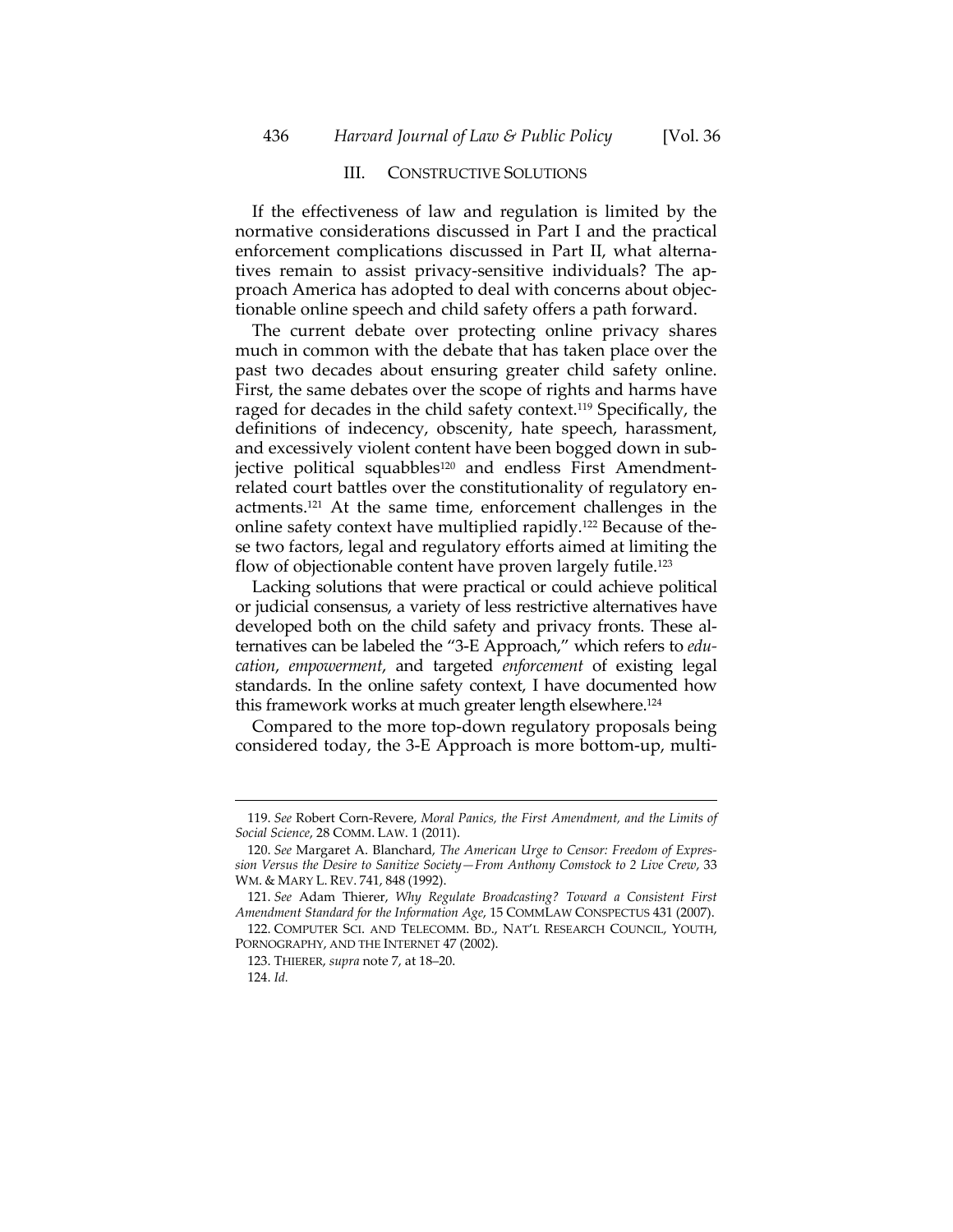faceted, and evolutionary in nature.125 It does not imagine it is possible to craft a single, universal solution to online safety or privacy concerns. It aims instead to create a flexible framework that can help individuals cope with a world of rapidly evolving technological change and constantly shifting social and market norms as they pertain to information sharing.

Importantly, this approach assumes and depends upon a cer‐ tain amount of personal and parental responsibility in order to be effective. It is not unreasonable to expect privacy-sensitive consumers to exercise some degree of personal responsibility to avoid unwanted content or communications for themselves and their families, just as they must in the context of objection‐ able content or online child safety.126 This Part discusses the "3‐ E" approach in more detail.

#### *A. Education, Awareness and Digital Literacy*

As with online child safety, education and media literacy must be the first line of defense in ongoing efforts to better protect personal privacy in the information age. In recent years, many child safety scholars and child development experts have worked to expand traditional online education and media literacy strategies to place the notion of "digital citizenship" at the core of their lessons.127 Online safety expert Anne Collier defines digital citizenship as "[c]ritical thinking and ethical choices

<sup>125.</sup> ONLINE SAFETY & TECH. WORKING GRP., YOUTH SAFETY ON A LIVING INTERNET 7 (2010) ("Government should avoid rigid, top‐down technological mandates and instead enhance funding and encourage collaborative, multifaceted, and multi-stakeholder initiatives and approaches to enhance online safety via innovation and cooperation.").

<sup>126.</sup> PALFREY & GASSER, *supra* note 87, at 70 ("The person who can do the most to protect her privacy over the long run is the Digital Native herself. She is not in a position to solve the problem completely, but she can sharply mitigate any potential harm through her own behavior. Common sense is the most important aspect of any solution to the privacy problem."); Harper, *supra* note 22, at 5 ("Pri‐ vacy is not a gift from politicians or an entitlement that can be demanded from government. Privacy is a product of personal responsibility.").

<sup>127.</sup> Anne Collier, *From users to citizens: How to make digital citizenship relevant*, NET FAMILY NEWS, (Nov. 16, 2009, 2:23 PM), www.netfamilynews.org/2009/11/ from‐users‐to‐citizen‐how‐to‐make.html; Larry Magid, *We Need to Rethink Online Safety*, HUFFINGTON POST, Jan. 22, 2010, www.huffingtonpost.com/larry‐ magid/we‐need‐to‐rethink‐online\_b\_433421.html; Nancy Willard, *Comprehensive Layered Approach to Address Digital Citizenship and Youth Risk Online*, CTR. FOR SAFE & RESPONSIBLE INTERNET USE (2008), *available at* http://digitalcitizen. wikispaces.com/file/view/yrocomprehensiveapproach.pdf.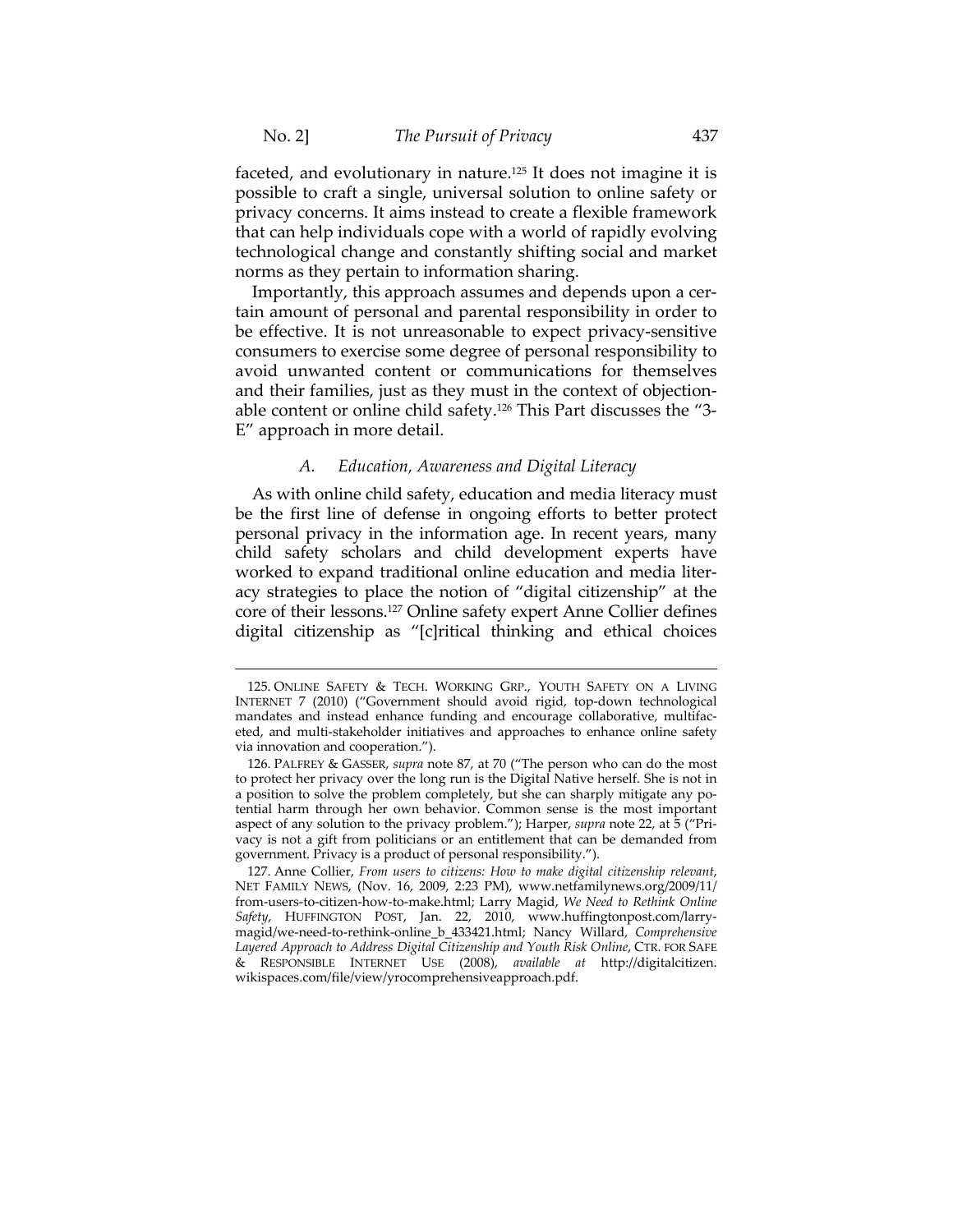about the content and impact on oneself, others, and one's com‐ munity of what one sees, says, and produces with media, devices, and technologies."128 Common Sense Media, a prominent U.S.‐based online safety organization, notes that "[d]igital liter‐ acy programs are an essential element of media education and involve basic learning tools and a curriculum in critical thinking and creativity."129 "Digital Citizenship," the group notes:

means that kids appreciate their responsibility for their content as well as their actions when using the Internet, cell phones, and other digital media. All of us need to develop and practice safe, legal, and ethical behaviors in the digital media age. Digital Citizenship programs involve educa‐ tional tools and a basic curriculum for kids, parents, and teachers.130

Digital citizenship education can also alleviate anxieties among parents and policymakers about new information technologies.131

These same principles and strategies can help us address privacy concerns for both kids and adults. "Again, the solution is critical thinking and digital citizenship," argues online safety expert Larry Magid.132 "We need educational campaigns that teach kids how to use whatever controls are built‐in to the browsers, how to distinguish between advertising and editorial content and how to evaluate whatever information they come across to be able to make informed choices."133 Teaching kids smarter online hygiene (sensible personal data use) and "Neti‐ quette" (proper behavior toward others) is vital.134 Children

130. *Id.*

 $\overline{a}$ 

131. STEPHEN BALKAM & NANCY GIFFORD, CALMING PARENTAL ANXIETY WHILE EMPOWERING OUR DIGITAL YOUTH (2012), http://www.fosi.org/images/stories/ resources/calming‐parental‐anxiety‐while‐empowering‐our‐digital‐youth.pdf.

132. Larry Magid, *Digital citizenship & media literacy beat tracking laws & monitor‐ ing*, SAFEKIDS.COM, Aug. 29, 2011, http://www.safekids.com/2011/08/29/digital‐ literacy‐critical‐thinking‐accomplish‐more‐than‐monitoring‐tracking‐laws.

134. Willard, *supra* note 127, at 1–2 (specifying that responsible digital citizens: (1) understand the risks: they know how to avoid getting into risk, detect if they

<sup>128.</sup> Anne Collier, *A definition of digital literacy & citizenship*, NET FAMILY NEWS, (Sept. 15, 2009, 8:04 AM), www.netfamilynews.org/2009/09/definition‐of‐digital‐ literacy.html; *see also* Anne Collier, *Literacy for a digital age: Transliteracy or what?*, NET FAMILY NEWS, (Sept. 20, 2012, 4:52 PM), http://www.netfamilynews.org/ ?p=31427.

<sup>129.</sup> COMMON SENSE MEDIA, DIGITAL LITERACY AND CITIZENSHIP IN THE 21ST CENTURY: EDUCATING, EMPOWERING, AND PROTECTING AMERICA'S KIDS 1 (2009), www.commonsensemedia.org/sites/default/files/CSM\_digital\_policy.pdf.

<sup>133.</sup> *Id.*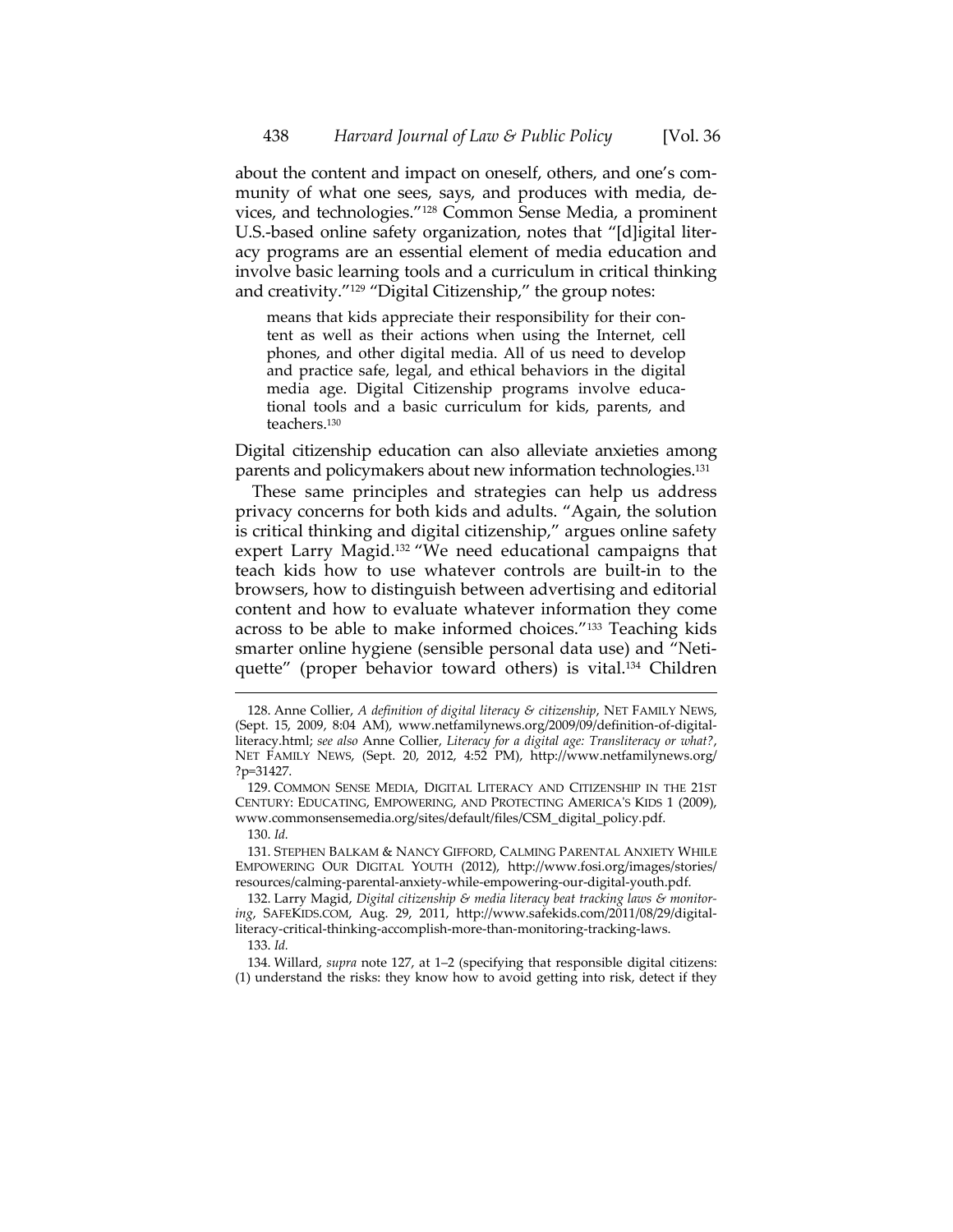must be taught the dangers of over-sharing personal information about themselves and others. They can also be encouraged to delete unnecessary online information occasionally.135

Corporations and governments can help facilitate digital citi‐ zenship. The FTC's "OnGuard Online," a collaborative effort with other federal agencies, represents a savvy approach to raising awareness about various legitimate online threats, including spyware, phishing, laptop security, and identity theft.<sup>136</sup> The agency also has many other data security education initiatives underway.137 Many companies and trade associations are also taking steps to raise awareness among their users about how they can better protect their privacy and security.<sup>138</sup> Other nonprofit organizations—such as Privacy Rights Clearinghouse<sup>139</sup> and the ACLU of Northern California140—offer instructional websites and tips for how privacy-sensitive consumers can take steps to protect their personal information online.

While much of this mentoring will be conducted within schools, digital citizenship ultimately begins at home with pa‐ rental guidance and mentoring.<sup>141</sup> The empowerment strategies

135. Anne Collier, *'Delete Day': Students putting messages that matter online*, NET FAMILY NEWS, (May 6, 2011, 2:41 PM), http://www.netfamilynews.org/?p=30376.

136. ONGUARDONLINE, http://www.onguardonline.gov (last visited Jan. 20, 2013). 137. *See, e.g.*, *Prepared Statement of the Federal Trade Commission on Data Security Before the H. Comm. on Energy & Commerce, H. Subcomm. on Commerce, Mfg. & Trade*, 112th Cong. 5–7 (2011) (statement of Edith Ramirez, Comm'r, Fed. Trade Comm'n), http://www.ftc.gov/os/testimony/110615datasecurityhouse.pdf (de‐ scribing the agency's educational efforts to address data security concerns.).

138. *Trustworthy Computing Initiative,* MICROSOFT, http://www.microsoft.com/ about/twc/en/us/default.aspx (last visited Jan. 30, 2013); *Yahoo! Privacy Center*, YAHOO!, http://info.yahoo.com/privacy/us/yahoo (last visited Jan. 30, 2013); *Pri‐ vacy Policy*, GOOGLE, http://www.google.com/privacy (last visited Jan. 30, 2013).

139. *Fact Sheets,* PRIVACY RIGHTS CLEARINGHOUSE, https://www.privacyrights.org/ privacy‐rights‐fact‐sheets. (last visited Jan. 30, 2013).

140. *It's Time to Demand Your dotRights!*, ACLU OF N. CAL., https://www.aclunc.org/issues/technology/itʹs\_time\_to\_demand\_your\_dotrights.s html (last visited Jan. 30, 2013).

141. O'Connell, *supra* note 16 ("Fostering communication between parents about their children's use of the Internet is an important strategy that will help to normalise [sic] discussion about how to reconcile the conflicting views about the value and the risks associated with Internet use. Empowering parents to educate their children to be able to navigate the Internet in a way that's fun and safe is

are at risk, and respond effectively, including asking for help; (2) are responsible and ethical: they do not harm others, and they respect the privacy and property of others; (3) pay attention to the wellbeing of others: they make sure their friends and others are safe, and they report concerns to an appropriate adult or site; and, (4) promote online civility and respect).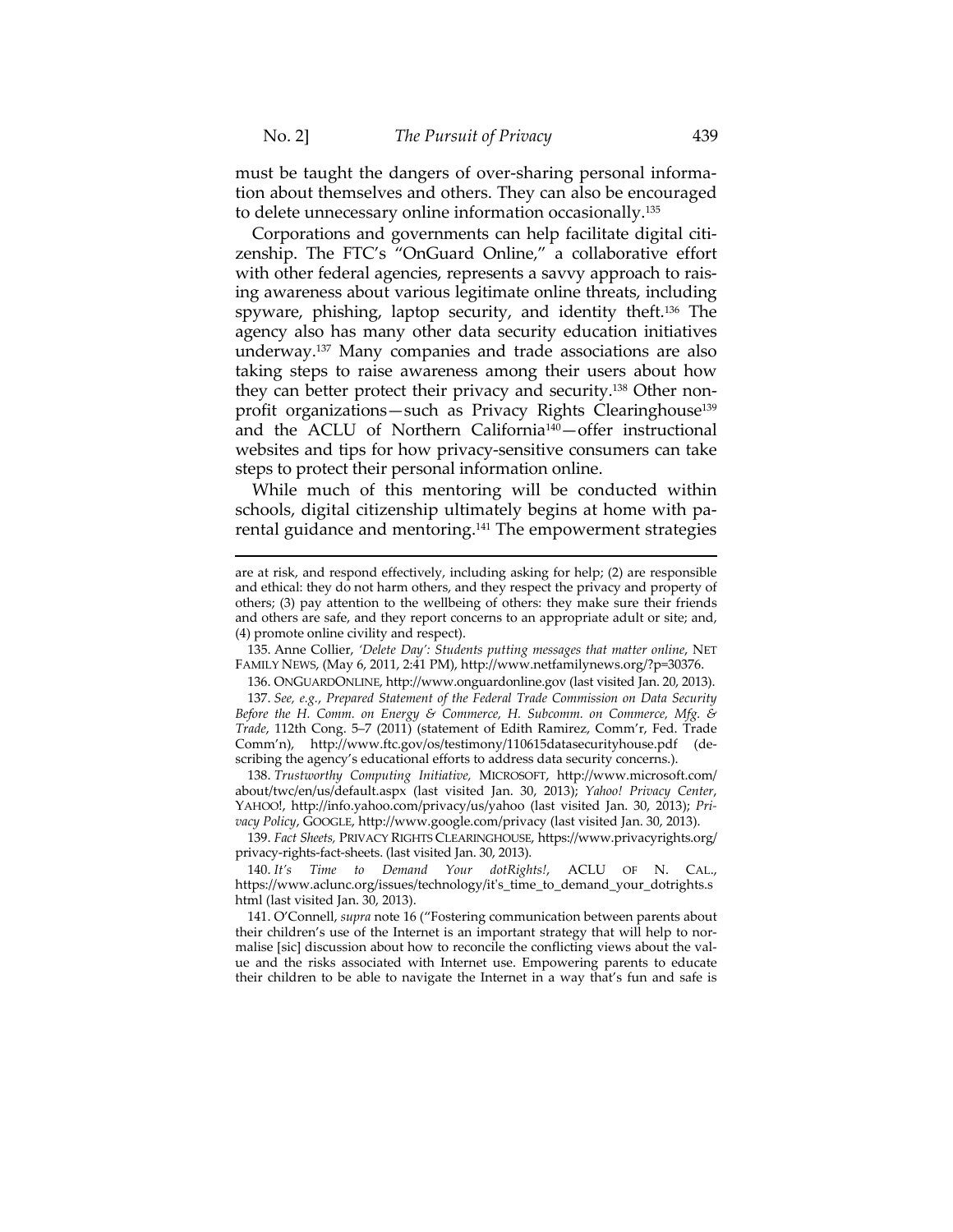discussed in the next Part can supplement, but not replace, those efforts.142

## *B. Empowerment and Self‐Regulation*

The market for digital "self-help" tools and privacy enhancing technologies (PET) continues to expand rapidly to meet new challenges. These tools can help users block or limit vari‐ ous types of advertising and data collection and also ensure a more anonymous browsing experience. What follows is a brief inventory of the PETs and consumer information already avail‐ able on the market today:

- The major online search and advertising providers offer "ad preference managers" to help users man‐ age their advertising preferences. Google,<sup>143</sup> Microsoft,<sup>144</sup> and Yahoo!<sup>145</sup> all offer easy-to-use opt-out tools and educational webpages that clearly explain to consumers how digital advertising works.146 Meanwhile, a relatively new search engine, Duck‐ DuckGo, offers an alternative search experience that blocks data collection altogether.147
- Major browser providers also offer variations of a "private browsing" mode, which allows users to turn on a stealth browsing mode to avoid data collection and other forms of tracking. This functional‐ ity is available as a menu option in Microsoft's Inter‐

 key, as is ensuring they are keeping pace with the rapidly changing patterns of use of technology.").

<sup>142.</sup> ONLINE SAFETY & TECH. WORKING GRP., *supra* note 125, at 7.

<sup>143.</sup> *Ads Preferences*, GOOGLE, http://www.google.com/ads/preferences (last visited Jan. 30, 2013).

<sup>144.</sup> *Ad Choices*, MICROSOFT, http://choice.live.com/Default.aspx and (last visited Jan. 30, 2013); *Personalized Advertising*, MICROSOFT, https://choice.live.com/ AdvertisementChoice/Default.aspx. (last visited Jan. 30, 2013).

<sup>145.</sup> *Ad Interest Manager*, YAHOO!, http://info.yahoo.com/privacy/us/yahoo/ opt\_out/targeting/details.html. (last visited Jan. 30, 2013).

<sup>146.</sup> *Privacy*, MICROSOFT, http://www.microsoft.com/privacy/default.aspx; (last visited Jan. 30, 2013); *Yahoo! Privacy Center*, YAHOO!, http://info.yahoo.com/ privacy/us/yahoo; (last visited Jan. 30, 2013); *Privacy Policy*, GOOGLE, http://www.google.com/privacy/ads. (last visited Jan. 30, 2013).

<sup>147.</sup> *Privacy*, DUCKDUCKGO, http://duckduckgo.com/privacy.html. (last visited Jan. 30, 2013); *see also*, Jennifer Valentino‐DeVries, *Can Search Engines Compete on Privacy*?, WALL ST. J. DIGITS BLOG (Jan. 25, 2011, 4:02 PM), http://blogs.wsj.com/ digits/2011/01/25/can‐search‐engines‐compete‐on‐privacy.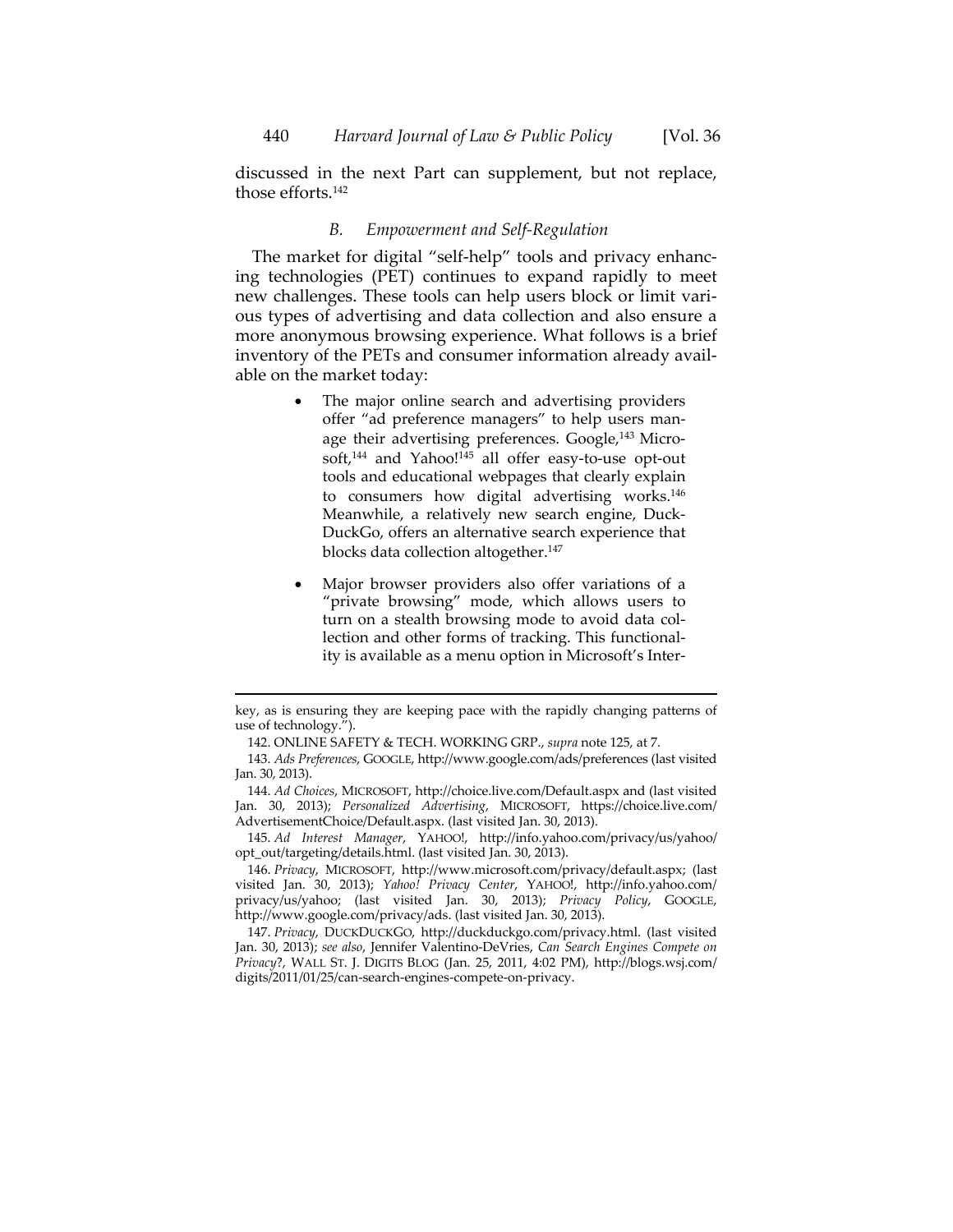$\overline{a}$ 

net Explorer ("InPrivate Browsing"),<sup>148</sup> Google's Chrome ("Incognito")149 and Mozilla's Firefox ("Pri‐ vate Browsing").<sup>150</sup> Firefox also has many add-ons available that provide additional privacy‐enhancing functionality.151 "With just a little effort," notes Dennis O'Reilly of *CNET News.com*, "you can set Mozilla Firefox, Microsoft Internet Explorer, and Google Chrome to clear out and block the cookies most online ad networks and other Web trackers re‐ ly on to build their valuable user profiles."152

 There are also many supplemental tools and add‐ ons that users can take advantage of to better protect their privacy online by managing cookies, blocking web scripts, and so on. Like the marketplace for parental control technologies, a remarkable amount of innovation continues in the market for privacy empowerment tools, so much so that it is impossible to document all of them here. However, some of the more notable privacy‐enhancing tools and services include: Ghostery,153 NoScript,154 Cookie Monster,155 Better Privacy,<sup>156</sup> Track Me Not,<sup>157</sup> Collusion,<sup>158</sup> and the Targeted Advertising Cookie Opt‐Out or

148. *InPrivate Browsing*, MICROSOFT, http://windows.microsoft.com/en‐US/ internet-explorer/products/ie-9/features/in-private (last visited Jan. 30, 2013).

149. *Incognito mode (browse in private)*, GOOGLE, http://www.google.com/ support/chrome/bin/answer.py?hl=en&answer=95464 (last visited Jan. 30, 2013).

150. *Private Browsing—Browse the web without saving information about the sites you visit*, MOZILLA, http://support.mozilla.com/en‐US/kb/Private%20Browsing (last visited Jan. 30, 2013).

151. *Add‐Ons*, MOZILLA, https://addons.mozilla.org/en‐US/firefox/tag/incognito (last visited Jan. 30, 2013).

152. Dennis O'Reilly, *Add 'do not track' to Firefox, IE, Google Chrome*, CNETNEWS.COM, Dec. 7, 2010, http://news.cnet.com/8301‐13880\_3‐20024815‐68.html.

153. *Ghostery Add‐On*, MOZILLA, https://addons.mozilla.org/en‐US/firefox/ addon/ghostery (last visited Jan. 30, 2013).

154. *No Script Add‐On*, MOZILLA, https://addons.mozilla.org/en‐US/firefox/ addon/noscript (last visited Jan. 30, 2013).

155. *Cookie Monster Add‐On*, MOZILLA, https://addons.mozilla.org/en‐US/firefox/ addon/cookie‐monster (last visited Jan. 30, 2013).

156. *BetterPrivacy Add‐On*, MOZILLA, https://addons.mozilla.org/en‐US/firefox/ addon/betterprivacy (last visited Jan. 30, 2013).

157. *TrackMeNot Add‐On*, MOZILLA, https://addons.mozilla.org/en‐US/firefox/ addon/trackmenot (last visited Jan. 30, 2013).

158. *Collusion Add‐On*, MOZILLA, http://www.mozilla.org/en‐US/collusion (last visited Jan. 30, 2013).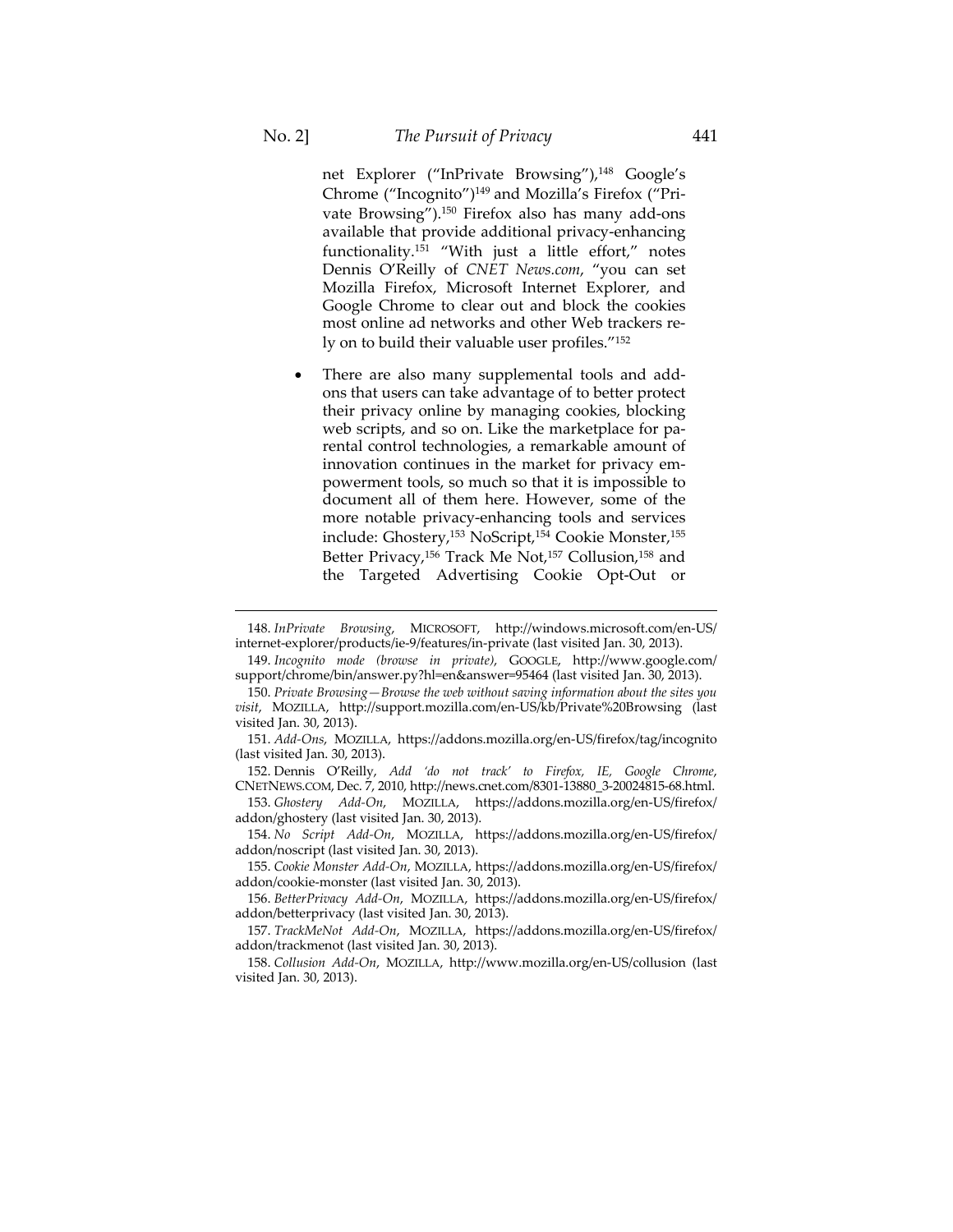"TACO"<sup>159</sup> (all for Firefox); No More Cookies<sup>160</sup> (for Internet Explorer); Disconnect (for Chrome);<sup>161</sup> AdSweep (for Chrome and Opera);<sup>162</sup> CCleaner<sup>163</sup> (for PCs); and Flush<sup>164</sup> (for Mac). New empowerment solutions are constantly turning up.165 Many of these tools build around the Do Not Track notion and func‐ tionality that the FTC has been encouraging. For ex‐ ample, Reputation.com's new "MyPrivacy" service lets users remove their information from various sites and helps them create the equivalent of a Do Not Track list for over 100 online networks.166 New tools from Priveazy<sup>167</sup> and Privacyfix<sup>168</sup> offer similar functionality and allow users to adjust privacy settings for several sites and services at once. Finally, online privacy company Abine offers a "Do Not Track Plus," which it claims blocks more than 600 trackers.<sup>169</sup> Abine also sells a "PrivacyWatch" service, which alerts Facebook users to privacy policy changes on the site,170 as well as a "DeleteMe" service that helps

<sup>159.</sup> *Targeted Advertising Cookie Opt‐Out (TACO) Add‐On*, MOZILLA, https://addons.mozilla.org/en‐US/firefox/addon/targeted‐advertising‐cookie‐op/ (last visited Jan. 30, 2013).<br>160. No More Cookies,

<sup>160.</sup> *No More Cookies*, CNET.COM, http://download.cnet.com/No‐More‐ Cookies/3000‐2144\_4‐10449885.html (last visited Jan. 30, 2013).

<sup>161.</sup> DISCONNECT, https://disconnect.me (last visited Jan. 30, 2013).

<sup>162.</sup> *AdSweep Add‐On*, OPERA, https://addons.opera.com/addons/extensions/ details/adsweep/2.0.3‐3/?display=en (last visited Jan. 30, 2013).

<sup>163.</sup> *CCleaner*, PIRIFORM, http://www.piriform.com/ccleaner (last visited Jan. 30, 2013).

<sup>164.</sup> *Flush*, MACUPDATE, http://www.macupdate.com/app/mac/32994/flush (last visited Jan. 30, 2013).

<sup>165.</sup> David Gorodyansky, *Web Privacy: Consumers Have More Control Than They Think*, HUFFINGTON POST, Dec. 30, 2010, http://www.huffingtonpost.com/david‐ gorodyansky/web‐privacy‐consumers‐hav\_b\_799881.html.

<sup>166.</sup> *My Privacy*, REPUTATION.COM, http://www.reputation.com/myprivacy (last visited Jan. 30, 2013).

<sup>167.</sup> PRIVEAZY, https://www.priveazy.com (last visited Jan. 30, 2013).

<sup>168.</sup> PRIVACYFIX, https://privacyfix.com (last visited Jan. 30, 2013).

<sup>169.</sup> *Do Not Track Plus*, ABINE, http://www.abine.com/dntdetail.php (last visited Jan. 30, 2013).

<sup>170.</sup> *PrivacyWatch*, ABINE, http://www.abine.com/privacywatchdetail.php (last visited Jan. 30, 2013).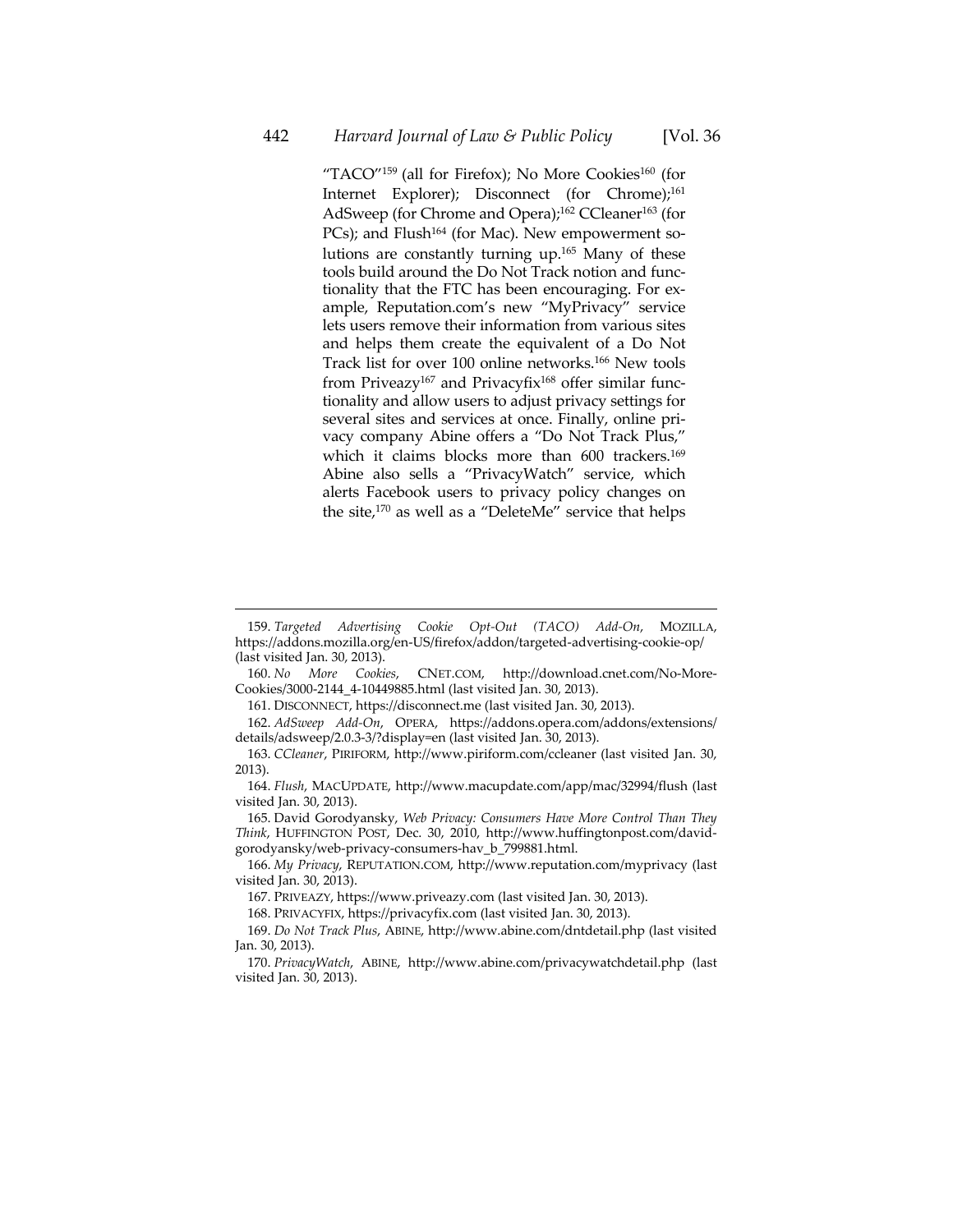$\overline{a}$ 

users erase personal information from various other online sites and services.171

- The success of one particular tool, AdBlockPlus, de‐ serves special mention. AdBlockPlus, which lets users blocks advertising on most websites, is the mostdownloaded add‐on for both the Firefox and Chrome web browsers.<sup>172</sup> As of October 2012, roughly 175 million people had downloaded the Adblock Plus add‐ on for the Firefox web browser.173 Incidentally, both Adblock Plus and NoScript, another of the most popular privacy‐enhancing downloads for Firefox, support the Do Not Track protocol.<sup>174</sup>
- Finally, pressured by policymakers and privacy ad‐ vocates, all three of those browser makers (Micro‐ soft,<sup>175</sup> Google,<sup>176</sup> and Mozilla<sup>177</sup>) have now agreed to include some variant of a Do Not Track mechanism or an opt‐out registry in their browsers to complement the cookie controls they had already of‐ fered. Microsoft has even decided to turn on Do Not Track by default, although it has been a controver‐

172. ADBLOCKPLUS, https://adblockplus.org/en (last visited Jan. 30, 2013).

<sup>171.</sup> *DeleteMe*, ABINE, http://www.abine.com/marketing/landing/index.php (last visited Jan. 30, 2013).

<sup>173.</sup> *Statistics for Adblock Plus Add‐On*, MOZILLA, https://addons.mozilla.org/en‐ US/firefox/addon/adblock‐plus./statistics/?last=30 (last visited Jan. 30, 2013).

<sup>174.</sup> *X‐Do‐Not‐Track support in NoScript*, HACKADEMIX, http://hackademix.net/ 2010/12/28/x‐do‐not‐track‐support‐in‐noscript (Dec. 28, 2010, 5:31 PM).

<sup>175.</sup> Dean Hachamovitch, *IE9 and Privacy: Introducing Tracking Protection*, MICROSOFT IE BLOG (Dec. 7, 2010, 1:10 PM), http://blogs.msdn.com/ b/ie/archive/2010/12/07/ie9-and-privacy-introducing-tracking-protection-v8.aspx; Dean Hachamovitch, *Update: Effectively Protecting Consumers from Online Tracking*, MICROSOFT IE BLOG (Jan. 25, 2011, 2:43 PM), http://blogs.msdn.com/b/ ie/archive/2011/01/25/update‐effectively‐protecting‐consumers‐from‐online‐ tracking.aspx.

<sup>176.</sup> Peter Bright, *Do Not Track support added to Chrome, arriving by the end of the year*, ARS TECHNICA, Sept. 14, 2012, http://arstechnica.com/information‐ technology/2012/09/do‐not‐track‐support‐added‐to‐chrome‐arriving‐by‐the‐end‐ of‐the‐year; Sean Harvey & Rajas Moonka, *Keeping your opt‐outs*, GOOGLE PUB. POL'Y BLOG (Jan. 24, 2010, 12:00 PM), http://googlepublicpolicy.blogspot.com/ 2011/01/keep‐your‐opt‐outs.html.

<sup>177.</sup> *See* Julia Angwin, *Web Tool On Firefox To Deter Tracking*, WALL ST. J., Jan. 24, 2011, http://online.wsj.com/article/SB1000142405274870421340457610044160999723 6.html; Stephen Shankland, *Mozilla offers do‐not‐track tool to thwart ads*, CNET NEWS DEEP TECH, Jan. 24, 2011, http://news.cnet.com/8301‐30685\_3‐20029284‐264.html.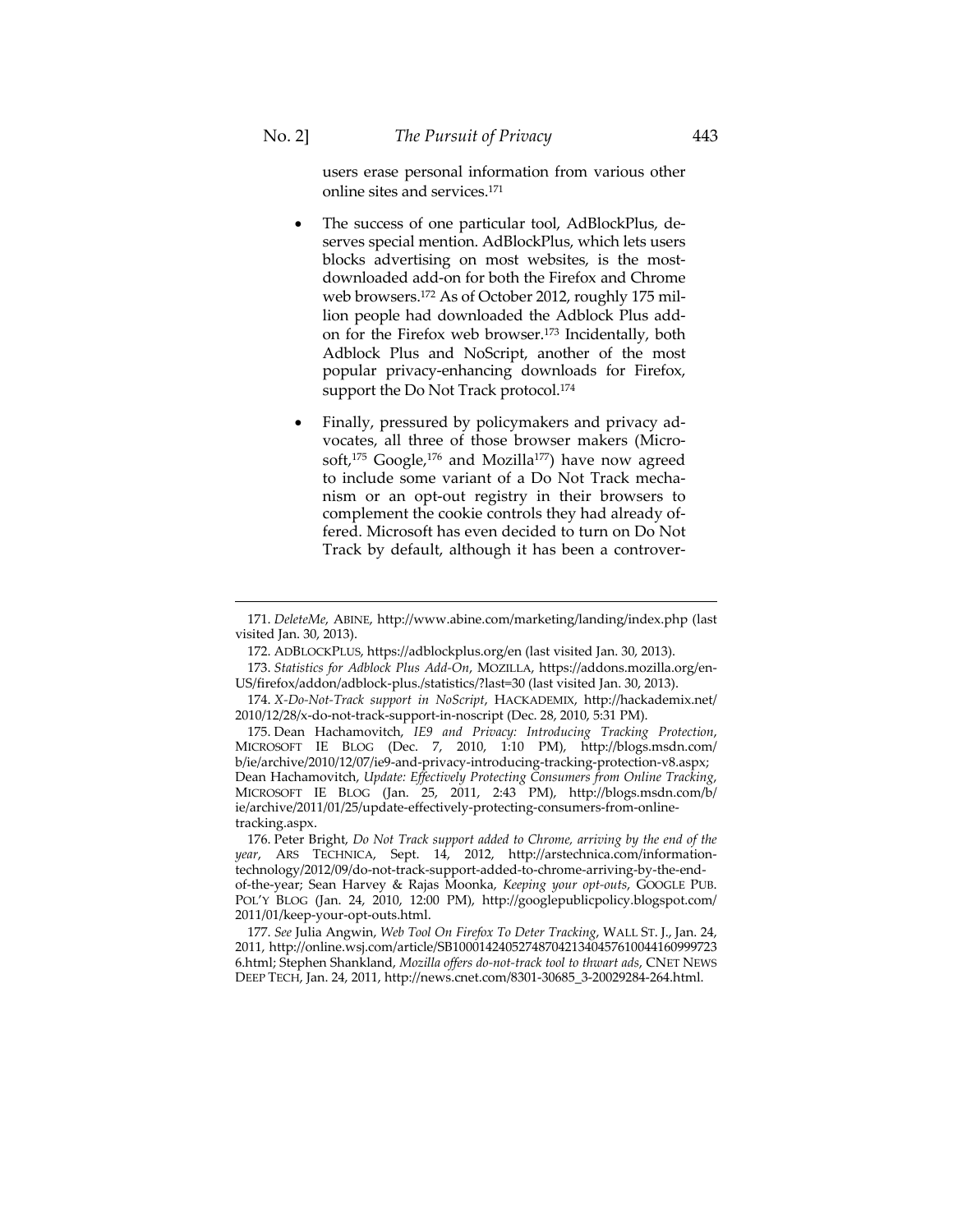sial move.178 These developments build on industry‐ wide efforts by the Network Advertising Initiative and the "Self‐Regulatory Program for Online Behav‐ ioral Advertising"179 to make opting out of targeted advertising simpler. The resulting Digital Advertis‐ ing Alliance is a collaboration among the leading trade associations in the field, including: American Association of Advertising Agencies, American Ad‐ vertising Federation, Association of National Adver‐ tisers, Better Business Bureau, Digital Marketing As‐ sociation, Interactive Advertising Bureau, and Network Advertising Initiative.180 Their program uses an "Advertising Option Icon" to highlight a company's use of targeted advertising and gives consumers an easy‐to‐use opt‐out option.181 It was accompanied by an educational initiative, www.AboutAds.info, which offers consumers in‐ formation about online advertising.<sup>182</sup> The independent Council of Better Business Bureaus will en‐ force compliance with the system.183 Self‐regulatory efforts such as these have the added advantage of being more flexible than government regulation, which tends to lock in sub-optimal policies and stifle ongoing innovation.

Again, this survey only scratches the surface of what is avail‐ able to privacy‐sensitive web surfers today.184 Importantly, this

 $\overline{a}$ 

183. Major Marketing, *supra* note 180, at 2.

<sup>178.</sup> Natasha Singer, *Do Not Track? Advertisers Say 'Don't Tread on Us'*, N.Y. TIMES, Oct. 13, 2012, http://www.nytimes.com/2012/10/14/technology/do‐not‐ track‐movement‐is‐drawing‐advertisers‐fire.html?\_r=1&.

<sup>179.</sup> *Self‐Regulatory Program for Online Behavioral Advertising*, DIGITAL ADVERTISING ALLIANCE, http://www.aboutads.info (last visited Jan. 30, 2013).

<sup>180.</sup> Press Release, Network Advertising Initiative, Major Marketing/Media Trade Groups Launch Program to Give Consumers Enhanced Control over Col‐ lection and Use of Web Viewing Data For Online Behavioral Advertising (Oct. 4, 2010) [hereinafter Major Marketing], www.networkadvertising.org/pdfs/ Associations104release.pdf.

<sup>181.</sup> *Id.*

<sup>182.</sup> *Self‐Regulatory Principles*, DIGITAL ADVERTISING ALLIANCE, http://www.aboutads.info/principles (last visited Jan. 30, 2013).

<sup>184.</sup> There are many other mundane steps that users can take to protect their privacy. *See, e.g.,* Kashmir Hill, *10 Incredibly Simple Things You Should Be Doing To Protect Your Privacy*, FORBES, Aug. 23, 2012, http://www.forbes.com/ sites/kashmirhill/2012/08/23/10‐incredibly‐simple‐things‐you‐should‐be‐doing‐to‐ protect‐your‐privacy.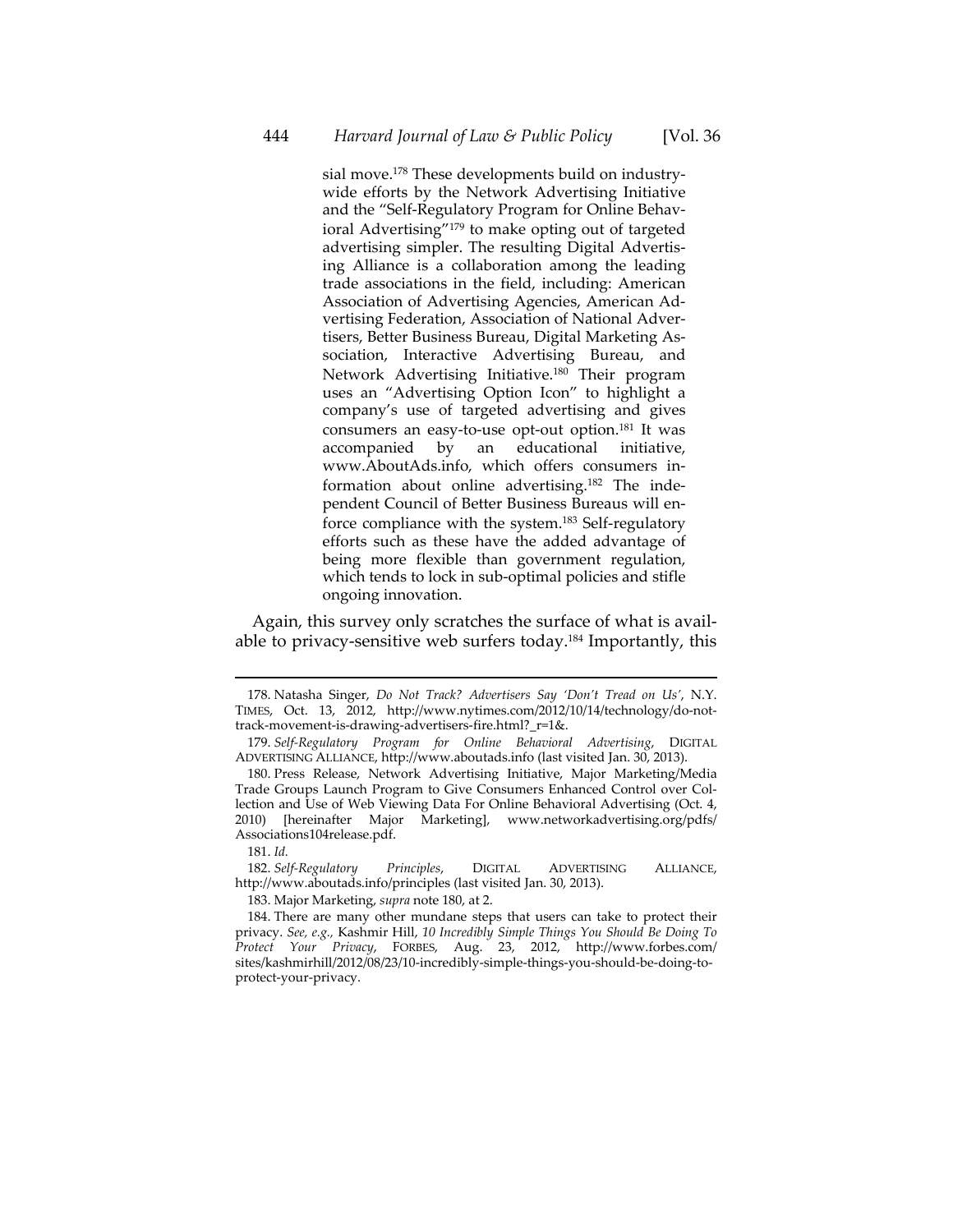$\overline{a}$ 

inventory does not include the many different types of digital security tools that exist today.<sup>185</sup>

What these tools and efforts illustrate is a well-functioning marketplace that is constantly evolving to offer consumers greater control over their privacy without upending online mar‐ kets through onerous top‐down regulatory schemes. Policymak‐ ers would be hard‐pressed to claim any sort of "market failure" exists when such a robust marketplace of empowerment tools exists to serve the needs of privacy-sensitive web surfers.<sup>186</sup>

Importantly, it is vital to realize that most consumers will never take advantage of these empowerment tools, just as the vast majority of parental control technologies go untapped by most families.<sup>187</sup> This is due to a number of factors, most notably that not every individual or household will have the same needs and values as they pertain to either online safety and digital privacy.

Therefore, the fact that not every individual or household uses empowerment tools should not be used as determination of "market failure" or the need for government regulation. Nor should the effort or inconvenience associated with using such tools be viewed as a market failure.<sup>188</sup> What matters is that these tools exist for those who wish to use them, not the actual uptake or usage of those tools or the inconvenience they might pose to daily online activities.

Government officials can take steps to encourage the use of PETs, but it is even more essential that they do not block or

<sup>185.</sup> Online security and digital privacy are related, but are also distinct in some ways. For example, technically speaking, anti-virus and other anti-malware technologies are considered security tools, but they can also help protect a user's pri‐ vacy by guarding information she wishes to keep private.

<sup>186.</sup> Lenard & Rubin, *supra* note 29, at 2 ("The Commission and Staff Reports do not provide a rigorous analysis of whether market failures exist with respect to privacy.").

<sup>187.</sup> Adam Thierer, *Who Needs Parental Controls? Assessing the Relevant Market for Parental Control Technologies*, PROGRESS ON POINT, Feb. 2009, at 4–6, http://www.pff.org/issuespubs/pops/2009/pop16.5parentalcontrolsmarket.pdf.

<sup>188.</sup> The Supreme Court has held as much in the context of child safety. *See* United States v. Playboy Entm't Grp., 529 U.S. 803, 824 (2000) ("It is no response that voluntary blocking requires a consumer to take action, or may be inconvenient, or may not go perfectly every time. A court should not assume a plausible, less restrictive alternative would be ineffective; and a court should not presume parents, given full information, will fail to act.").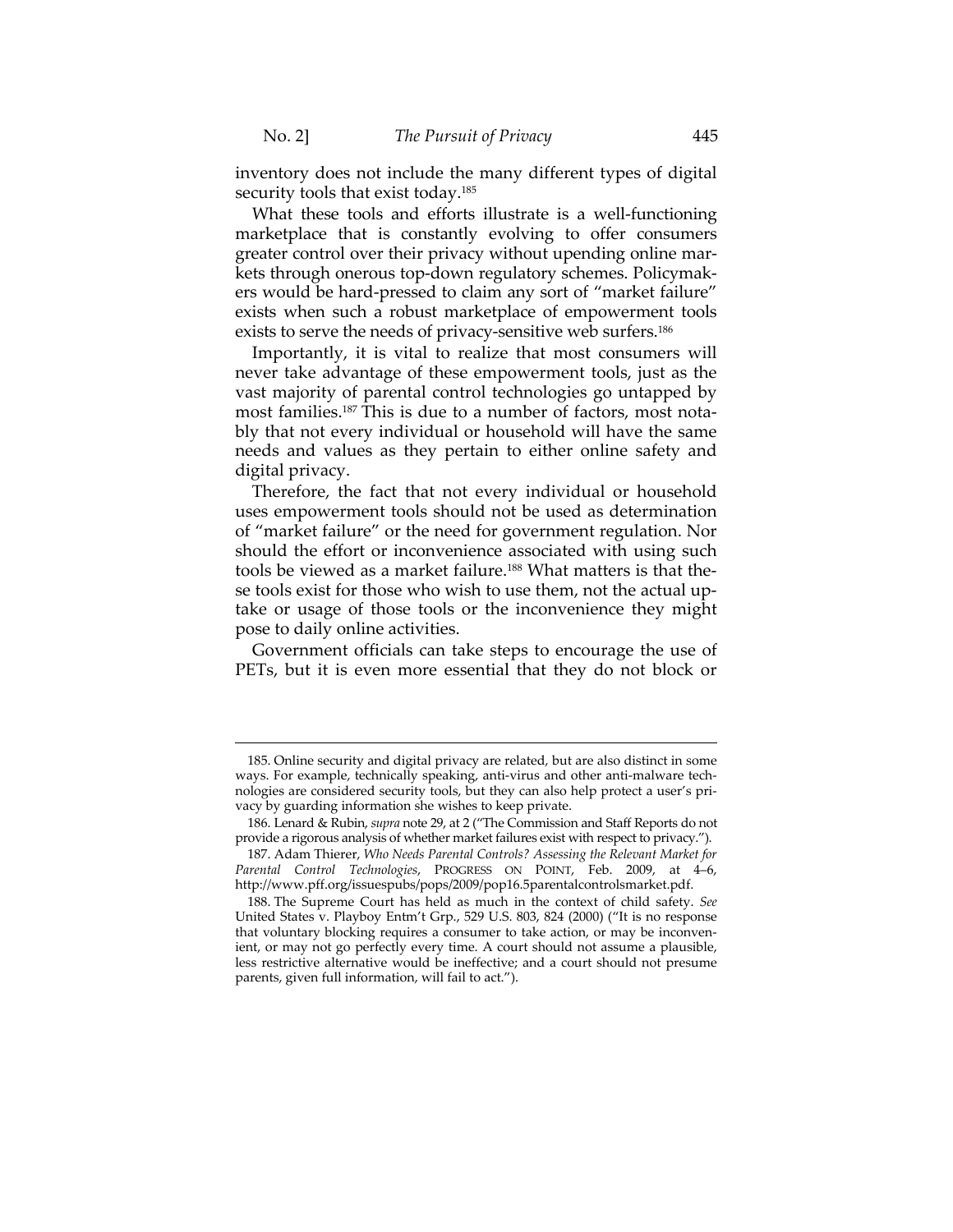discourage their use.189 For example, limitations on encryption technologies or mandates requiring that web surfers use online age verification or identify authentication technologies would undermine user efforts to shield their privacy.190

# *C. On "Simplified" Privacy Policies and Enhanced Notice*

Many privacy advocates<sup>191</sup> and the FTC<sup>192</sup> have stressed the benefits of "simplified" privacy policies. The FTC has also complained that "the notice-and-choice model, as implemented, has led to long, incomprehensible privacy policies that consumers typically do not read, let alone understand."193

No doubt, more clearly worded privacy and data use policies would be a welcome development. As Google has noted in a filing to the Department of Commerce, "[c]onsumers are illserved by a regulatory regime that values rote compliance over innovation, or pressures companies to 'overlawyer' their pri‐ vacy policies and notices or lock in litigation‐tested messaging and delivery mechanisms rather than experimenting with new content or new ways to inform and empower consumers."194 There are other considerations that must also be taken into account when debating privacy policies, however.

First, simply because consumers do not necessarily read or understand every word of a company's privacy policy does not mean a market failure exists. Consider how other disclosure policies or labeling systems work. It is unlikely that consumers read or fully understand every proviso contained in the stacks

192. FTC PRELIMINARY PRIVACY REPORT, *supra* note 11, at 19, 26, 70.

<sup>189.</sup> Froomkin, *supra* note 57, at 1529 ("Sometimes overlooked, however, are the ways in which existing law can impose obstacles to PETs. Laws and regulations designed to discourage the spread of cryptography are only the most obvious examples of impediments to privacy-enhancing technology.").

<sup>190.</sup> Adam Thierer, *Social Networking and Age Verification: Many Hard Questions; No Easy Solutions*, PROGRESS ON POINT, Mar. 2007, at 3, http://papers.ssrn.com/ sol3/papers.cfm?abstract\_id=976936.

<sup>191.</sup> Aleecia M. McDonald & Lorrie Faith Cranor, *The Cost of Reading Privacy Pol‐ icies*, 4 I/S: J. L. & POL'Y FOR INFO. SOC'Y 543 (2008); Omer Tene & Jules Polonetsky, *To Track or "Do Not Track": Advancing Transparency and Individual Control in Online Behavioral Advertising*, 13 MINN. J. L. SCI. & TECH. 281, 342–47 (2012).

<sup>193.</sup> *Id.* at iii.

<sup>194.</sup> Pablo L. Chavez, *Comments of Google, Inc. to the U.S. Department of Commerce* 7 (Jan. 28, 2010), http://www.ntia.doc.gov/comments/101214614‐0614‐01/comment. cfm?e=10FE3003‐691B‐4E2E‐9685‐87D7DB413C1D.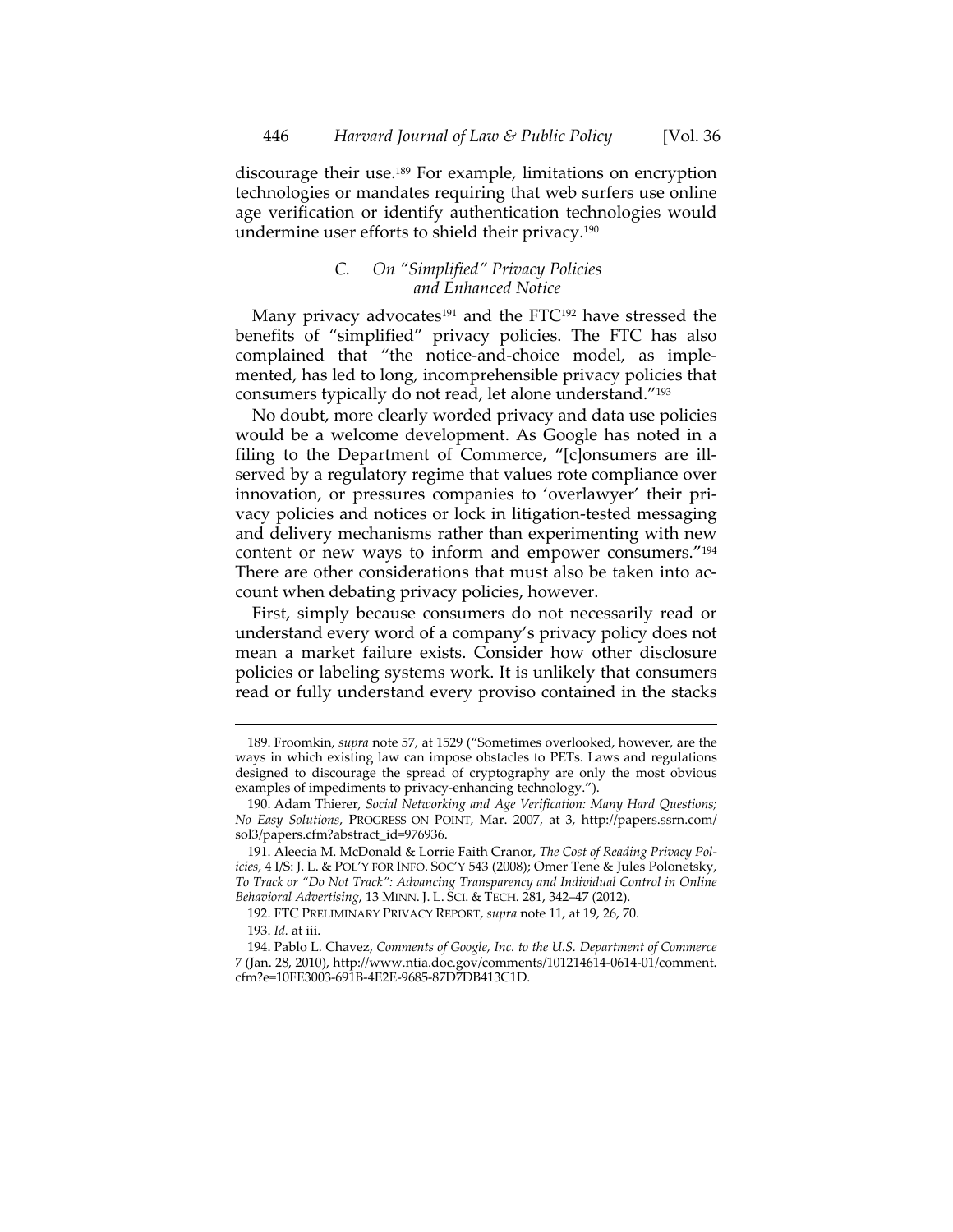of paper placed in front of them when they sign a home mort‐ gage (even with Truth in Lending Act<sup>195</sup> disclosure requirements in place). The same is true for life insurance policies, which are full of incomprehensible provisions and stipulations, even though regulations govern those policies as well. It is also unlikely that consumers read and understand every provision of their car loan or warranty. The same is also true of manda‐ tory Food and Drug Administration disclosures on pharmaceu‐ ticals. In each of these cases, far more is at stake for consumers than whatever "risk" they face by not fully comprehending online privacy policies. Accordingly, a certain amount of "rational ignorance" about privacy policies should be expected. Consumers will never be perfectly informed.196 Although in‐ creased notice and transparency should always be encouraged, users value their time and often ignore data collection and pri‐ vacy policies for a variety of reasons. Increased "simplification" of privacy policies is not going to magically make consumers start reading them or care any more than they currently do about their privacy.

Second, the highly litigious nature of America's legal culture will likely not permit companies to radically simplify their privacy policies. By its very nature, simplification likely entails less specificity about the legal duties and obligations of either party. Consequently, some companies will rightly fear that a move toward more "simplified" privacy policies could open them up to greater legal liability. If policymakers persist in the effort to force the simplification of privacy policies, therefore, they may need to extend some sort of safe harbor provision to site operators for a clearly worded privacy policy that is later subject to litigation because of its lack of specificity. If not, site operators will find themselves in a "damned if you do, damned if you don't" position: Satisfying regulators' desire for simplic‐ ity will open them up to attacks by those eager to exploit the lack of specificity inherent in a simplified privacy policy.

Nonetheless, efforts to make privacy policies more compre‐ hensible will continue, as will efforts to institute "privacy by de-

<sup>195.</sup> Pub. L. 90‐321, 82 Stat. 146 (1968).

<sup>196.</sup> Harper, *supra* note 22, at 4 ("Unfortunately, there is no horn that sounds when consumers are sufficiently aware, or when their preferences are being honored.").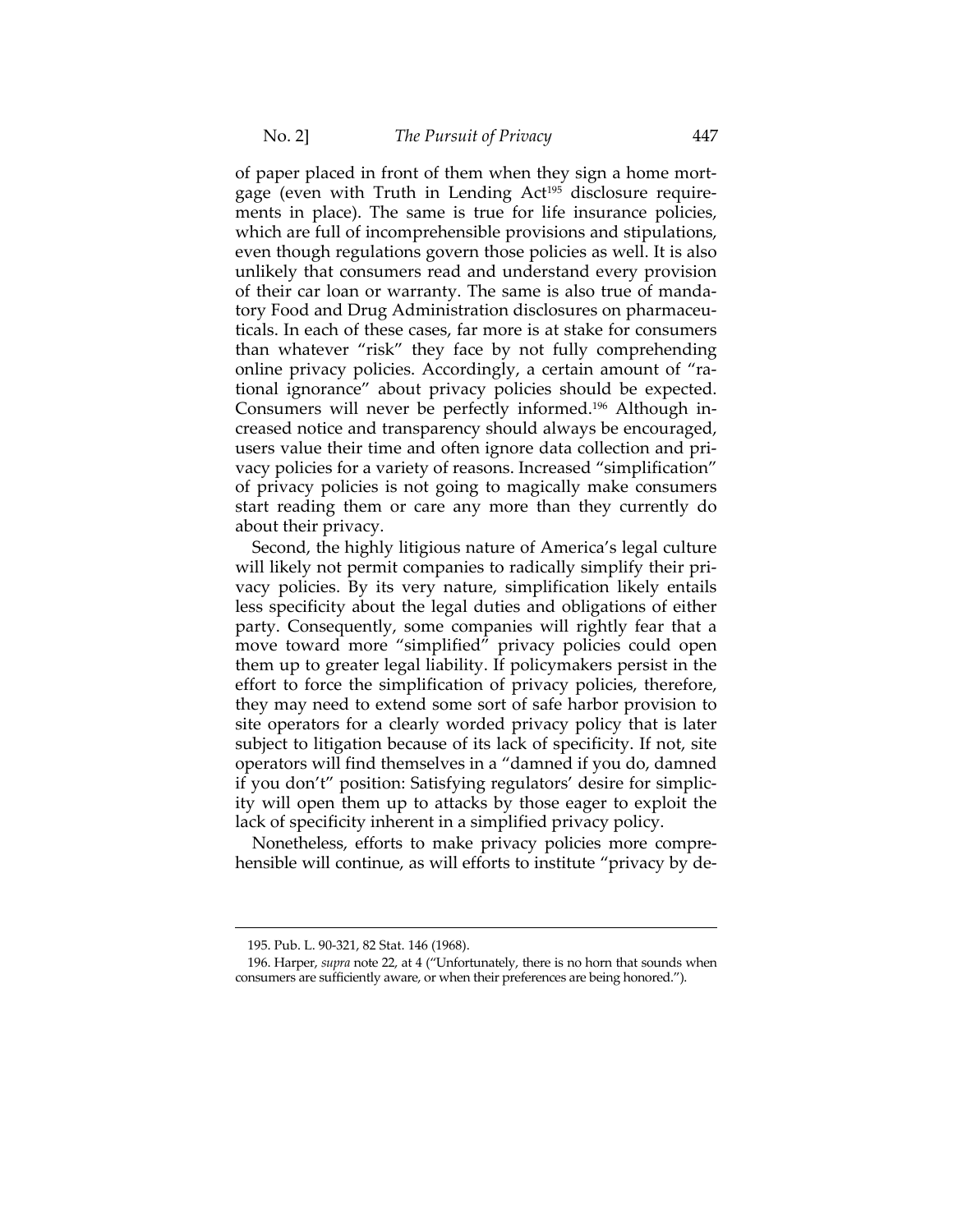sign."197 This term refers to efforts by organizations to "embed privacy into the architecture of technologies and practices."198 There already have been amazing strides made in this regard, and progress—though slow—will continue. "The signs are al‐ ready beginning to appear," says Ann Cavoukian, who is widely credited with coining the term, that "market leaders are embrac‐ ing *Privacy by Design*, and are, in turn, reaping the benefits."199

The growth of privacy by design efforts reflect a renewed focus on evolving industry self‐regulation and codes of conduct, as was discussed in the previous Part. Policymakers and the general public are increasingly demanding that privacy profes‐ sionals be present in information‐gathering institutions and take steps to better safeguard private information flows. The rapidly expanding ranks of the International Association for Privacy Professionals (IAPP) reflects that fact.<sup>200</sup> The IAPP was formed in 2000 and has rapidly grown from just a few hundred members to almost 10,000 members in 70 countries by 2012.<sup>201</sup> Membership was expected to reach 12,000 by the end of 2012.<sup>202</sup> As a result, a growing class of privacy professionals exists throughout the corporate world, as Professors Kenneth A. Bamberger & Deirdre K. Mulligan summarize:

The individuals managing corporate privacy have an appli‐ cant pool of trained professionals to draw from. There is on‐ going training, certification, and networking. A community

<sup>197.</sup> Ira S. Rubinstein, *Regulating Privacy by Design*, 26 BERKELEY TECH. L. J. 1409 (2011); Peter Schaar, *Privacy by Design*, 3 IDENTITY INFO. SOC'Y 267 (2010).

<sup>198.</sup> Ann Cavoukian, *2011: The Decade of Privacy by Design starts now*, ITBUSINESS (Jan. 15, 2011, 6:00 AM), http://blogs.itbusiness.ca/2011/01/2011‐the‐decade‐of‐ privacy‐by‐design‐starts‐now.

<sup>199.</sup> *Id.*

<sup>200.</sup> Kenneth A. Bamberger & Deirdre K. Mulligan, *New Governance Chief Pri‐ vacy Officers, and the Corporate Management of Information Privacy in the United States: An Initial Inquiry*, 33 L. & POL'Y 477 (2011); Tene & Polonetsky, *supra* note 191, at 348–49.

<sup>201.</sup> *About the IAPP*, INT'L ASS'N OF PRIVACY PROF'LS, https://www.privacyassociation.org/about\_iapp (last visited Jan. 20, 2013).

<sup>202.</sup> Deborah M. Todd, *CMU introduces new masters program for technological pri‐ vacy certification*, PITTSBURGH POST‐GAZETTE, Oct. 16, 2012, http://www.post‐ gazette.com/stories/business/news/cmu‐introduces‐new‐masters‐program‐for‐ technological‐privacy‐certification‐657737.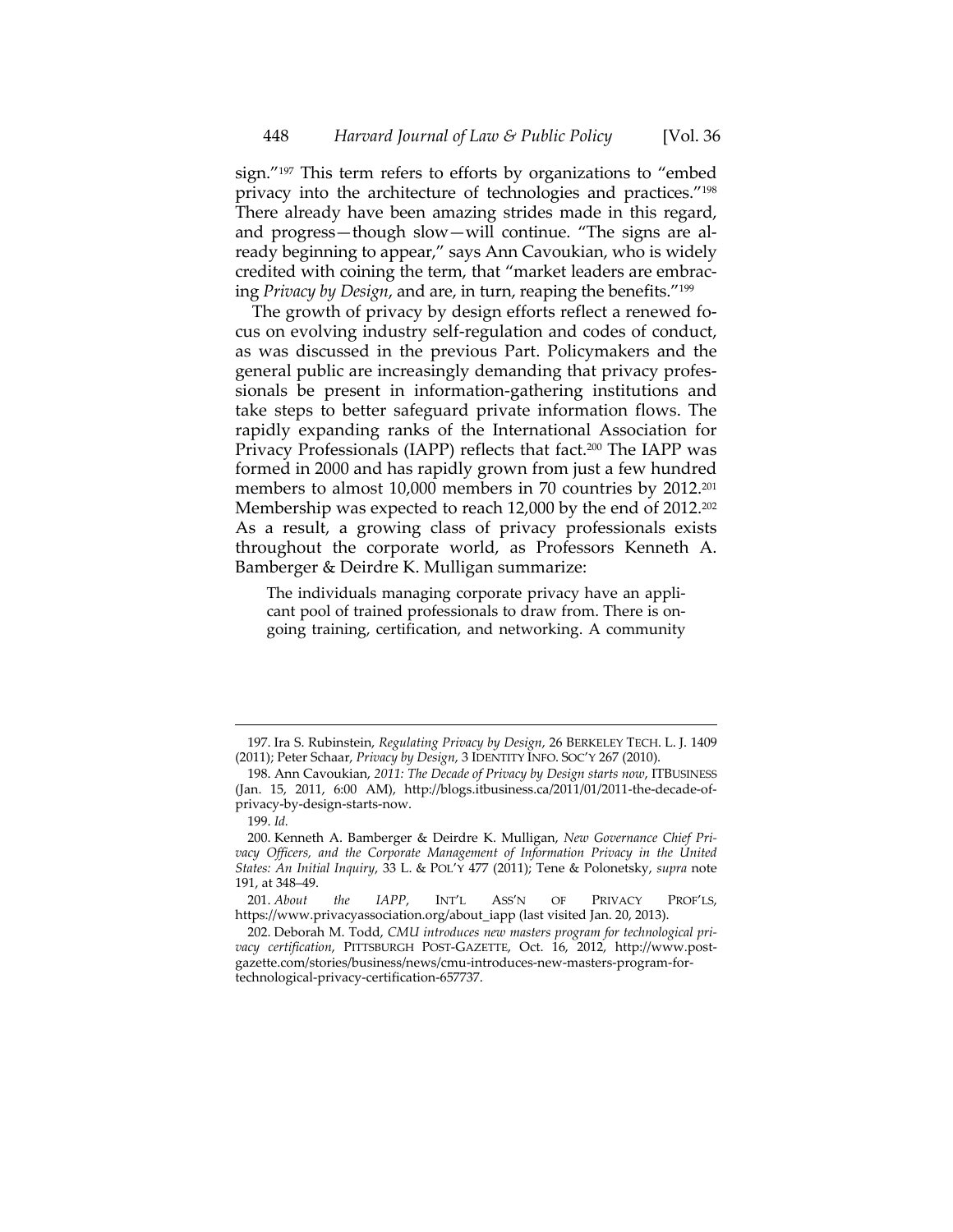of corporate privacy managers has emerged. Ready evidence suggests that substantial effort is made to manage privacy.203

## *D. Increased Section 5 Enforcement, Targeted Statutes, and the Common Law*

Despite the challenges of enforcing privacy law that were summarized in Part II, regulators and courts will continue to play a role at the margin of this debate.

As noted above, policymakers can encourage the continuous improvement of corporate privacy policies, ensuring that they are accompanied by clearer notice about specific data collection practices, and then hold companies to the promises they make to their customers.204 As former FTC Commissioner J. Thomas Rosch has argued, "if there is anything wrong with the 'notice' model, it is that we do not enforce it stringently enough."205 He argues that, "to the extent that privacy notices have been buried, incomplete, or otherwise ineffective—and they have been—the answer is to enhance efforts to enforce the 'notice' model, not to replace it with a new framework."206

The agency's broad powers under Section 5 of the Federal Trade Commission Act should be more than adequate to ac‐ complish that task.207 The FTC's authority to police "unfair and deceptive practices" under Section 5 provides the agency with a remarkably sweeping consumer protection tool to address privacy and data security matters.<sup>208</sup> The FTC has noted that it

205. FTC PRELIMINARY PRIVACY REPORT, *supra* note 11, app. E, at E‐6–E‐7 (Con‐ curring Statement of Comm'r J. Thomas Rosch).

 $\overline{a}$ 

208. Bamberger & Mulligan, *supra* note 198, at 273 ("[T]he Federal Trade Commis‐ sion has actively used its broad authority under Section 5 of the FTC Act, which prohibits 'unfair or deceptive practices,' to take an active role in the governance of privacy protection, ranging from issuing guidance regarding appropriate practices

<sup>203.</sup> Kenneth A. Bamberger & Deirdre K. Mulligan, *Privacy on the Books and on the Ground*, 63 STAN. L. REV. 247, 260 (2011).

<sup>204.</sup> PALFREY & GASSER, *supra* note 87, at 73–74. ("The state does need to provide a crucial backstop, and in the United States it already does. If a company says it will do one thing, and it does another, then the Federal Trade Commission can hold the company responsible for its actions.").

<sup>206.</sup> *Id.* app. E, at E‐2.

<sup>207.</sup> Section 5 of the Federal Trade Commission Act prohibits businesses from engaging in "unfair or deceptive acts or practices in or affecting commerce." 15 U.S.C. § 45(a); *see also* J. Howard Beales, III, *The FTCʹs Use of Unfairness Authority: Its Rise, Fall, and Resurrection*, FED. TRADE COMM'N (June 2003), http://www.ftc.gov/speeches/beales/unfair0603.shtm (last visited Oct. 30, 2012).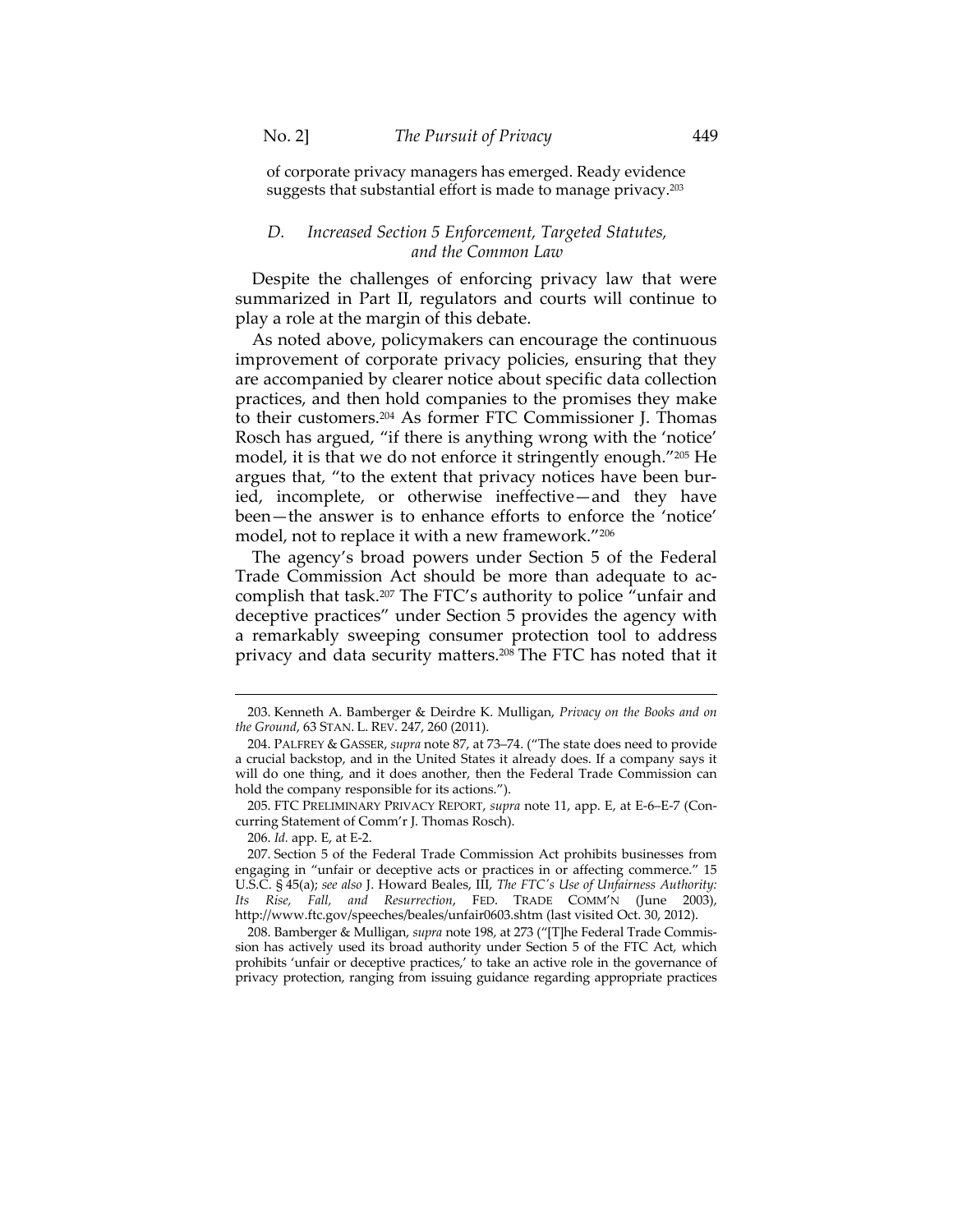has already brought and settled many cases involving its Section 5 authority to police privacy and data security matters.209 In its March 2012 *Protecting Consumer Privacy in an Era of Rapid Change* report, the FTC noted that, using its Section 5 authority and other powers, the agency has carried out many privacy and data security‐related actions just since December 2010.210 Specifically, the Commission reported that it had:

- Brought enforcement actions against Google and Facebook. The orders obtained in these cases require the companies to obtain consumers' affirmative express consent before materially changing certain of their data practices and to adopt strong, company‐ wide privacy programs that outside auditors will assess for 20 years. These orders will protect the more than one billion Google and Facebook users worldwide.
- Brought enforcement actions against online adver‐ tising networks that failed to honor opt outs. The orders in these cases are designed to ensure that when consumers choose to opt out of tracking by advertisers, their choice is effective.
- Brought enforcement actions against mobile applications that violated the Children's Online Privacy Protection Act as well as applications that set de‐ fault privacy settings in a way that caused consum‐ ers to unwittingly share their personal data.
- Brought enforcement actions against entities that sold consumer lists to marketers in violation of the Fair Credit Reporting Act.
- Brought actions against companies for failure to maintain reasonable data security.211

The FTC brought several other privacy and data security‐ related cases using its Section 5 powers after the 2012 report

 for protecting personal consumer information, to bringing enforcement actions challenging information practices alleged to cause consumer injury.").

<sup>209.</sup> FTC FINAL PRIVACY REPORT, *supra* note 11, at i.

<sup>210.</sup> *Id.* at ii.

<sup>211.</sup> *Id.*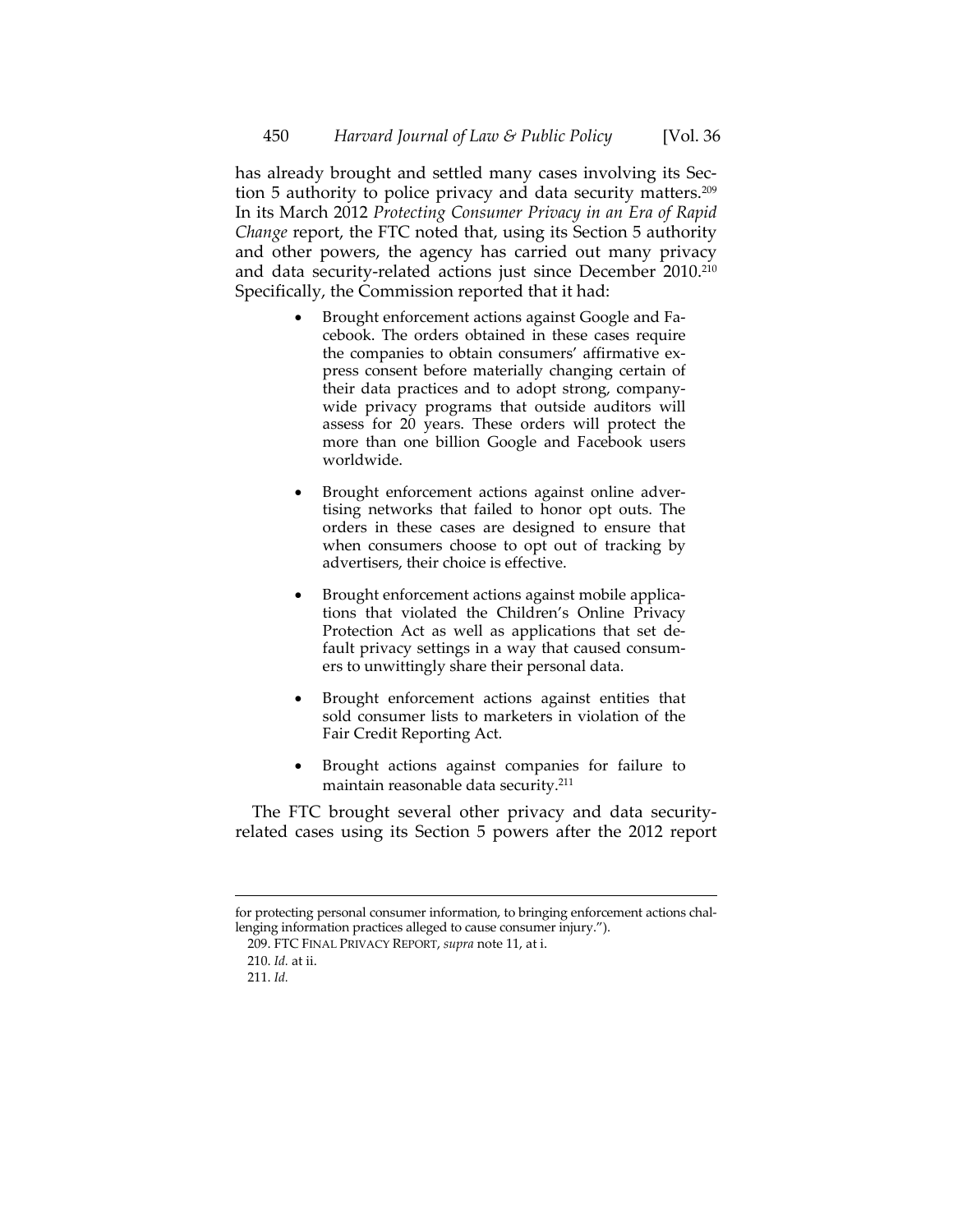was released.<sup>212</sup> In essence, the agency is using its Section 5 powers to hold companies to the privacy and data security promises they make to their consumers. "The net effect of these privacy enforcement actions has been to create a 'common law' of consent decrees that dictates what privacy violations, includ‐ ing data security lapses, constitute a violation of the FTC Act," concludes privacy attorney Christopher Wolf.213 This has "pro‐ duc[ed] a set of data protection rules for businesses to fol‐ low."214 The FTC has also issued industry guidance for mobile app data collection and privacy practices $215$  as well as facial recognition technologies.216

Tort, $217$  property, $218$  and contract law $219$  will also continue to play a role in privacy enforcement and data security. The four privacy torts are public disclosure of private facts, intrusion upon seclusion, false light, and appropriation of name or like‐ ness.<sup>220</sup> Although privacy torts evolved fairly recently com-

214. *Id.* at 2.

 $\overline{a}$ 

215. *FTC Publishes Guide to Help Mobile App Developers Observe Truth‐in‐ Advertising, Privacy Principles*, FEDERAL TRADE COMMISSION, (Sept. 5, 2012), http://www.ftc.gov/opa/2012/09/mobileapps.shtm.

216. *FTC Recommends Best Practices for Companies That Use Facial Recognition Technologies*, FEDERAL TRADE COMMISSION, (Oct. 22, 2012), http://www.ftc.gov/ opa/2012/10/facialrecognition.shtm.

217. *See* JIM HARPER, THE PRIVACY TORTS: HOW U.S. STATE LAW QUIETLY LEADS THE WAY IN PRIVACY PROTECTION (2002), http://www.privacilla.org/releases/ Torts\_Report.html.

218. *See* Harper, *supra* note 22, at 3. ("Real property law and the law of trespass mean that people have legal backing when they retreat into their homes, close their doors, and pull their curtains to prevent others from seeing what goes on within.").

219. *See id.* ("Contract law, for example, allows consumers to enter into enforce‐ able agreements that restrict the sharing of information involved in or derived from transactions. Thanks to contract, one person may buy foot powder from another and elicit as part of the deal an enforceable promise never to tell another soul about the purchase.") (footnote omitted).

220. PALFREY & GASSER, *supra* note 87, at 79 ("The law should make it clear what it means for an actor who collects personally identifiable information to be negli‐ gent in terms of computer security. Lawyers call this area of the law torts. Com-

<sup>212.</sup> *FTC Finalizes Privacy Settlement with Myspace*, FED. TRADE COMM'N, (Sept. 11, 2012), http://www.ftc.gov/opa/2012/09/myspace.shtm; *FTC Halts Computer Spying,* FED. TRADE COMM'N, (Sept. 25, 2012), http://www.ftc.gov/opa/2012/ 09/designware.shtm; *Tracking Software Company Settles FTC Charges That it Deceived Consumers and Failed to Safeguard Sensitive Data it Collected*, FED. TRADE COMM'N, (Oct. 22, 2012), http://www.ftc.gov/opa/2012/10/compete.shtm.

<sup>213.</sup> CHRISTOPHER WOLF, TARGETED ENFORCEMENT AND SHARED LAWMAKING<br>UTHORITY AS CATALYSTS FOR DATA PROTECTION 7 (2010), AUTHORITY AS CATALYSTS FOR DATA PROTECTION 7 (2010), http://www.justice.gov.il/NR/rdonlyres/8D438C53‐82C8‐4F25‐99F8‐E3039D40E4 E4/26451/Consumer\_WOLFDataProtectionandPrivacyCommissioners.pdf.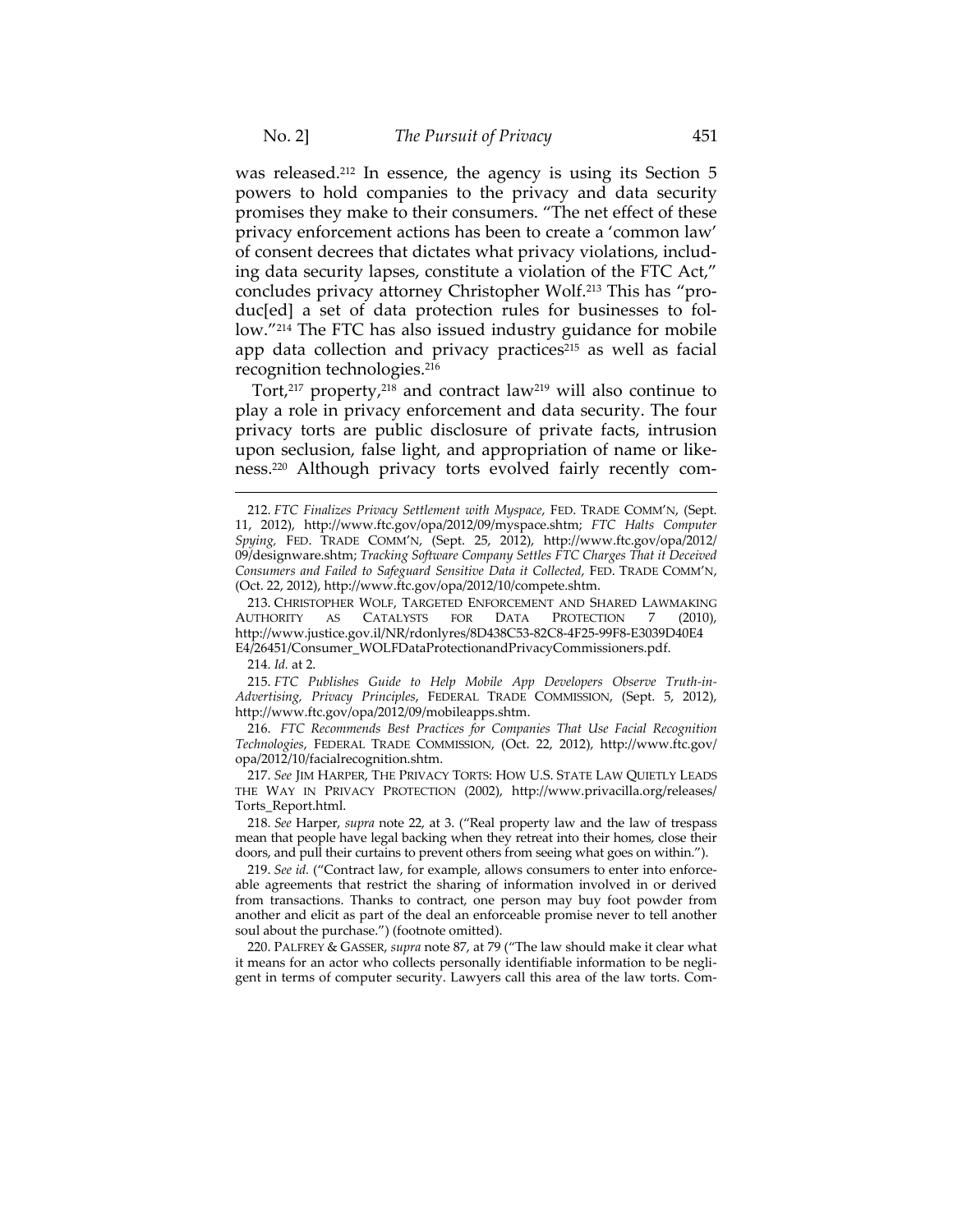pared to other common law torts, it is possible that these pri‐ vacy torts will continue to evolve in response to technological change in ways that will provide more avenues of recourse to plaintiffs seeking to protect their privacy rights.

State governments and state attorneys general also continue to advance their own privacy policies, and those enforcement efforts are often more stringent than federal law.<sup>221</sup> For example, in July 2012, California Attorney General Kamala D. Harris announced the creation of the Privacy Enforcement and Protec‐ tion Unit to expand privacy enforcement through civil prosecu‐ tion of privacy laws.222 States also have a variety of targeted privacy laws such as data security breach notification rules, "Peeping Tom" statutes, confidentiality laws, and antiblackmail laws.223 Again, the effectiveness of many of these laws and regulations are limited by new enforcement challenges, but they continue to play a backstop role that, if nothing else, puts companies on notice about their data policies. There are strong reputational incentives at work here since data breaches or privacy violations can be a major public relations setback for companies handling consumer information.

Not to be forgotten is that fact that the United States, "has a vibrant privacy litigation industry, led by privacy class ac‐

panies that store information about users should be held to a reasonable standard, under the law, for maintaining the security of their data collection and storage systems. In the event of a data breach, an individual or class of persons should be able to hold companies accountable for the breach. If companies do not meet this reasonable standard for security, they should be held liable."); *see also* FTC PRELIMINARY PRIVACY REPORT, *supra* note 11, app. D, at D-1 (Concurring Statement of Comm'r William E. Kovacic).

<sup>221.</sup> WOLF, *supra* note 213, at 3. ("At the state level, legislatures have become the proving grounds for new statutory approaches to privacy regulation. Some of these developments include the enactment of data security breach notification laws . . . as well as highly detailed data security laws, enacted largely in response to data breaches. This partnership has resulted in a set of robust standards for the protection of personal data.").

<sup>222.</sup> Press Release, Cal. Dep't of Justice, Office of the Att'y Gen., Attorney General Kamala D. Harris Announces Privacy Enforcement and Protection Unit (July 19, 2012), http://oag.ca.gov/news/press‐releases/attorney‐general‐kamala‐d‐harris‐ announces‐privacy‐enforcement‐and‐protection.

<sup>223.</sup> *See, e.g.*, Financial Data Protection and Consumer Notification of Data Secu‐ rity Breach Act of 2006, NEB. REV. STAT. ANN. § 87‐801 (LexisNexis 2012); Peeping Toms, GA. CODE ANN., § 16-11-61; Confidential communications between husband and wife, W. VA. CODE ANN., § 57-3-4 (LexisNexis 2012); Blackmail; aggravated blackmail; penalties, WYO. STAT. ANN. § 6‐2‐402 (2012).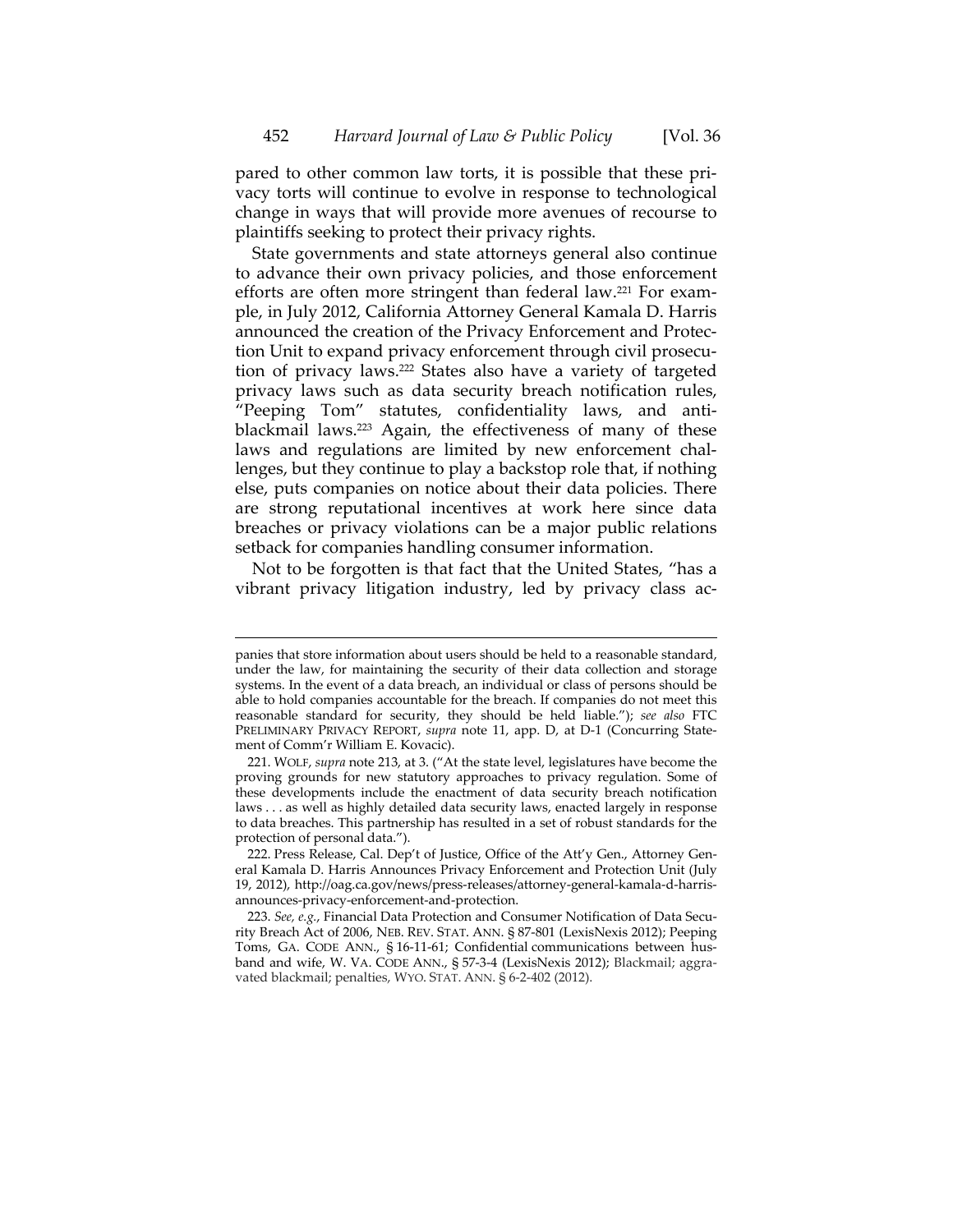tions."224 Class action lawsuit activity is remarkably intense fol‐ lowing major privacy violations or data breaches<sup>225</sup> and there is evidence that "[h]ow federal courts define the damages people suffer from data breaches is broadening dramatically, leaving unprepared companies at greater risk of big payouts in class‐ action lawsuits."226 This disciplines firms that violate privacy and data security norms while sending a signal to other online operators about their data policies and procedures.227

Meanwhile, other targeted statutes and regulations already exist to address specific privacy or data security concerns. On its website, the FTC itemizes the many privacy laws and consumer protection regulations it already enforces.<sup>228</sup> They include: the Truth in Lending Act,<sup>229</sup> the Fair Credit Billing Act,<sup>230</sup> the Fair Credit Reporting Act of 1970,231 the Electronic Fund Transfer Act of 1978,232 the Children's Online Privacy Protection Act (COPPA) of 1998,<sup>233</sup> and the Health Breach Notification Rule (2009),<sup>234</sup>

226. Antone Gonsalves, *Courts widening view of data breach damages, lawyers say*, CSO ONLINE, Oct. 29, 2012, http://www.csoonline.com/article/720128/courts‐ widening‐view‐of‐data‐breach‐damages‐lawyers‐say.

227. For example, in October 2012, the web analytics company KISSmetrics agreed to settle a class‐action lawsuit associated with its use of "supercookies," which tracked users online without sufficient notice or choice being given beforehand. The firm agreed to pay each consumer who was part of the suit \$2,500. *See* Wendy Davis, *KISSmetrics Settles Supercookies Lawsuit*, ONLINE MEDIA DAILY, Oct. 19, 2012, http://www.mediapost.com/publications/article/185581/kissmetrics‐ settles‐supercookies‐lawsuit.html#ixzz2A306a5mq.

231. 15 U.S.C. §§ 1681–1681(u) (2006).

<sup>224.</sup> Peter Fleischer, *Privacy‐litigation: get ready for an avalanche in Europe*, PETER FLEISCHER: PRIVACY ...? (Oct. 26, 2012, 10:00 AM), http://peterfleischer. blogspot.com/2012/10/privacy‐litigation‐get‐ready‐for.html?m=1.

<sup>225.</sup> *Id.* ("Within hours of any newspaper headline (accurate or not) alleging any sort of privacy mistake, a race begins among privacy class action lawyers to find a plaintiff and file a class action. Most of these class actions are soon dismissed, or settled as nuisance suits, because most of them fail to be able to demonstrate any 'harm' from the alleged privacy breach. But a small percentage of privacy class actions do result in large transfers of money, first and foremost to the class action lawyers themselves, which is enough to keep the wheels of the litigation-machine turning.").

<sup>228.</sup> *See* FED. TRADE COMM'N, ADVERTISING AND MARKETING ON THE INTERNET: RULES OF THE ROAD, (2000), http://business.ftc.gov/documents/bus28‐advertising‐and‐ marketing‐internet‐rules‐road; *Legal Resources ‐ Statutes Relating to Consumer Protection Mission*, FED. TRADE COMM'N, http://www.ftc.gov/ogc/stat3.shtm (June 28, 2012).

<sup>229.</sup> 15 U.S.C. §§ 1601–1667(f) (2006).

<sup>230.</sup> 15 U.S.C. §§ 1666–1666(j) (2006).

<sup>232.</sup> 15 U.S.C. § 1693 (2006).

<sup>233.</sup> 15 U.S.C. § 6501 (2006).

<sup>234.</sup> 16 C.F.R. § 318.1 (2012).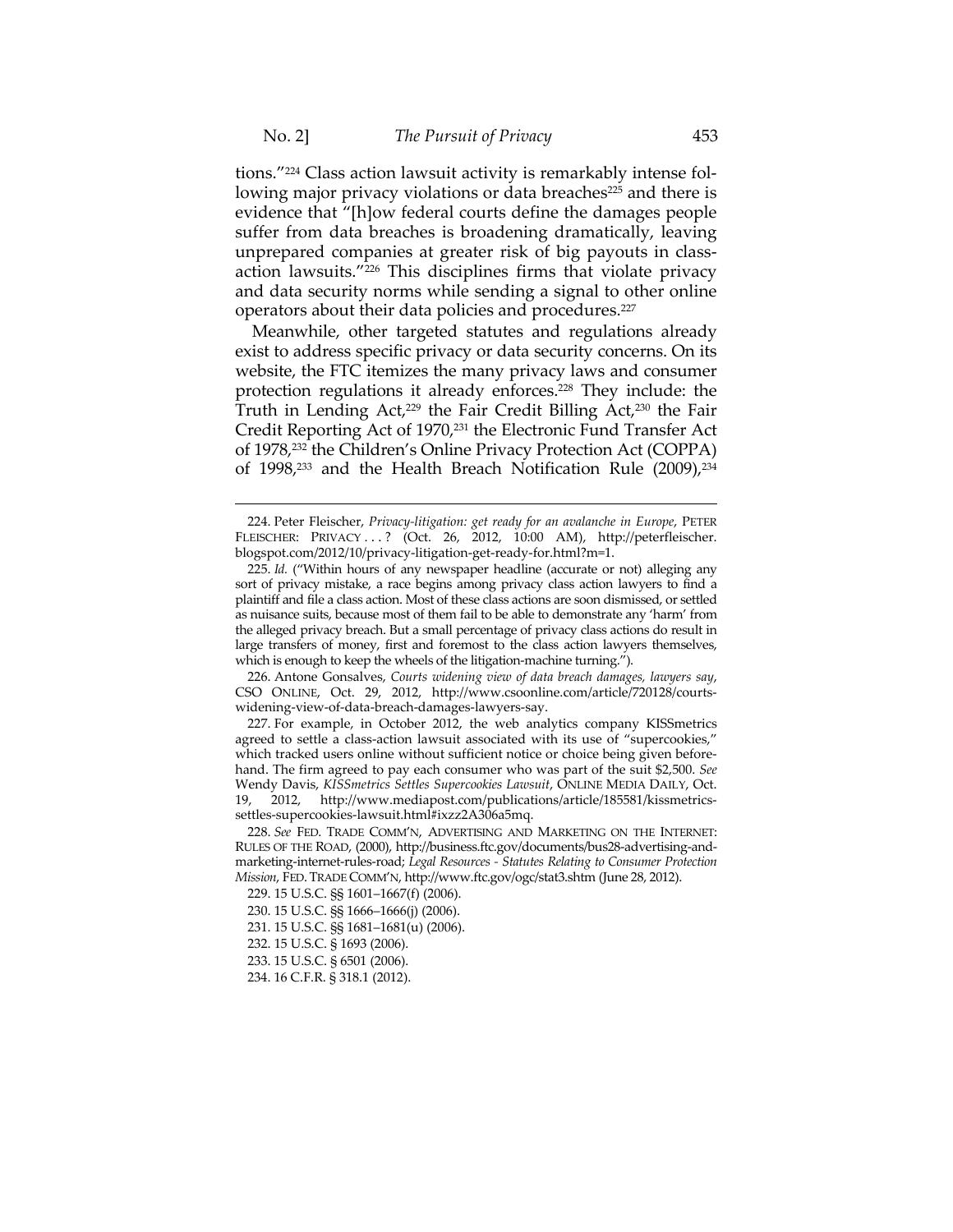among others. Many other federal consumer protection and pri‐ vacy laws exist and are enforced by other agencies or courts, such as the Cable Communications Policy Act of 1984,<sup>235</sup> the Video Privacy Protection Act of 1998,<sup>236</sup> and the Health Insurance Portability and Accountability Act (HIPAA) of 1996.237

In sum, a plethora of privacy laws, data security-related statutes, and other consumer protection policies already exist. Before adding new laws and regulations, more focused enforcement ef‐ forts should be pursued using existing legal authority, which is already extremely broad in scope. Of course, all of these legal ef‐ forts will be encumbered by the enforcement challenges detailed in Part II, meaning that ultimately they will be no substitute for a more educated, empowered, and responsible citizenry.

#### **CONCLUSION**

Not every complex social problem can be solved by state action. Many of the thorniest social problems citizens encounter in the information age will be better addressed through efforts that are bottom‐up, evolutionary, education‐based, empower‐ ment‐focused, and resiliency‐centered. That framework is the best approach to address personal privacy protection. Evolving social and market norms will also play a role as citizens incorporate new technologies into their lives and business practices. What may seem like a privacy-invasive practice or technology one year might be considered an essential information resource the next.<sup>238</sup> Public policy should embrace—or at least not unnecessarily disrupt—the highly dynamic nature of the modern digital economy.

This approach is even more relevant today when it comes to protecting privacy in an age of ubiquitous sharing and quick‐ silver information flows. To some extent, the technological ge‐ nie is out of the bottle and, as uncomfortable as it may be, indi‐ viduals will need to adjust some of their privacy expectations to account for these new realities. Attempting to put the infor‐ mation genie back in the bottle is impossible absent extreme

<sup>235.</sup> 47 U.S.C. § 551 (2006).

<sup>236.</sup> 18 U.S.C. § 2710 (2006).

<sup>237.</sup> Health Insurance Portability and Accountability Act of 1996, Pub. L. 104‐ 191, 110 Stat. 1936 (1996).

<sup>238.</sup> Downes, *supra* note 43.